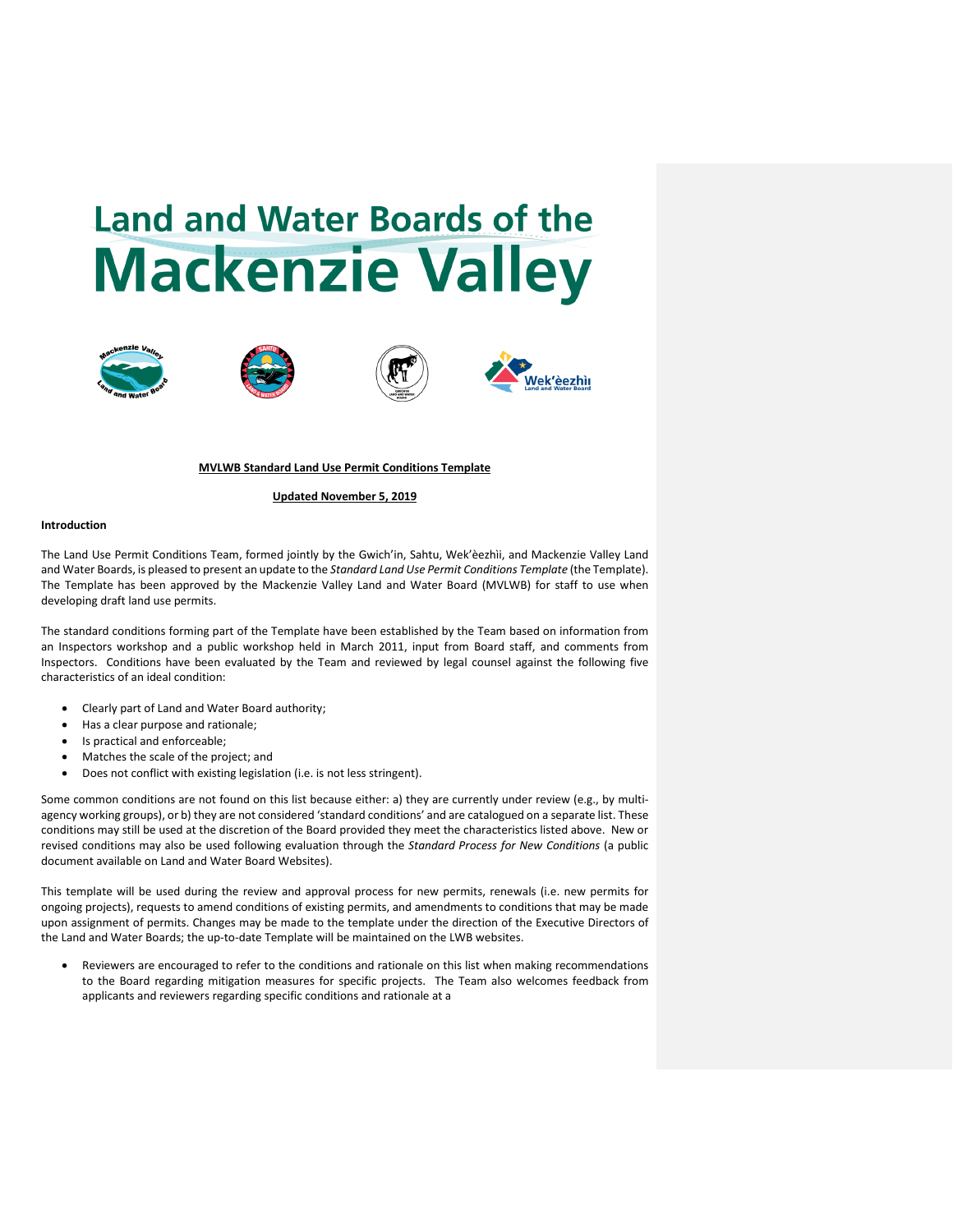#### **Conditions Annexed to and Forming Part of Land Use Permit # W2021D0005**

# **Part A: Scope of Permit**

- 1. This Permit entitles the Permittee to conduct the following land-use operation:
	- a) construction of the Point Lake access road;
	- b) establishment of dewatering infrastructure;
	- c) construction of a utility pad and field office;
	- d) construction of an erosion-resistant boulder field in Lac du Sauvage;
	- e) dewatering and fish-out of Point Lake;
	- f) extraction of waste rock and kimberlite ore from the Point Lake Pit;
	- g) construction of waste rock storage areas and overburden stockpile;
	- h) construction and operation of supporting and water management infrastructure; i) storage of fuels;
	- j) use of machinery and equipment to support operations;
	- k) closure and reclamation of project components; and
	- l) associated and supporting activities.

# Land use activities will occur within the boundary outlined on the accompanying maps.

- 2. This Permit is issued subject to the conditions contained herein with respect to the use of land for the activities and area identified in Part A, item 1 of this Permit.
- 3. Compliance with the terms and conditions of this Permit does not excuse the Permittee from its obligation to comply with the requirements of any applicable Federal, Territorial, Tłįchǫ, or Municipal laws.

**Part B: Definitions** (defined terms are capitalized throughout the Permit)

**Act** - the *Mackenzie Valley Resource Management Act.*

- **Archaeological Impact Assessment -** archaeological research as defined by the Prince of Wales Northern Heritage Centre *Guidelines for Developers for the Protection of Archaeological Sites in the Northwest Territories.*
- **Archaeological Overview**  a study of archaeological sites as defined by the Prince of Wales Northern Heritage Centre G*uidelines for Developers for the Protection of Archaeological Sites in the Northwest Territories.*

**Board** - the Mackenzie Valley Land and Water Board established under Part 4 of the Act. or

**Board -** the Wek'èezhìi Land and Water Board established under Part 3 of the Act.

**Borehole** - a hole that is made in the surface of the ground by drilling or boring.

W2021D0005 - Arctic Canadian Diamond Company Ltd. - Point Lake Project Page 2 of 46

**Formatted:** Normal, No bullets or numbering

**Formatted:** List Paragraph, Indent: Left: 0 cm, First line: 0 cm, Tab stops: Not at 0.63 cm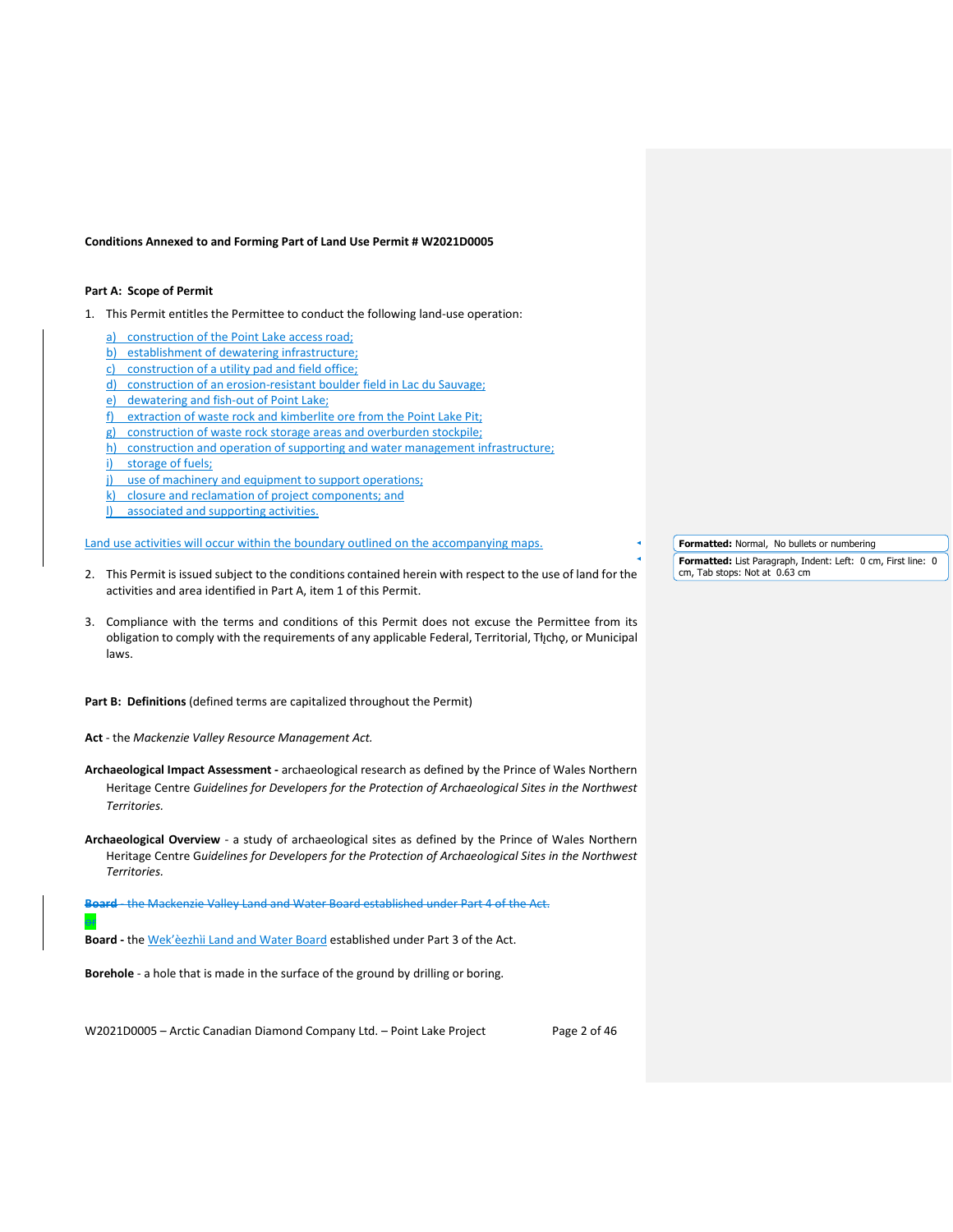| Closure and Reclamation - the process and activities that facilitate the return of areas affected by the<br>Project to viable and, wherever practicable, self-sustaining ecosystems that are compatible with a<br>healthy environment, human activities, and the surrounding environment.                                                               |
|---------------------------------------------------------------------------------------------------------------------------------------------------------------------------------------------------------------------------------------------------------------------------------------------------------------------------------------------------------|
| Dogleg - the clearing of a line, trail, or right-of-way that is curved sufficiently so that no part of the clearing<br>beyond the curve is visible when approached from either direction.                                                                                                                                                               |
| Drilling Fluid - any liquid mixture of water, sediment, drilling muds, chemical additives or other wastes<br>that are pumped down hole while drilling and are specifically related to drilling activity.                                                                                                                                                |
| Drilling Waste - all materials or chemicals, solid or liquid, associated with drilling, including drill cuttings<br>and Drilling Fluids.                                                                                                                                                                                                                |
| <b>Durable Land</b> - land that is able to withstand repeated use, such as gravel or sand with minimal vegetative<br>cover.                                                                                                                                                                                                                             |
| Engagement Plan - a document, developed in accordance with the Board's Engagement and Consultation<br>Policy and the Engagement Guidelines for Applicants and Holders of Water Licences and Land Use<br>Permits, that clearly describes how, when, and which engagement activities will occur with an affected<br>party during the life of the project. |
| <b>Engineered Structure</b> - any structure or facility designed and approved by a Professional Engineer,                                                                                                                                                                                                                                               |

**Flowing Artesian Well** - a well in which water:

- a) Naturally rises above the ground surface or the top of any casing; and
- b) Flows naturally, either intermittently or continuously.

**Fracturing Fluid** - the fluid used to perform a hydraulic fracturing treatment, including the applicable base fluid and all additives.

including but not limited to the WRSA seepage collection sump associated with the Project.

**Fuel Storage Container** - a container for the storage of petroleum or allied petroleum products with a capacity of less than 230 litres.

- **Fuel Storage Tank**  a closed container for the storage of petroleum or allied petroleum products with a capacity of more than 230 litres.
- **Greywater** all liquid wastes from showers, baths, sinks, kitchens, and domestic washing facilities but not including toilet wastes.
- **Habitat** the area or type of site where a species or an individual of a species of wildlife naturally occurs or on which it depends, directly or indirectly, to carry out its life processes.

**Inspector** - an Inspector designated by the Minister under the Act.

**Minister** - the Minister of Indian Affairs and Northern Development Canada or the Minister of the Government of the Northwest Territories – Department of Lands, as the case may be.

W2021D0005 - Arctic Canadian Diamond Company Ltd. - Point Lake Project Page 3 of 46

**Commented [DC1]:** Added applicable engineered structure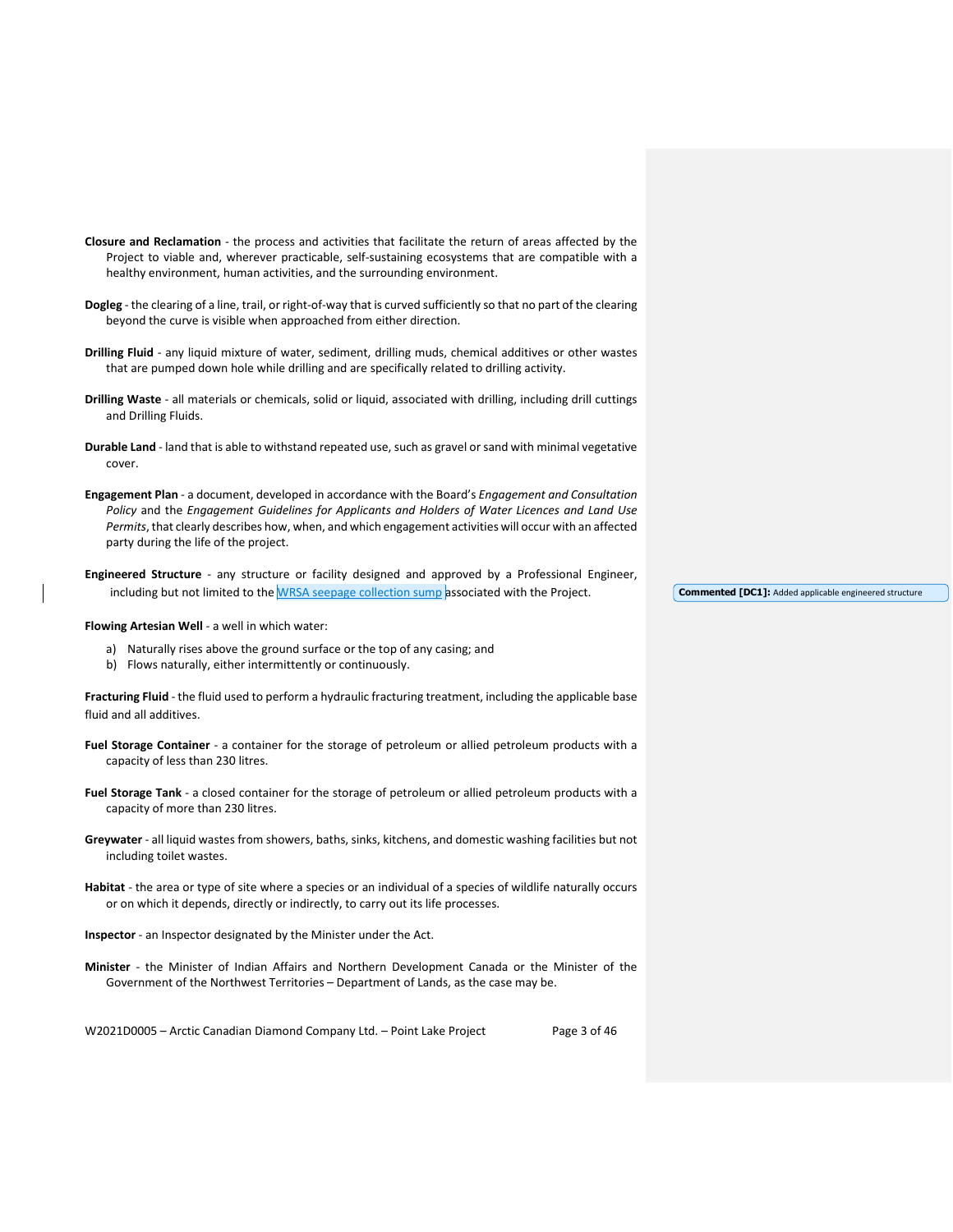- **Oil and Gas Drilling Sump**  a surface excavation, constructed of material that exhibits low permeability (hydraulic conductivity of less than 10<sup>-6</sup>cm/s), for the purpose of depositing and containing Drilling Waste.
- **Ordinary High-Water Mark**  the usual or average level to which a body of water rises at its highest point and remains for sufficient time so as to change the characteristics of the land. In flowing waters (rivers, streams) this refers to the "active channel/bank-full level" which is often the 1:2 year flood flow return level. In inland lakes, wetlands, or marine environments, it refers to those parts of the Watercourse bed and banks that are frequently flooded by water so as to leave a mark on the land and where the natural vegetation changes from predominately aquatic vegetation to terrestrial vegetation (excepting water tolerant species). For reservoirs, this refers to normal high operating levels (full supply level).

**Permittee -** the holder of this permit.

Permafrost - ground (soil or rock) that remains at or below 0°C for at least two consecutive years.

- **Professional Engineer -** a person registered with the Northwest Territories and Nunavut Association of Professional Engineers and Geoscientists to practice as a Professional Engineer in the Northwest Territories as per the territorial *Engineering and Geoscience Professions Act,* and whose professional field of specialization is appropriate to address the components of the Project at hand.
- **Progressive Reclamation**  Closure and Reclamation activities conducted during the operating phase of the project.
- **Secondary Containment** containment that prevents liquids that leak from Fuel Storage Tanks or containers from reaching outside the containment area and includes double-walled Tanks, piping, liners, and impermeable barriers.

**Sewage** - all toilet wastes and Greywater.

**Shut Down Period** - The period of time between [DATE and DATE] each year, for the purpose of this operation.

- **Spill Contingency Plan** a document, developed in accordance with Aboriginal Affairs and Northern Development Canada's *Guidelines for Spill Contingency Planning* that describes the set of procedures to be implemented to minimize the effects of a spill.
- **Spring Break-up** [March 31/April 15] each year, for the purpose of this operation.
- **Safety Data Sheet**  a technical document, typically written by the manufacturer or supplier of a chemical, that provides information about the hazards associated with the product, advice about safe handling and storage, and emergency response procedures.
- **Sump** a human-made pit or natural depression in the earth's surface used for the purpose of depositing Waste that does not contain Toxic Material, such as non-toxic Drilling Waste or Sewage, therein.

W2021D0005 – Arctic Canadian Diamond Company Ltd. – Point Lake Project Page 4 of 46

**Commented [DC2]:** No Shut Down Period associated with this land use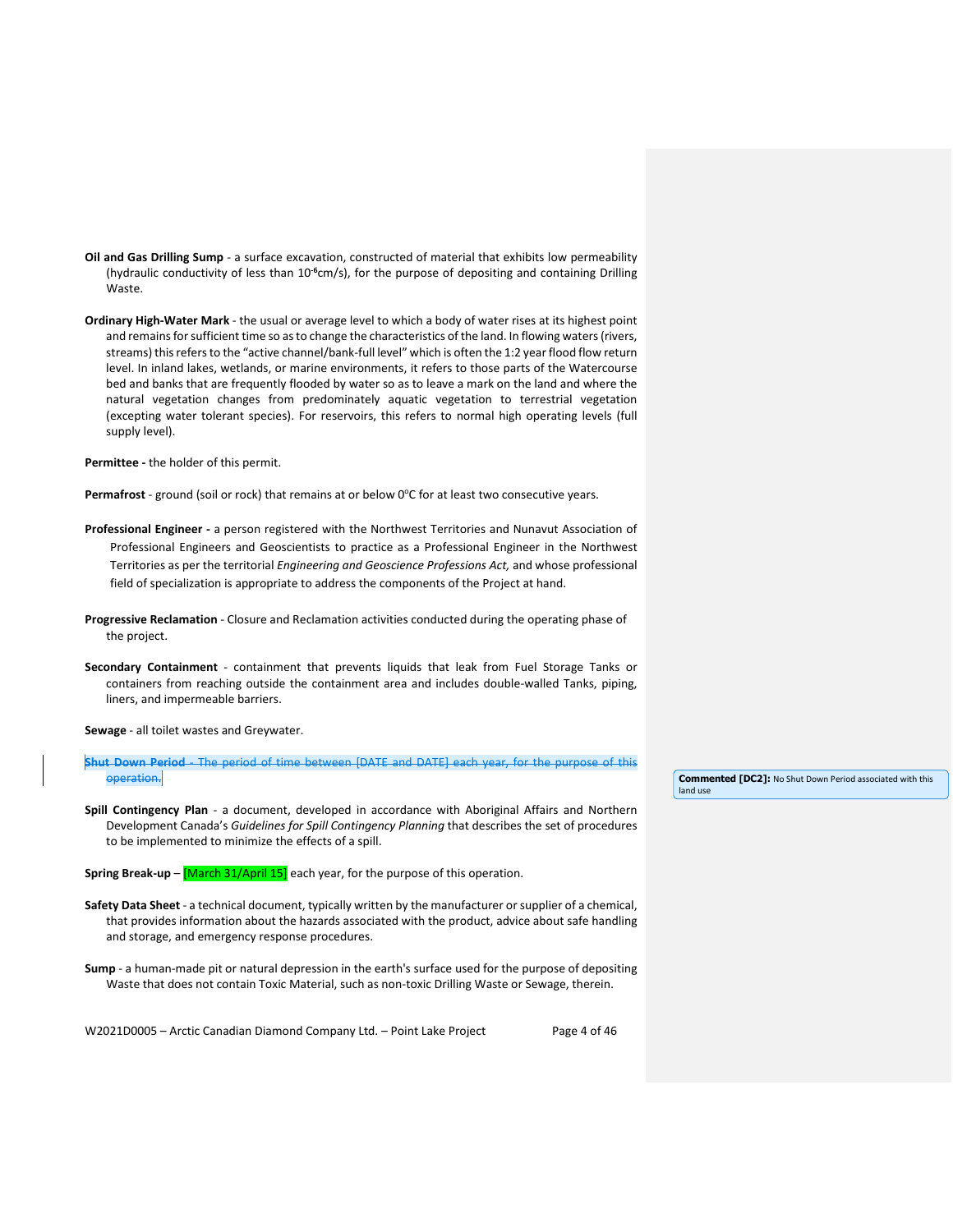- **Toxic Material** any substance that enters or may enter the environment in a quantity or concentration or under conditions such that it:
	- a) Has or may have an immediate or long-term harmful effect on the environment or its biological diversity;
	- b) Constitutes or may constitute a danger to the environment on which life depends; or
	- c) Constitutes or may constitute a danger in Canada to human life or health.
- **Waste -** any garbage, debris, chemical, or Toxic Material to be used, stored, disposed of, or handled on land, and also as defined in section 51 of the Act**.**
- **Waste Management Plan** a document, developed in accordance with the Board's Guidelines for Developing a Waste Management Plan, that describes the methods of Waste management from Waste generation to final disposal.
- **Watercourse** a natural body of flowing or standing water or an area occupied by water during part of the year, and includes streams, springs, swamps and gulches but does not include groundwater.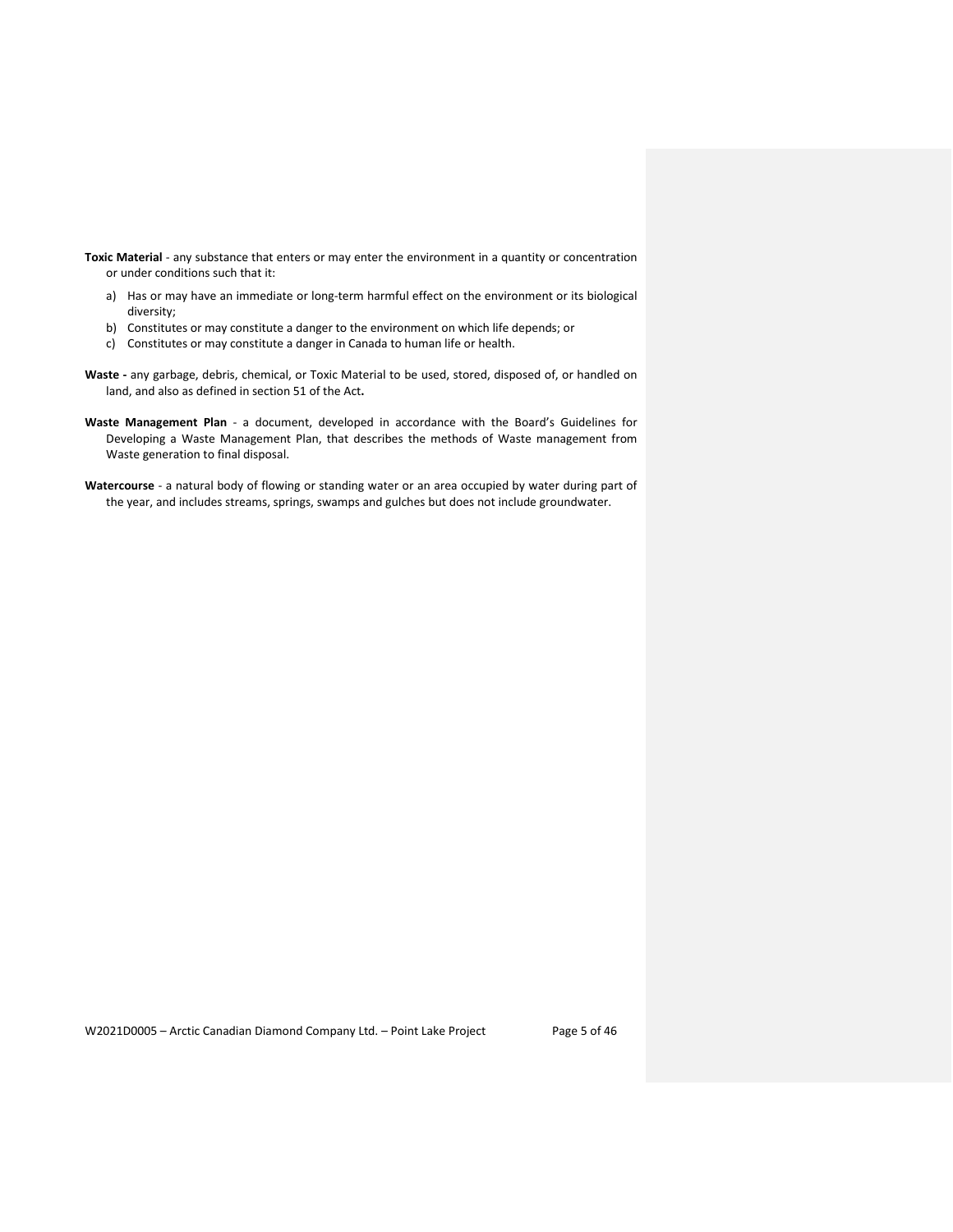**Part C: Conditions Applying to All Activities** (headings correspond to subsection 26(1) of the Mackenzie Valley Land Use Regulations)

|      | <b>Condition</b>                                                                                                                                                                                                                                                           | Category                                            | <b>Rationale</b>                                                                                                                                                                                                                                                                                                                                                                                                                                                                                                                                                               |                                                                                  |
|------|----------------------------------------------------------------------------------------------------------------------------------------------------------------------------------------------------------------------------------------------------------------------------|-----------------------------------------------------|--------------------------------------------------------------------------------------------------------------------------------------------------------------------------------------------------------------------------------------------------------------------------------------------------------------------------------------------------------------------------------------------------------------------------------------------------------------------------------------------------------------------------------------------------------------------------------|----------------------------------------------------------------------------------|
|      | 26(1)(a)<br>Location<br>and Area                                                                                                                                                                                                                                           |                                                     |                                                                                                                                                                                                                                                                                                                                                                                                                                                                                                                                                                                |                                                                                  |
| 1.   | The Permittee shall<br>only conduct this<br>land-use operation<br>on lands designated<br>in the application.                                                                                                                                                               | <b>LOCATION OF</b><br><b>ACTIVITIES</b>             | The Permittee must submit, for approval, a<br>written request, along with maps, for an<br>amendment to this condition when changes to<br>the area of operation are necessary. Private<br>land, mineral claims, land claims, cultural sites,<br>or other interests in land could be affected.                                                                                                                                                                                                                                                                                   |                                                                                  |
|      | <b>The Permittee shall</b><br>not conduct any<br>part of the land-use<br>operation within<br>metres of any<br>privately owned or<br>leased land or<br>structures, including<br>cabins used for<br>traditional activities,<br>unless otherwise<br>approved by the<br>Board. | <b>PRIVATE</b><br><b>PROPERTY</b><br><b>SETBACK</b> | The condition is included in a Permit where<br>there is a possibility that the land-use<br>operation will infringe upon a person's private<br>property. The infringement may be in the form<br>of noise, vegetation disturbance, soil stability<br>from borrow or quarry operation, etc.<br>"Privately owned or leased land or structure"<br>includes cabins used for traditional activities.<br>such as trapping, hunting, or fishing.<br>A setback of 300m has sometimes been used<br>in the past, but any number may be used at<br>the discretion of the Board.             | Formatted: Indent: Left: 1.9 cm, No bullets or numbering<br>Commented [DC3]: N/A |
| 3.   | <b>The Permittee shall</b><br>locate all camps on<br><b>Durable Land or</b><br><b>previously cleared</b><br>areas, and a<br>minimum of 100<br>metres from the<br><b>Ordinary High-</b><br>Water Mark.                                                                      | <b>CAMP SETBACK</b>                                 | The intent is to minimize disturbance by<br>locating camps, which are heavy use areas, on<br>Durable Land that will endure repeated use. In<br>addition, sites that have no vegetative ground<br>cover can better withstand surface<br>disturbance without the Permafrost melting<br>and the ground surface settling. Durable land<br>is defined in the definitions section. The 100 m<br>OHWM setback is consistent with other<br>conditions, with the intent to prevent Waste<br>from entering Watercourses and affecting<br>water quality, fish and other aquatic life, and | Formatted: Indent: Left: 1.27 cm, No bullets or numbering                        |
|      |                                                                                                                                                                                                                                                                            |                                                     | downstream users.                                                                                                                                                                                                                                                                                                                                                                                                                                                                                                                                                              | Commented [DC4]: N/A                                                             |
| 4.2. | The Permittee shall<br>use an existing                                                                                                                                                                                                                                     | <b>USE EXISTING</b><br><b>CAMP</b>                  | The intent of this condition is to minimize land<br>disturbance. Whenever possible, it is                                                                                                                                                                                                                                                                                                                                                                                                                                                                                      |                                                                                  |

W2021D0005 - Arctic Canadian Diamond Company Ltd. - Point Lake Project Page 6 of 46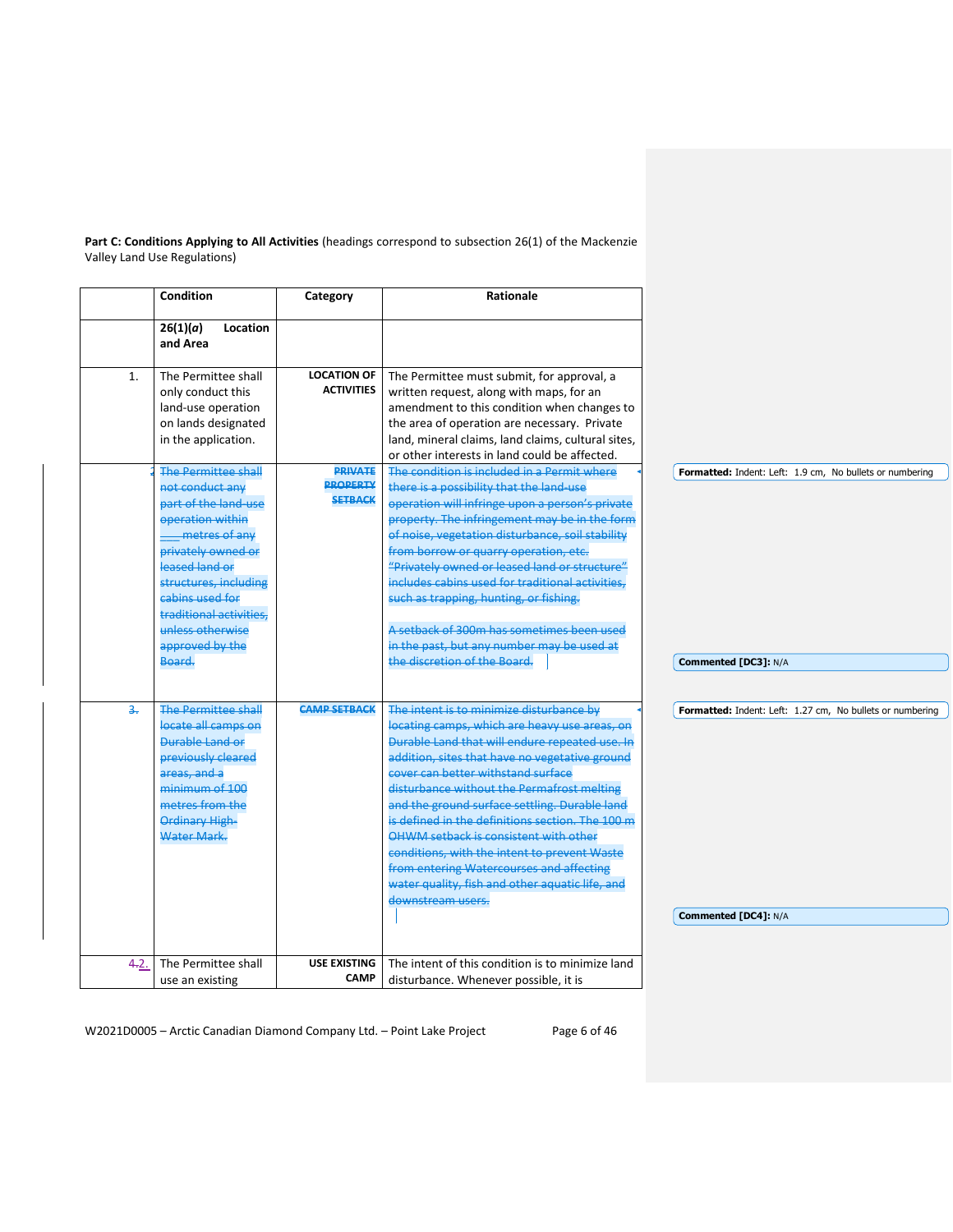|      | campsite, as<br>described in the<br>complete<br>application.                                                                                                                                                                                                      |                                        | preferable to use an existing site rather than<br>to disturb land for a new campsite. This<br>condition could be used where old campsites<br>are known to exist, for example, in an area<br>where many historic exploration projects have<br>occurred.                                                                                                                                                                                                                     |                                                                                  |
|------|-------------------------------------------------------------------------------------------------------------------------------------------------------------------------------------------------------------------------------------------------------------------|----------------------------------------|----------------------------------------------------------------------------------------------------------------------------------------------------------------------------------------------------------------------------------------------------------------------------------------------------------------------------------------------------------------------------------------------------------------------------------------------------------------------------|----------------------------------------------------------------------------------|
|      | Prior to the<br>commencement of<br>drilling, the<br><b>Permittee shall</b><br>submit the target<br>areas and final drill<br>hole locations on a<br>1:50,000-scale map<br>with coordinates<br>and map datum to<br>the Board and an<br>Inspector.                   | <b>DRILL LOCATIONS</b>                 | Final drill locations are often not known at the<br>time the Permit application is submitted, but<br>an Inspector and the Board need to be<br>informed of final drill hole locations in order<br>to: ensure that other conditions related to<br>drilling are adhered to, keep a record on the<br>public registry, and inspect drilling locations.                                                                                                                          | Formatted: Indent: Left: 1.9 cm, No bullets or numbering<br>Commented [DC5]: N/A |
|      | <b>The Permittee shall</b><br>not conduct a<br>drilling operation or<br>construct an adit or<br>drill site within 100<br>metres of the<br>Ordinary High-<br>Water Mark of any<br>Watercourse, unless<br>otherwise<br>authorized in<br>writing by an<br>Inspector. | <b>DRILLING/ADIT</b><br><b>SETBACK</b> | The intent of this condition is to prevent the<br>deposition of sediment from adit construction<br>that, if occurring near Watercourses, could<br>affect water quality and fish Habitat.<br><b>Consistent with other conditions and MVLUR</b><br>$6(b) -$                                                                                                                                                                                                                  | Formatted: Indent: Left: 1.9 cm, No bullets or numbering<br>Commented [DC6]: N/A |
| 7.3. | The Permittee shall<br>not locate any Sump<br>within 100 metres<br>of the Ordinary<br>High-Water Mark of<br>any Watercourse,<br>unless otherwise<br>authorized in<br>writing by an<br>Inspector.                                                                  | <b>SUMP SETBACK</b>                    | Inspector authorization is as per Paragraph<br>6(b) of the MVLUR, which states that, "Unless<br>otherwise authorized in writing by a Permit or<br>an Inspectorno Permittee shall excavate<br>land within 100 metres of a Watercourse at a<br>point that is below its Ordinary High Water<br>Mark".<br>The intent of this condition is to prevent<br>Waste from entering Watercourses and<br>affecting water quality, fish and other aquatic<br>life, and downstream users. |                                                                                  |

W2021D0005 - Arctic Canadian Diamond Company Ltd. - Point Lake Project Page 7 of 46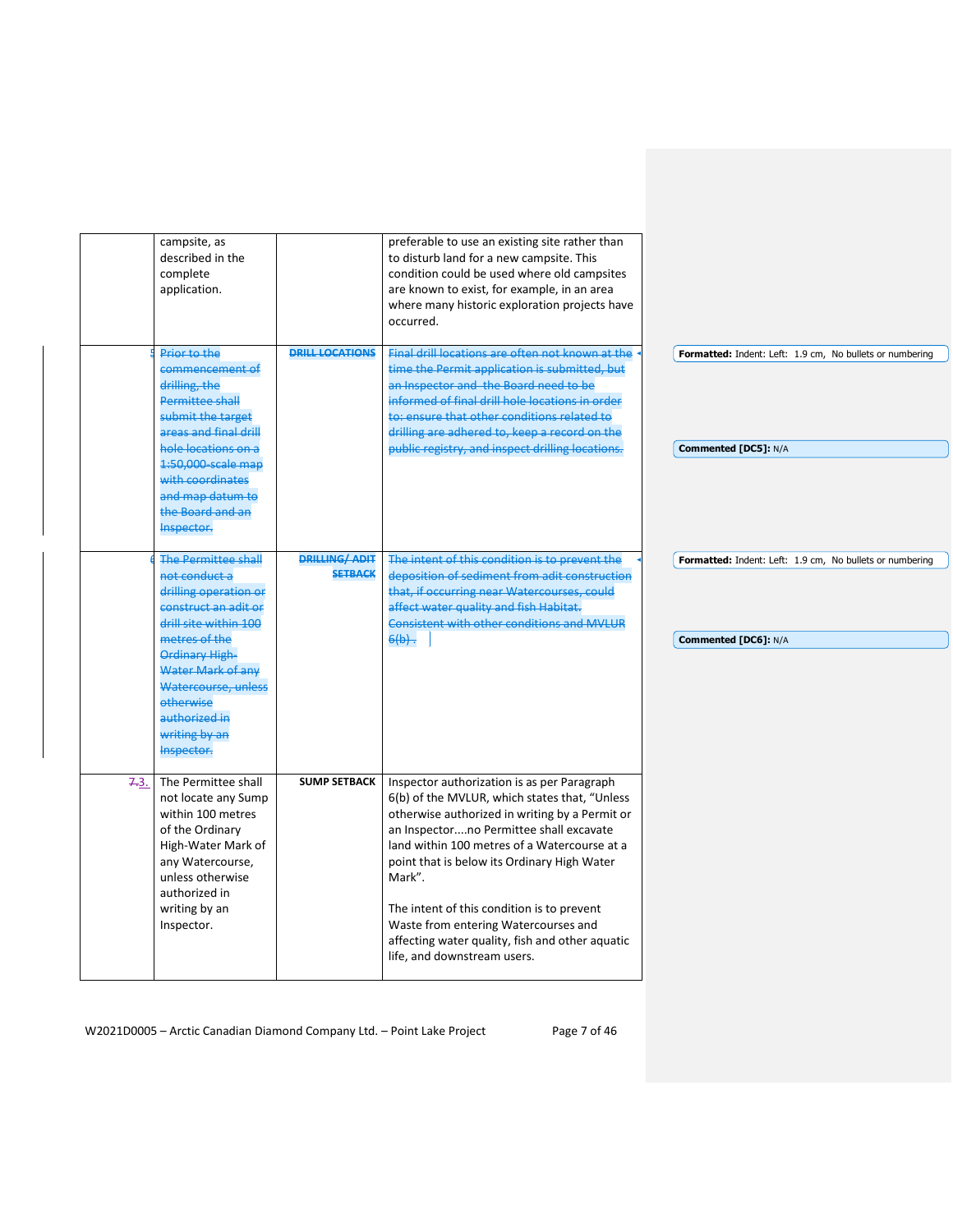|      | The Permittee shall       | <b>QUARRY SETBACK</b> | <b>Inspector authorization as per MVLUR section</b> | Formatted: Indent: Left: 1.9 cm, No bullets or numbering |
|------|---------------------------|-----------------------|-----------------------------------------------------|----------------------------------------------------------|
|      | not conduct a             |                       | $6(b)$ .                                            |                                                          |
|      | quarry operation          |                       |                                                     |                                                          |
|      | within 100 metres         |                       | The intent of this condition is to prevent the      |                                                          |
|      | of the Ordinary           |                       | deposition of sediment from quarrying that, if      |                                                          |
|      | <b>High-Water Mark of</b> |                       | occurring near Watercourses, could affect           |                                                          |
|      | any Watercourse,          |                       | water quality and fish Habitat. MVLUR               |                                                          |
|      | unless otherwise          |                       | paragraph 6(b) states that, "Unless expressly       |                                                          |
|      | authorized in             |                       | authorized by a Permit or in writing by an          |                                                          |
|      | writing by an             |                       | Inspector, no Permittee shall excavate land         |                                                          |
|      | Inspector.                |                       | within 100 metres of a Watercourse at a point       |                                                          |
|      |                           |                       | that is below its Ordinary High-Water Mark".        |                                                          |
|      |                           |                       | The wording of this condition is more               |                                                          |
|      |                           |                       | protective since it includes all land within 100    |                                                          |
|      |                           |                       | m of a Watercourse, not only "points below its      |                                                          |
|      |                           |                       | <b>Ordinary High-Water Mark."</b>                   |                                                          |
|      |                           |                       | Note - quarrying near a Watercourse may             |                                                          |
|      |                           |                       | require specific mitigation measures or             |                                                          |
|      |                           |                       | authorization from DFO if there are potential       |                                                          |
|      |                           |                       | impacts on fish.                                    | Commented [DC7]: N/A                                     |
|      |                           |                       |                                                     |                                                          |
| 9.4. | The Permittee shall       | <b>PARALLEL</b>       | The intent of this condition is to avoid or         |                                                          |
|      | locate all lines,         | <b>WATERCOURSE</b>    | reduce erosion of soil into Watercourses.           |                                                          |
|      | trails, and right-of-     | <b>SETBACK</b>        | Natural erosion would be accelerated if trees       |                                                          |
|      | ways to be                |                       | and other vegetation are cleared near               |                                                          |
|      | constructed parallel      |                       | shorelines, particularly for streams.               |                                                          |
|      | to any Watercourse        |                       |                                                     |                                                          |
|      | a minimum of 100          |                       | MVLUR section 10 addresses the clearing of          |                                                          |
|      | metres from the           |                       | lines, trails, and right-of-ways, but does not      |                                                          |
|      | Ordinary High-            |                       | address required distancing from water.             |                                                          |
|      | Water Mark, except        |                       |                                                     |                                                          |
|      | at crossings.             |                       | MVLUR section 6 addresses excavations within        |                                                          |
|      |                           |                       | 100 m of a Watercourse (i.e. prohibited unless      |                                                          |
|      |                           |                       | authorized by a Permit or in writing by an          |                                                          |
|      |                           |                       | Inspector) but does not address removal of          |                                                          |
|      |                           |                       | vegetation.                                         |                                                          |
|      |                           |                       |                                                     |                                                          |
|      | 40.5 The Permittee shall  | <b>PARALLEL ROADS</b> | This condition applies to both treed and            |                                                          |
|      | not construct             |                       | barren ground regions to eliminate                  |                                                          |
|      | parallel lines or         |                       | unnecessary parallel roads. MVLUR paragraph         |                                                          |
|      | roads, unless an          |                       | $10(a)$ states that "Unless expressly authorized    |                                                          |
|      | existing line or road     |                       | by a Permit, no Permittee shall clear a new         |                                                          |
|      | cannot be used.           |                       | line, trail or right-of-way where an existing       |                                                          |
|      |                           |                       | line, trail or right-of-way can be used." The       |                                                          |
|      |                           |                       | Permittee may construct parallel detours,           |                                                          |
|      |                           |                       | lines, or trails where the original detour, line,   |                                                          |
|      |                           |                       | or trail cannot be used due to flooding,            |                                                          |

W2021D0005 - Arctic Canadian Diamond Company Ltd. - Point Lake Project Page 8 of 46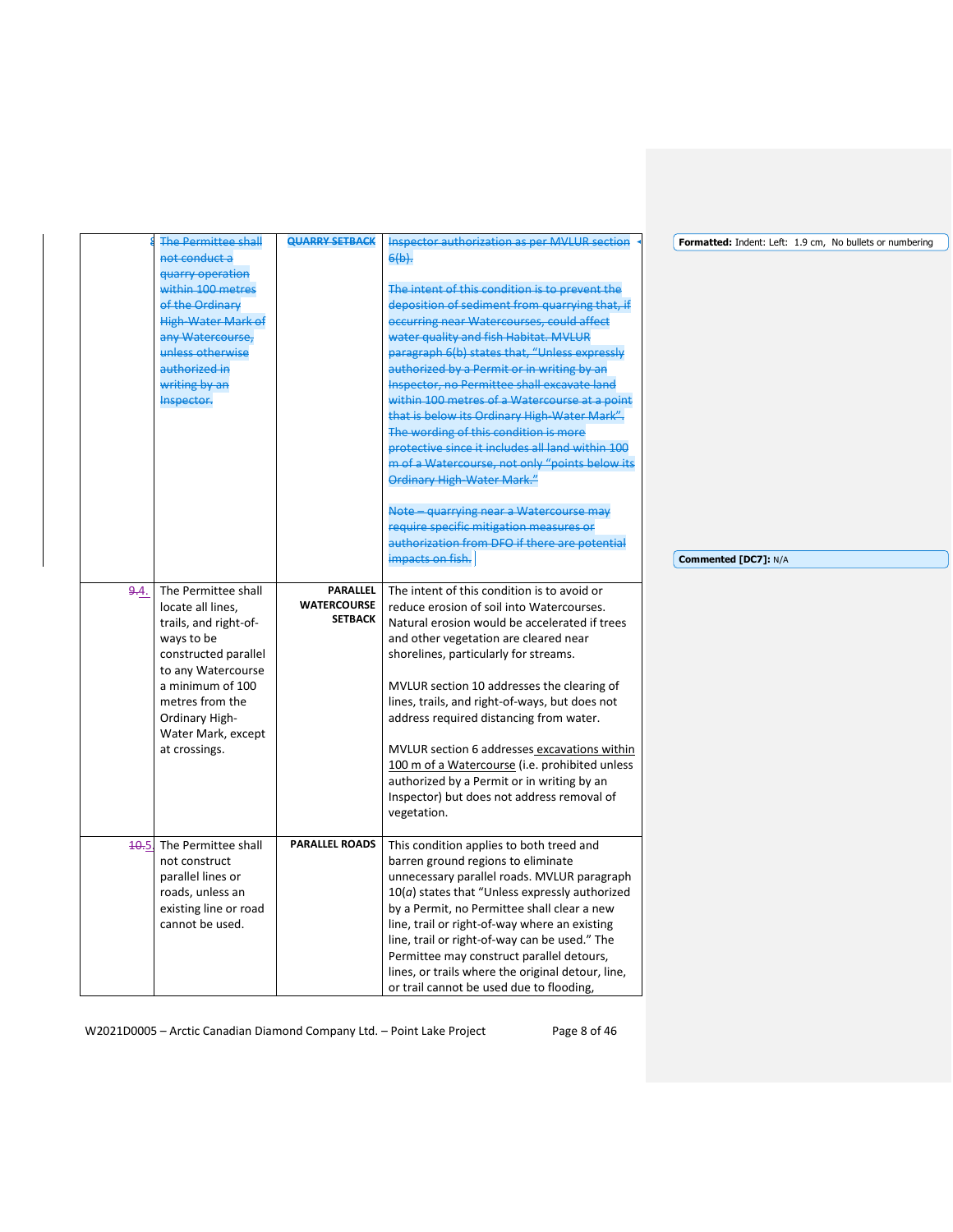| 44.6 | Option 1:<br><b>The Permittee shall</b><br>confine the width of<br>the right-of-way to a<br>maximum of 10<br>metres.                             | <b>WIDTH RIGHT-OF-</b><br>WAY      | landslides, washouts, snowdrifts, etc. This<br>condition is necessary, in addition to Location<br>of Activities, because small lines or trails<br>(particularly temporary winter roads) may not<br>have precise locations defined at the time of<br>the application.<br>Inspector discretion can be used to evaluate<br>whether or not an existing trail can be used.<br>In order for the Permittee to be compliant<br>with section 10(b) of the Mackenzie Valley<br>Land Use Regulations, the scope of the permit<br>must authorize the construction, use, and<br>maintenance of road right-of-ways up to 10<br>metres unless expressly authorized by a<br>permit. |                                                                                    |
|------|--------------------------------------------------------------------------------------------------------------------------------------------------|------------------------------------|---------------------------------------------------------------------------------------------------------------------------------------------------------------------------------------------------------------------------------------------------------------------------------------------------------------------------------------------------------------------------------------------------------------------------------------------------------------------------------------------------------------------------------------------------------------------------------------------------------------------------------------------------------------------|------------------------------------------------------------------------------------|
|      | Option 2:<br>The Permittee shall<br>confine the width of<br>the right-of-way to a<br>maximum of 30                                               |                                    |                                                                                                                                                                                                                                                                                                                                                                                                                                                                                                                                                                                                                                                                     |                                                                                    |
|      | metres.                                                                                                                                          |                                    |                                                                                                                                                                                                                                                                                                                                                                                                                                                                                                                                                                                                                                                                     | Commented [DC8]: Please use Option 2                                               |
| 12.  | Prior to the<br>commencement of<br>the land-use<br>operation, the<br><b>Permittee shall</b><br>mark each corner of<br>the land-use area.         | <b>MARK AREA</b>                   | The intent of this condition is to inform<br>Inspectors and other people in the area of the<br>land-use area associated with the Permit. This<br>is normally used only when operations are<br>adjacent to each other and there may be<br>conflicts; for example, multiple Permittees<br>accessing the same quarry or adjacent                                                                                                                                                                                                                                                                                                                                       | Formatted: Indent: Left: 1.27 cm, No bullets or numbering                          |
|      |                                                                                                                                                  |                                    | quarries.                                                                                                                                                                                                                                                                                                                                                                                                                                                                                                                                                                                                                                                           | <b>Commented [DC9]: No adjacent operations</b>                                     |
| 43.  | <b>The Permittee shall</b><br>maintain the corner<br>markings until the<br>area is reclaimed.                                                    | <b>CORNER POSTS</b>                | Used with the Mark Area condition above.                                                                                                                                                                                                                                                                                                                                                                                                                                                                                                                                                                                                                            | Commented [DC10]: N/A<br>Formatted: Indent: Left: 1.27 cm, No bullets or numbering |
| 44.7 | Prior to the<br>commencement of<br>the land-use<br>operation, the<br>Permittee shall<br>accompany an<br>Inspector during an<br>inspection of the | <b>INSPECT</b><br><b>LOCATIONS</b> | Locations to be disturbed should be inspected<br>to determine the condition of the land use<br>area prior to disturbance (e.g. the locations for<br>any new well sites, Sumps, campsites,<br>quarries, and access road locations as<br>described in the complete application). This<br>will help determine the appropriate level of<br>cleanup and reclamation work that is                                                                                                                                                                                                                                                                                         |                                                                                    |

W2021D0005 - Arctic Canadian Diamond Company Ltd. - Point Lake Project Page 9 of 46

 $\overline{\phantom{a}}$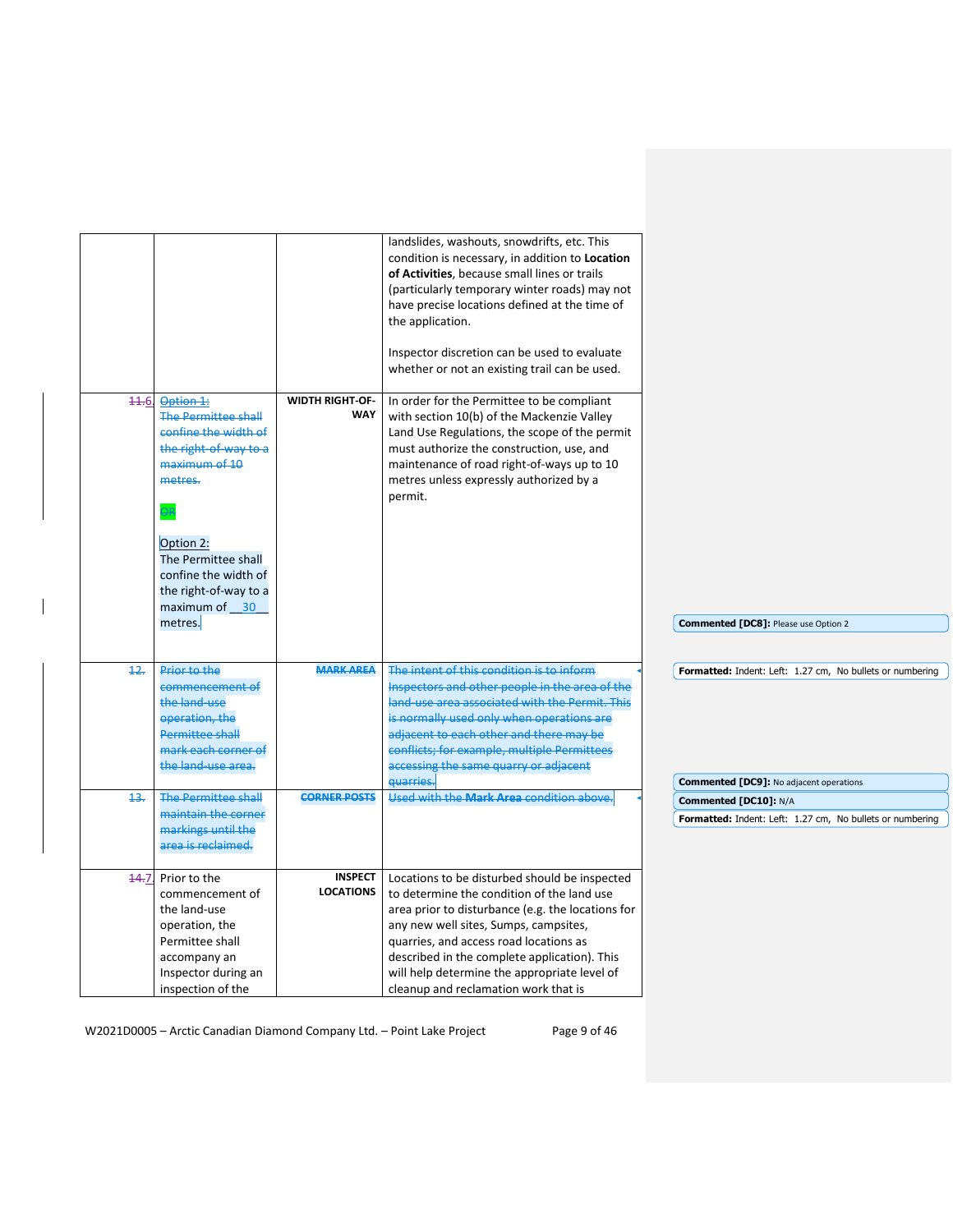|      | <b>Shut Down Period,</b><br>the Permittee's Field<br><b>Supervisor shall</b><br>notify the Board and<br>contact an Inspector<br>at (867)                                                                                                                                             |                                                                               | This condition may be used in addition to<br>Initiation Notification - Contact Inspector. It<br>is ideally used when requested by an<br>Inspector.                                                                                                                                                                                                                                                                                                                                                                                                                                                                                                      |                                                           |
|------|--------------------------------------------------------------------------------------------------------------------------------------------------------------------------------------------------------------------------------------------------------------------------------------|-------------------------------------------------------------------------------|---------------------------------------------------------------------------------------------------------------------------------------------------------------------------------------------------------------------------------------------------------------------------------------------------------------------------------------------------------------------------------------------------------------------------------------------------------------------------------------------------------------------------------------------------------------------------------------------------------------------------------------------------------|-----------------------------------------------------------|
| 16.  | Option 1:<br>At least 48 hours<br>prior to returning to<br>the worksite<br>following a seasonal                                                                                                                                                                                      | NOTIFICATION-<br><b>CONTACT</b><br><b>INSPECTOR</b>                           | indicate they plan to be active in a specific<br>season(s) or plan to ramp up and shutdown<br>several times a year.                                                                                                                                                                                                                                                                                                                                                                                                                                                                                                                                     | Formatted: Indent: Left: 1.27 cm, No bullets or numbering |
|      | xt. 24188-<br>Option 2:<br>At least 48 hours<br>prior to the initial<br>commencement of<br>the land-use<br>operation, the<br>Permittee's Field<br>Supervisor shall<br>notify the Board and<br>contact a GNWT<br>Inspector at (867)<br>, and a<br><b>CIRNAC Inspector at</b><br>(867) | <b>SEASONAL</b>                                                               | Permittees are encouraged to re-connect with<br>the Inspector when substantial changes in<br>operations or work plans are proposed.<br>This condition is used when Applicants                                                                                                                                                                                                                                                                                                                                                                                                                                                                           | Commented [DC11]: Please use Option 1                     |
| 45.8 | proposed land use<br>area.<br>$26(1)(b)$ Time<br>Option 1:<br>At least 48 hours<br>prior to the initial<br>commencement of<br>the land-use<br>operation, the<br>Permittee's Field<br>Supervisor shall<br>notify the Board and<br>contact an Inspector<br>at (867) 767-9187           | <b>INITIAL</b><br><b>NOTIFICATION -</b><br><b>CONTACT</b><br><b>INSPECTOR</b> | necessary when the land-use operation is<br>completed.<br>This condition is only used after consultation<br>with an Inspector.<br>An Inspector must be notified to facilitate<br>inspections to ensure that the Permittee is in<br>compliance with their Permit. This initial<br>contact is important to establish regular<br>communication between the Permittee and an<br>Inspector, as well as to confirm contact<br>information for numerous other conditions<br>that will require communication between the<br>Permittee and an Inspector. The Identify<br>Agent condition requires notification in<br>writing to both the Board and an Inspector. |                                                           |

W2021D0005 - Arctic Canadian Diamond Company Ltd. - Point Lake Project Page 10 of 46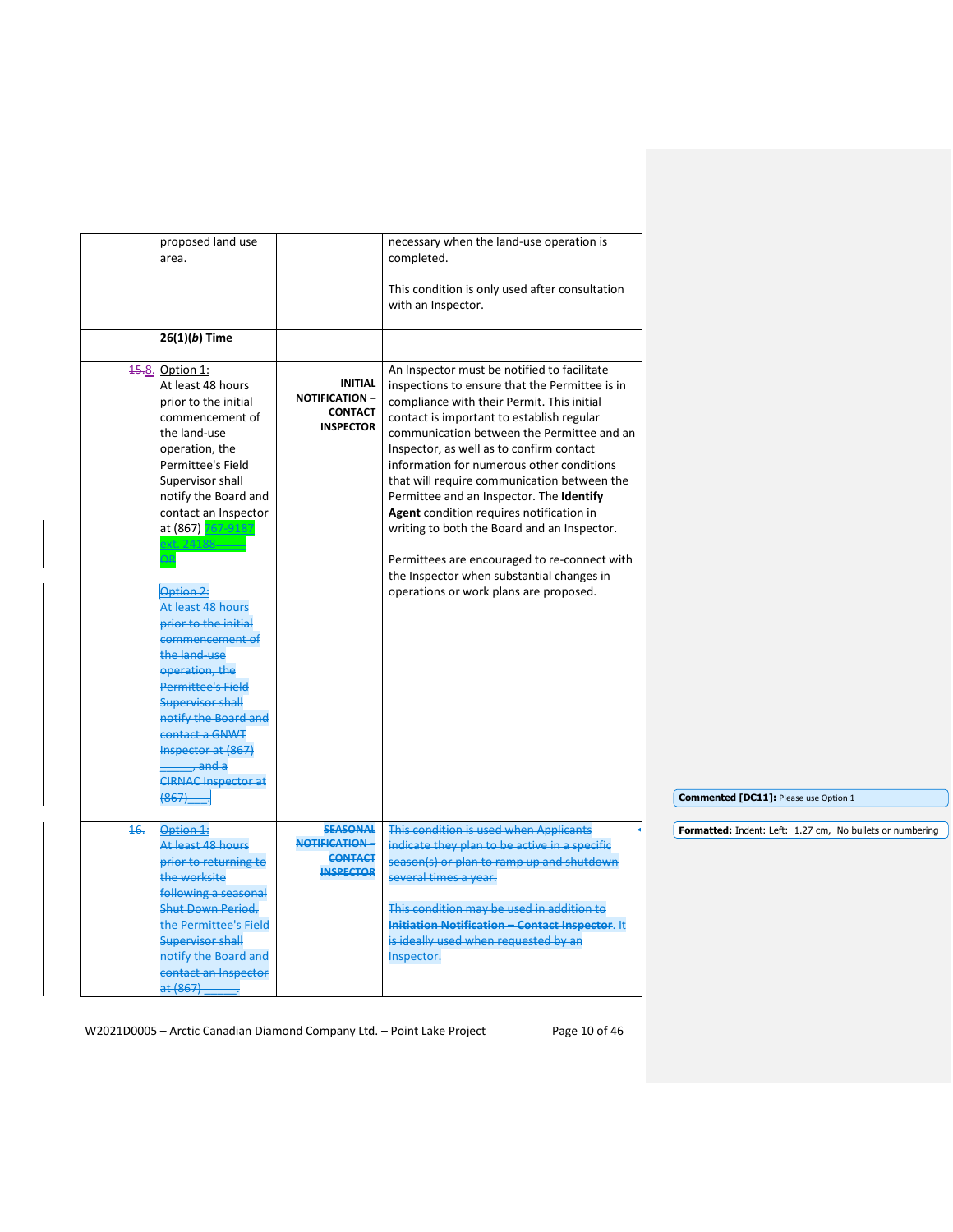| <b>OR</b>                                                                                                                                                                                                                 |                                                            | Permittees should contact an Inspector(s) in<br>advance of very short operating periods<br>(i.e.<10 days) to discuss expectations of<br>compliance with this condition.                                                                                                                                                                                                                                               | <b>Commented [DC12]: No Shut Down Period associated with this</b><br>land use |
|---------------------------------------------------------------------------------------------------------------------------------------------------------------------------------------------------------------------------|------------------------------------------------------------|-----------------------------------------------------------------------------------------------------------------------------------------------------------------------------------------------------------------------------------------------------------------------------------------------------------------------------------------------------------------------------------------------------------------------|-------------------------------------------------------------------------------|
| Option 2:<br>At least 48 hours<br>prior to returning to<br>the worksite<br>following a seasonal<br><b>Shut Down Period.</b><br>the Permittee's Field<br><b>Supervisor shall</b><br>notify the Board and<br>contact a GNWT |                                                            |                                                                                                                                                                                                                                                                                                                                                                                                                       |                                                                               |
| Inspector at (867)<br>, and a<br><b>CIRNAC Inspector at</b><br>$(867)$<br>17.9 At least 48 hours                                                                                                                          | <b>IDENTIFY AGENT</b>                                      | This condition would be used where the                                                                                                                                                                                                                                                                                                                                                                                |                                                                               |
| prior to<br>commencement of<br>the land-use<br>operation, the<br>Permittee shall<br>provide the<br>following<br>information, in<br>writing, to the Board<br>and an Inspector:                                             |                                                            | applicant has not given the contractor's or<br>field supervisor's names on the application<br>because he/she does not know who they will<br>be at the time of placing the application.<br>Sometimes contracts are awarded after the<br>permit is issued, so the operating conditions<br>can become part of the contract. Also, this<br>information may change and must be updated<br>with the Board and an Inspector. |                                                                               |
| a) the name(s) of<br>the person(s) in<br>charge of the<br>field operation;<br>alternates; and<br>b)<br>all methods for<br>c)<br>contacting the<br>above<br>person(s).                                                     |                                                            | This written notice must be provided to both<br>the Board and an Inspector.                                                                                                                                                                                                                                                                                                                                           |                                                                               |
| 48.<br>At least ten days<br>prior to [the Shut<br><b>Down Period or</b><br>Spring Break-up],<br>the Permittee shall                                                                                                       | <b>REPORTS BEFORE</b><br><b>SEASONAL</b><br><b>REMOVAL</b> | The intent of this condition is to inform an<br>Inspector that the land-use operation is in the<br>final stages of completion, as he/she may<br>want to conduct an inspection before the<br>Permittee leaves the work area and after final                                                                                                                                                                            | Formatted: Indent: Left: 1.27 cm, No bullets or numbering                     |

W2021D0005 - Arctic Canadian Diamond Company Ltd. - Point Lake Project Page 11 of 46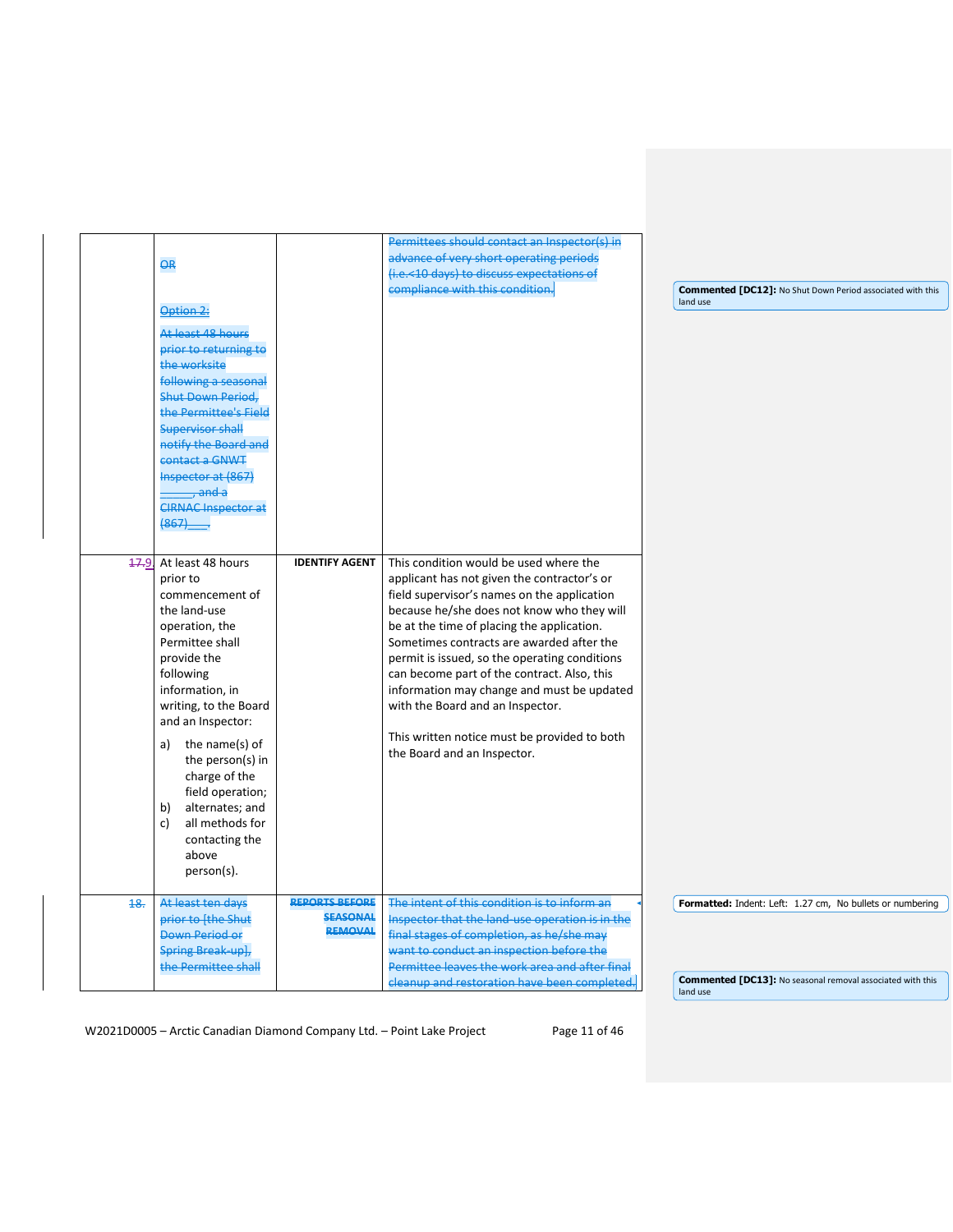|      | advise an Inspector<br>ef:<br>the plan for<br>a∔<br>removal or<br>storage of<br>equipment and<br>materials; and<br>when cleanup<br>łط<br>and Progressive<br><b>Reclamation of</b><br>the land used<br>will be<br>completed.                                                                                                                                         |                                               |                                                                                                                                                                                                                                                                                                                                                                                                                                                                  |                                                                                                                                            |
|------|---------------------------------------------------------------------------------------------------------------------------------------------------------------------------------------------------------------------------------------------------------------------------------------------------------------------------------------------------------------------|-----------------------------------------------|------------------------------------------------------------------------------------------------------------------------------------------------------------------------------------------------------------------------------------------------------------------------------------------------------------------------------------------------------------------------------------------------------------------------------------------------------------------|--------------------------------------------------------------------------------------------------------------------------------------------|
| 49.1 | At least ten days<br>prior to the<br>completion of the<br>land-use operation,<br>the Permittee shall<br>advise an Inspector<br>of:<br>a) the plan for<br>removal or<br>storage of<br>equipment and<br>materials;<br>b) when final<br>cleanup and<br>reclamation of<br>the land used<br>will be<br>completed; and<br>c) when the Final<br>Plan will be<br>submitted. | <b>REPORTS BEFORE</b><br><b>FINAL REMOVAL</b> | The intent of this condition is to inform an<br>Inspector the land-use operation is in the final<br>stages of completion, as he/she may want to<br>conduct an inspection before the Permittee<br>leaves the work area and after final cleanup<br>and restoration have been completed.<br>This condition should always be included, even<br>if Reports Before Seasonal Removal is<br>included. Both should be used when<br>applicable to the activities proposed. |                                                                                                                                            |
| 20.  | <b>The Permittee shall</b><br>not conduct any<br>activity associated<br>with the land-use<br>operation during<br>the Shut Down<br>Period.                                                                                                                                                                                                                           | <b>SEASONAL SHUT</b><br><b>DOWN</b>           | This condition could be used to prohibit all<br>activity during certain periods in order to<br>minimize impacts, for example, on Permafrost,<br>critical wildlife, or fish Habitat.                                                                                                                                                                                                                                                                              | Formatted: Indent: Left: 1.27 cm, No bullets or numbering<br><b>Commented [DC14]: No Shut Down Period associated with this</b><br>land use |

W2021D0005 - Arctic Canadian Diamond Company Ltd. - Point Lake Project Page 12 of 46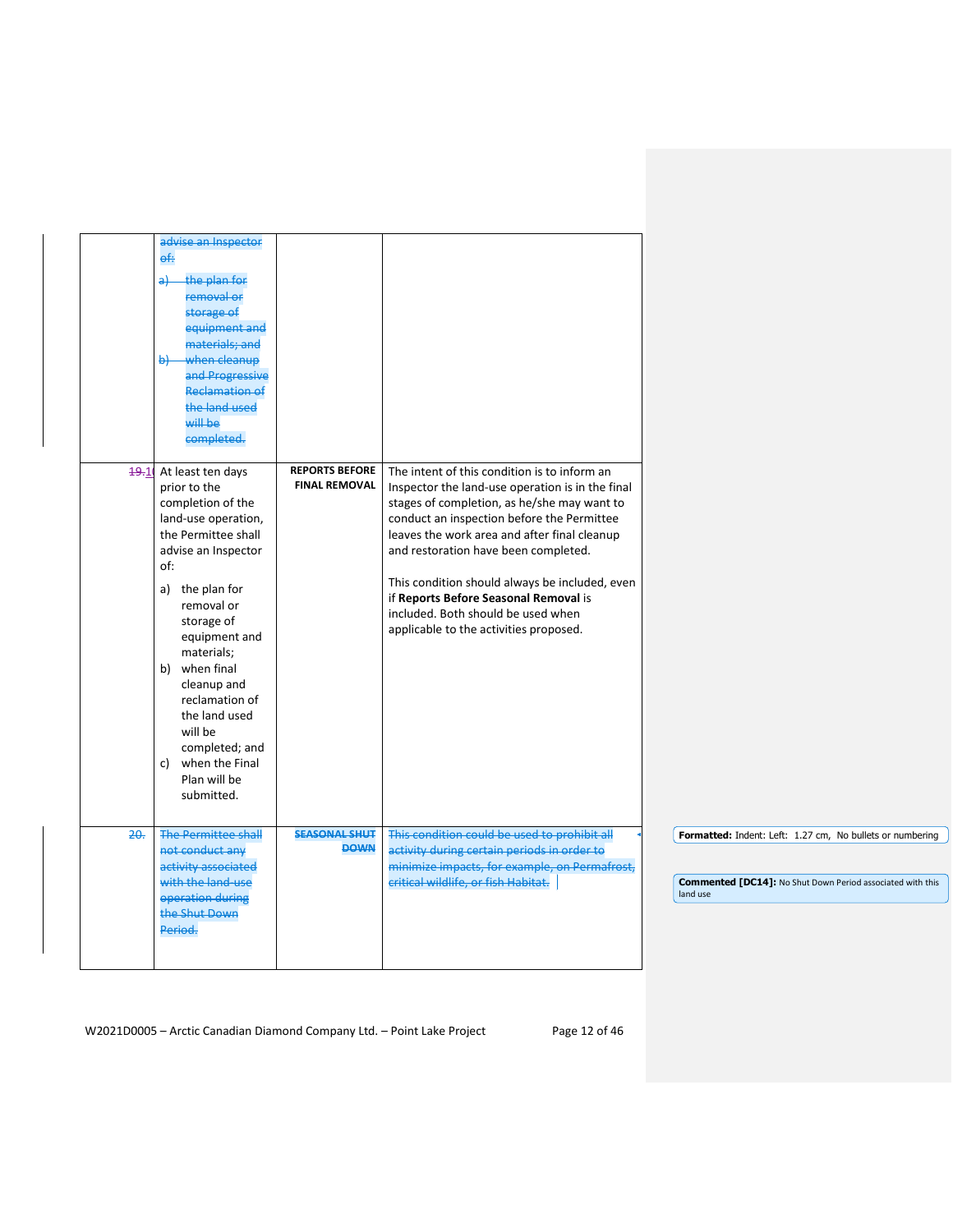|      | $26(1)(c)$ Type and<br><b>Size of Equipment</b>                                                                                          |                                          |                                                                                                                                                                                                                                                                                                                                                                                                                                                                                                                                                                                                                                                                                                                                                                                                                                                                                                                                                                                                                                                           |                                                                                    |
|------|------------------------------------------------------------------------------------------------------------------------------------------|------------------------------------------|-----------------------------------------------------------------------------------------------------------------------------------------------------------------------------------------------------------------------------------------------------------------------------------------------------------------------------------------------------------------------------------------------------------------------------------------------------------------------------------------------------------------------------------------------------------------------------------------------------------------------------------------------------------------------------------------------------------------------------------------------------------------------------------------------------------------------------------------------------------------------------------------------------------------------------------------------------------------------------------------------------------------------------------------------------------|------------------------------------------------------------------------------------|
| 24.1 | The Permittee shall<br>only use equipment<br>of a similar type,<br>size, and number to<br>that listed in the<br>complete<br>application. | <b>USE APPROVED</b><br><b>EQUIPMENT</b>  | This condition ensures that the potential<br>impact on the land with respect to equipment<br>type, size, and number, as listed in the<br>application, are considered when selecting the<br>Permit conditions and approving the Permit.<br>Board staff, an Inspector, and the applicant<br>should work together to see how likely<br>changes in equipment are and whether such<br>changes in equipment would trigger any other<br>requirements (e.g. a water licence), change<br>the environmental impacts and mitigations,<br>and/or change the scope of the project, etc.<br>Board staff should consult with an Inspector<br>and the applicant to decide whether it is<br>appropriate to include "type" and/or "size"<br>and/or "number" $-$ e.g. in some cases it may<br>not be practical to include "number". Using<br>the word "similar" reduces enforceability<br>(according to legal advice) but may be a<br>practical solution for giving some amount of<br>flexibility to Permittees, within reason, and<br>relying on an Inspector's discretion. |                                                                                    |
| 22.  | <b>The Permittee shall</b><br>use portable ramps<br>during loading or<br>unloading of ships<br>or barges.                                | <b>PORTABLE RAMPS</b>                    | The intent of this condition is to minimize<br>disturbance and erosion of stream banks.<br>Portable ramps eliminate the need for dirt<br>pushouts or earth ramps that may cause<br>erosion and sedimentation into streams,<br>harming fish or fish Habitat. Construction of<br>earth ramps may require approval from the<br>Department of Fisheries and Oceans.                                                                                                                                                                                                                                                                                                                                                                                                                                                                                                                                                                                                                                                                                           | Formatted: Indent: Left: 1.27 cm, No bullets or numbering<br>Commented [DC15]: N/A |
| 23.  | <b>The Permittee shall</b><br>maintain fire-<br><b>fighting equipment</b><br>at the site.                                                | <b>FIRE-FIGHTING</b><br><b>EQUIPMENT</b> | This condition is applicable where there is risk<br>of a land-use operation starting a fire. For<br>example, where the Permittee proposes to<br>dispose of timber, brush, and/or debris by<br>burning during the forest fire season<br>(generally, May 1 to September 30, as<br>described by GNWT Forest Fire Prevention and<br><b>Suppression Guidelines For</b><br><b>Industrial Activities). This condition should be</b><br>used with discretion considering fire risk and<br>fire priority zone, as well as risk to human life,                                                                                                                                                                                                                                                                                                                                                                                                                                                                                                                      | Formatted: Indent: Left: 1.27 cm, No bullets or numbering                          |

W2021D0005 - Arctic Canadian Diamond Company Ltd. - Point Lake Project Page 13 of 46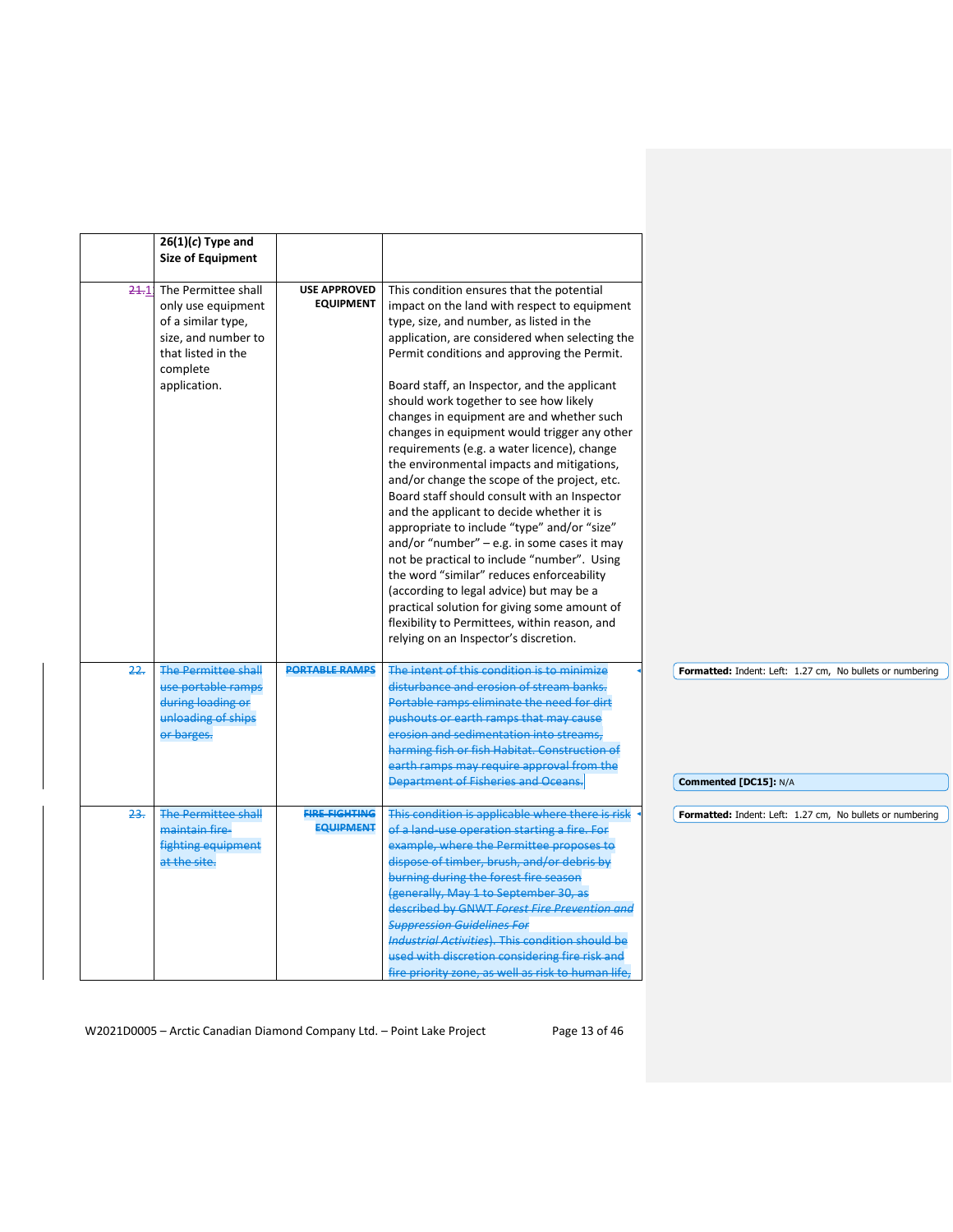| $26(1)(d)$ Methods<br>and Techniques<br><b>The Permittee shall</b><br><b>Dogleg lines, trails</b><br>and right-of-ways<br>that approach<br>Watercourses or<br>public roads.<br><b>The Permittee shall</b><br>meander any new<br>cut lines to a<br>maximum sight line<br>of 200 metres.<br>Prior to the<br>movement of any<br>vehicle that exerts<br>pressure on the | <b>DOGLEG</b><br><b>APPROACHES</b><br><b>MEANDER LINES</b><br><b>DETOURS AND</b><br><b>CROSSINGS</b> | resources.<br>The intent of this condition is to maintain and<br>preserve aesthetic values along navigable<br>streams and public roads. This may also be<br>used as an erosion control technique.<br>The intent of this condition is to circumvent<br>larger standing trees and reduce line of sight.<br><b>Consistent with Northern Land Use Guidelines</b><br>Northwest Territories Seismic Operations.<br>The intent of this condition is to eliminate the<br>use of heavy machines, such as bulldozers, to<br>explore for creek crossings and detours | Commented [DC16]: N/A<br>Formatted: Indent: Left: 1.27 cm, No bullets or numbering<br>Commented [DC17]: N/A<br>Formatted: Indent: Left: 1.27 cm, No bullets or numbering<br><b>Commented [DC18]:</b> No larger standing trees in the land use<br>area |
|---------------------------------------------------------------------------------------------------------------------------------------------------------------------------------------------------------------------------------------------------------------------------------------------------------------------------------------------------------------------|------------------------------------------------------------------------------------------------------|-----------------------------------------------------------------------------------------------------------------------------------------------------------------------------------------------------------------------------------------------------------------------------------------------------------------------------------------------------------------------------------------------------------------------------------------------------------------------------------------------------------------------------------------------------------|-------------------------------------------------------------------------------------------------------------------------------------------------------------------------------------------------------------------------------------------------------|
|                                                                                                                                                                                                                                                                                                                                                                     |                                                                                                      |                                                                                                                                                                                                                                                                                                                                                                                                                                                                                                                                                           |                                                                                                                                                                                                                                                       |
|                                                                                                                                                                                                                                                                                                                                                                     |                                                                                                      |                                                                                                                                                                                                                                                                                                                                                                                                                                                                                                                                                           |                                                                                                                                                                                                                                                       |
|                                                                                                                                                                                                                                                                                                                                                                     |                                                                                                      |                                                                                                                                                                                                                                                                                                                                                                                                                                                                                                                                                           |                                                                                                                                                                                                                                                       |
|                                                                                                                                                                                                                                                                                                                                                                     |                                                                                                      |                                                                                                                                                                                                                                                                                                                                                                                                                                                                                                                                                           |                                                                                                                                                                                                                                                       |
|                                                                                                                                                                                                                                                                                                                                                                     |                                                                                                      |                                                                                                                                                                                                                                                                                                                                                                                                                                                                                                                                                           |                                                                                                                                                                                                                                                       |
|                                                                                                                                                                                                                                                                                                                                                                     |                                                                                                      |                                                                                                                                                                                                                                                                                                                                                                                                                                                                                                                                                           |                                                                                                                                                                                                                                                       |
| ground in excess of<br>35 kPa, the<br>Permittee shall<br>scout proposed lines<br>and routes to select<br>the best location for<br>crossing streams<br>and avoiding terrain<br>obstacles.                                                                                                                                                                            |                                                                                                      | around other obstacles encountered on the<br>proposed lines or routes, as considerable<br>vegetation and trees are disturbed or<br>destroyed in the process. Reconnaissance<br>using light track vehicles, ATV's, aircraft, or by<br>walking will result in less damage to the land<br>and vegetation. It is also more cost effective<br>for the operator.                                                                                                                                                                                                |                                                                                                                                                                                                                                                       |
| As the land-use<br>operation<br>progresses, the                                                                                                                                                                                                                                                                                                                     | <b>REFILL CRATERS</b>                                                                                | <b>Craters resulting from the use of explosives</b><br>during seismic exploration can be a safety<br>hazard to people and animals.                                                                                                                                                                                                                                                                                                                                                                                                                        | Formatted: Indent: Left: 1.27 cm, No bullets or numbering<br><b>Commented [DC19]: No explosives will be used</b>                                                                                                                                      |
| Permittee shall refill<br>and restore craters<br>caused by<br>explosives.                                                                                                                                                                                                                                                                                           |                                                                                                      |                                                                                                                                                                                                                                                                                                                                                                                                                                                                                                                                                           |                                                                                                                                                                                                                                                       |
| Immediately upon<br>completion of<br>operations at each                                                                                                                                                                                                                                                                                                             | <b>MINERAL</b><br><b>EXPLORATION</b><br><b>DRILL CASINGS</b>                                         | This condition applies to both small- and large-<br>diameter mineral exploration drilling. The<br>intent is to reduce the potential safety hazard<br>for wildlife and humans, and to maintain<br>aesthetic values. The wording "upon                                                                                                                                                                                                                                                                                                                      | Formatted: Indent: Left: 1.27 cm, No bullets or numbering                                                                                                                                                                                             |
|                                                                                                                                                                                                                                                                                                                                                                     | Borehole, the<br><b>Permittee shall</b>                                                              |                                                                                                                                                                                                                                                                                                                                                                                                                                                                                                                                                           | completion of operations at each bore hole" is<br>remove or cut off                                                                                                                                                                                   |

W2021D0005 - Arctic Canadian Diamond Company Ltd. - Point Lake Project Page 14 of 46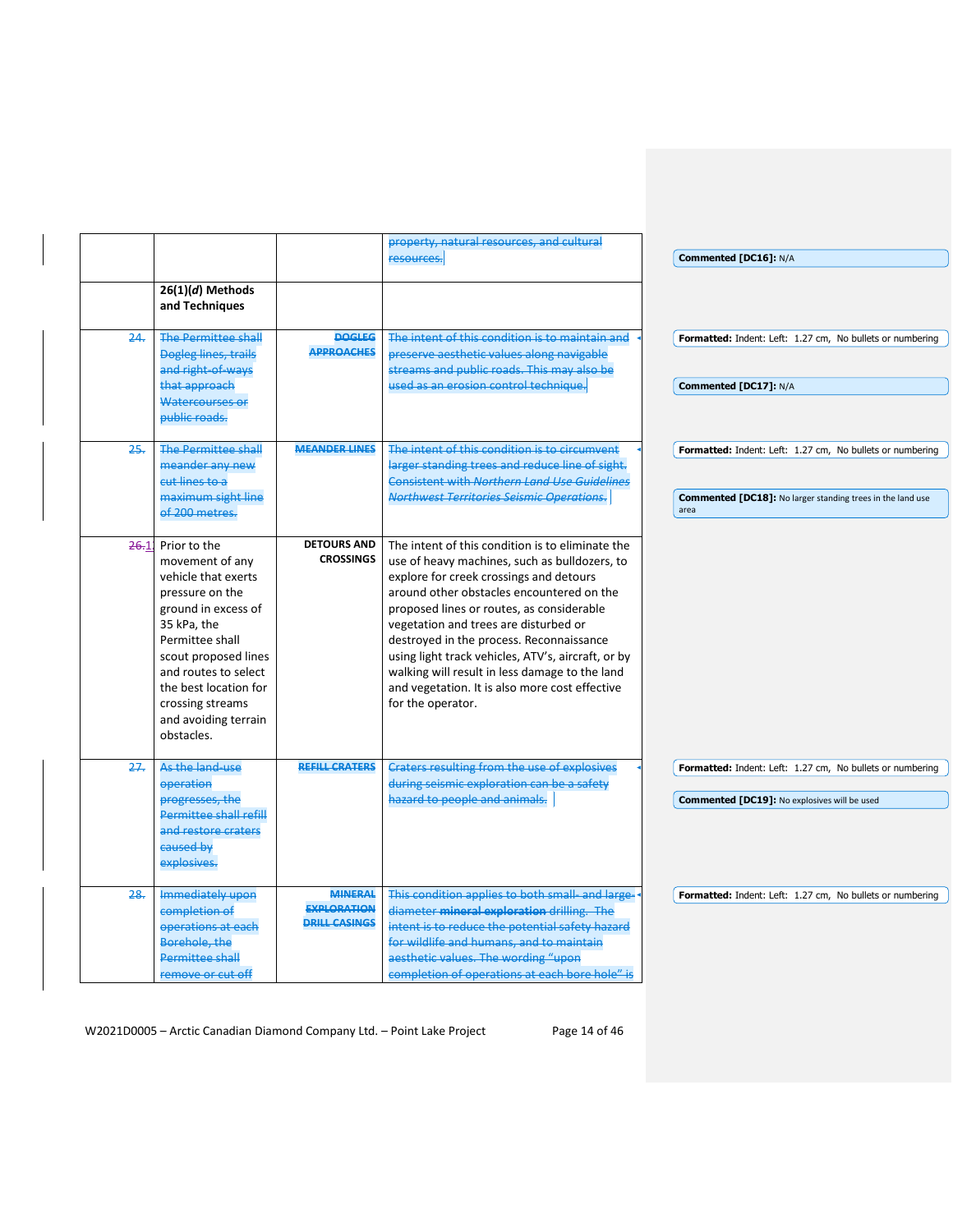|       | and seal each drill        |                                     | intended to allow casing removal to be              |                                                                                                   |
|-------|----------------------------|-------------------------------------|-----------------------------------------------------|---------------------------------------------------------------------------------------------------|
|       | casing at ground           |                                     | delayed if the Permittee intends to re-enter        |                                                                                                   |
|       | level.                     |                                     | the drill hole.                                     | <b>Commented [DC20]:</b> No mineral exploration drilling associated<br>with the proposed land use |
| 29.   | Immediately upon           | <b>OIL AND GAS</b>                  | This condition applies to oil and gas drilling      | Formatted: Indent: Left: 1.27 cm, No bullets or numbering                                         |
|       | completion of              | <b>DRILL CASINGS</b>                | operations. The intent is to reduce the             |                                                                                                   |
|       | operations at each         |                                     | potential safety hazard for wildlife and            |                                                                                                   |
|       | Borehole, the              |                                     | humans, to maintain aesthetic values, and to        |                                                                                                   |
|       | <b>Permittee shall</b>     |                                     | plan ahead for potential ground subsidence.         | Commented [DC21]: N/A                                                                             |
|       | remove or cut off          |                                     |                                                     |                                                                                                   |
|       | and seal each drill        |                                     |                                                     |                                                                                                   |
|       | casing below ground        |                                     |                                                     |                                                                                                   |
|       | level.                     |                                     |                                                     |                                                                                                   |
|       |                            |                                     |                                                     |                                                                                                   |
| 30.   | <b>The Permittee shall</b> | <b>REMOVE WIRE</b>                  | The intent of this condition is to prevent          | Formatted: Indent: Left: 1.27 cm, No bullets or numbering                                         |
|       | remove all wire            |                                     | obstructions to wildlife Habitat and injuries to    |                                                                                                   |
|       | from the land as the       |                                     | wildlife. This condition is often used for          |                                                                                                   |
|       | land-use operation         |                                     | activities such as seismic and road blasting.       | Commented [DC22]: N/A                                                                             |
|       | progresses.                |                                     |                                                     |                                                                                                   |
| 34.11 | The Permittee shall        | <b>WINTER ROADS</b>                 | The intent of this condition is to protect          |                                                                                                   |
|       | construct and              |                                     | mosses, grasses, and small shrubs on the            |                                                                                                   |
|       | maintain the               |                                     | overland portions of winter roads. A layer of       |                                                                                                   |
|       | overland portion of        |                                     | snow, packed in place, will help reduce the         |                                                                                                   |
|       | winter roads with a        |                                     | amount of winter kill of vegetation. Snow           |                                                                                                   |
|       | minimum of 10 cm           |                                     | cover also adds to the life of the winter road      |                                                                                                   |
|       | of packed snow             |                                     | by reflecting the sun's heat. Snow insulates        |                                                                                                   |
|       | and/or ice at all          |                                     | the road surface preventing heat from               |                                                                                                   |
|       | times during this          |                                     | penetrating the frost in the roadbed. Ice may       |                                                                                                   |
|       | land-use operation.        |                                     | also be used, particularly where sufficient         |                                                                                                   |
|       |                            |                                     | snow is not available.                              |                                                                                                   |
| 32.1  | The Permittee shall        | <b>STORAGE ON ICE</b>               | The intent of this condition is to reduce the       |                                                                                                   |
|       | not erect camps or         |                                     | risk of pollution of Watercourses by not            |                                                                                                   |
|       | store material,            |                                     | allowing camps or stockpiling of materials on       |                                                                                                   |
|       | other than that            |                                     | ice. 'Watercourse', as defined in the MVLUR,        |                                                                                                   |
|       | required for               |                                     | includes all moving and standing water bodies.      |                                                                                                   |
|       | immediate use, on          |                                     |                                                     |                                                                                                   |
|       | the ice surface of a       |                                     |                                                     |                                                                                                   |
|       | Watercourse.               |                                     |                                                     |                                                                                                   |
|       |                            |                                     |                                                     |                                                                                                   |
| 33.   | Prior to the expiry        | <b>EXCAVATED</b>                    | <b>Inspector authorization as per MVLUR section</b> | Formatted: Indent: Left: 1.27 cm, No bullets or numbering                                         |
|       | end of the land-use        | <b>MATERIAL</b><br><b>TEST PITS</b> | 8, which requires excavated material to be          |                                                                                                   |
|       | operation, the             |                                     | replaced, unless otherwise authorized in a          |                                                                                                   |
|       | Permittee shall            |                                     | Permit or in writing by an Inspector.               |                                                                                                   |
|       | replace all                |                                     |                                                     |                                                                                                   |
|       | excavated material,        |                                     | Safety for people and wildlife is the primary       |                                                                                                   |
|       | unless otherwise           |                                     | purpose of the condition. Backfilling all holes,    |                                                                                                   |
|       |                            |                                     |                                                     |                                                                                                   |

W2021D0005 - Arctic Canadian Diamond Company Ltd. - Point Lake Project Page 15 of 46

 $\overline{\phantom{a}}$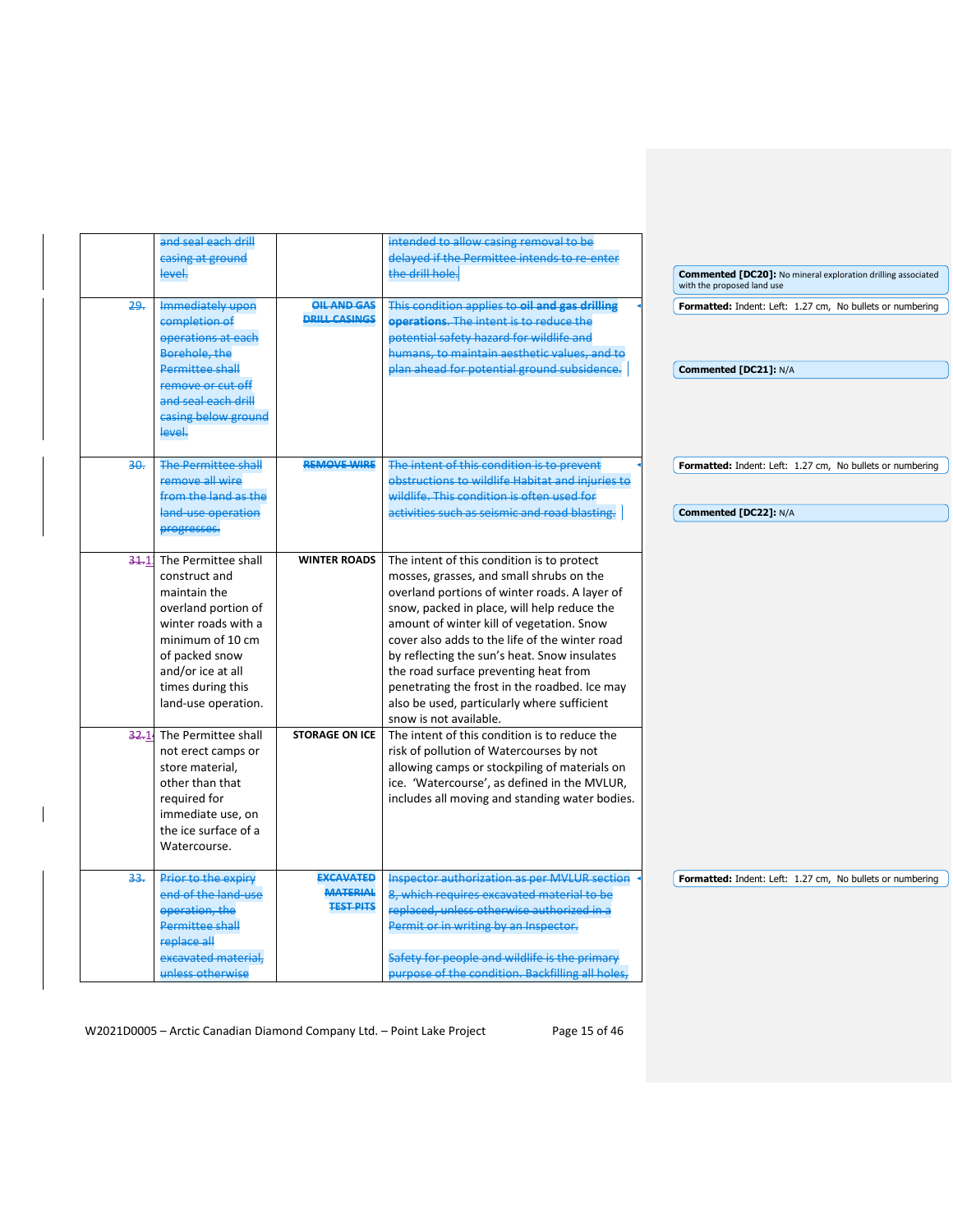|          | authorized in<br>writing by an<br>Inspector.                                                                                                                                                                                                      |                                         | including: Sumps, trenches, etc., eliminates<br>the hazard that open holes pose.<br>Note that this condition is not for quarry<br>operations, only for test pits.                                                                                                                                                                                 |  | Commented [DC23]: N/A                                                                      |
|----------|---------------------------------------------------------------------------------------------------------------------------------------------------------------------------------------------------------------------------------------------------|-----------------------------------------|---------------------------------------------------------------------------------------------------------------------------------------------------------------------------------------------------------------------------------------------------------------------------------------------------------------------------------------------------|--|--------------------------------------------------------------------------------------------|
| 34.      | <b>The Permittee shall</b><br>leave a buffer strip<br>of undisturbed<br><b>vegetation at least</b><br>30 metres in width<br>between cleared<br>areas and public<br>roads                                                                          | <b>TREE SCREEN</b>                      | The primary reason for this condition is<br>aesthetics, as well as reduced risk of snow<br>blowing/drifting on the road.<br>In some cases, an exception clause may be<br>included in the condition, for example " 30<br>metres in width between cleared areas and<br>public roads except at location<br>where a minimum buffer strip of 10 metres |  | Formatted: Indent: Left: 1.27 cm, No bullets or numbering                                  |
|          | $26(1)(e)$ Type,<br>Location, Capacity,<br>and Operation of<br><b>All Facilities</b>                                                                                                                                                              |                                         | must be maintained."                                                                                                                                                                                                                                                                                                                              |  | <b>Commented [DC24]:</b> No public roads in the proximity of the<br>proposed land use area |
| $35 - 1$ | The Permittee shall<br>ensure that the land<br>use area is kept<br>clean at all times.                                                                                                                                                            | <b>CLEAN WORK</b><br>AREA               | The intent of this condition is to instruct the<br>Permittee to keep the land use area generally<br>clean at all times. Cleanup should occur<br>throughout the land-use operation, not only<br>when the operation is complete.                                                                                                                    |  |                                                                                            |
| 36.      | <b>The Permittee shall</b><br>mark all seismie<br>lines at least once<br>every 1.5 km<br>indicating the Land<br><b>Use Permit's</b><br>number and provide<br><b>GPS coordinates of</b><br>each marker to the<br><b>Board and an</b><br>Inspector. | <b>MARKERS/</b><br><b>SEISMIC LINES</b> | The intent of this condition is to provide the<br>land use Inspector with a means of identifying<br>who cleared the seismic lines or who the users<br>are on existing seismic lines. In barren regions,<br>the stakes are a visual aid for the land use<br>Inspector.                                                                             |  | Formatted: Indent: Left: 1.27 cm, No bullets or numbering<br>Commented [DC25]: N/A         |
| 37.      | <b>The Permittee shall</b><br>provide an<br>electronic copy of all<br>shot and receiver<br>points, for all<br>seismic lines<br>surveyed during the<br>operation, to the                                                                           | <b>SEISMIC SURVEY</b><br><b>DATA</b>    | This condition requires all survey information<br>to be provided to an Inspector and may be<br>used at the request of an Inspector.                                                                                                                                                                                                               |  | Formatted: Indent: Left: 1.27 cm, No bullets or numbering<br>Commented [DC26]: N/A         |

W2021D0005 - Arctic Canadian Diamond Company Ltd. - Point Lake Project Page 16 of 46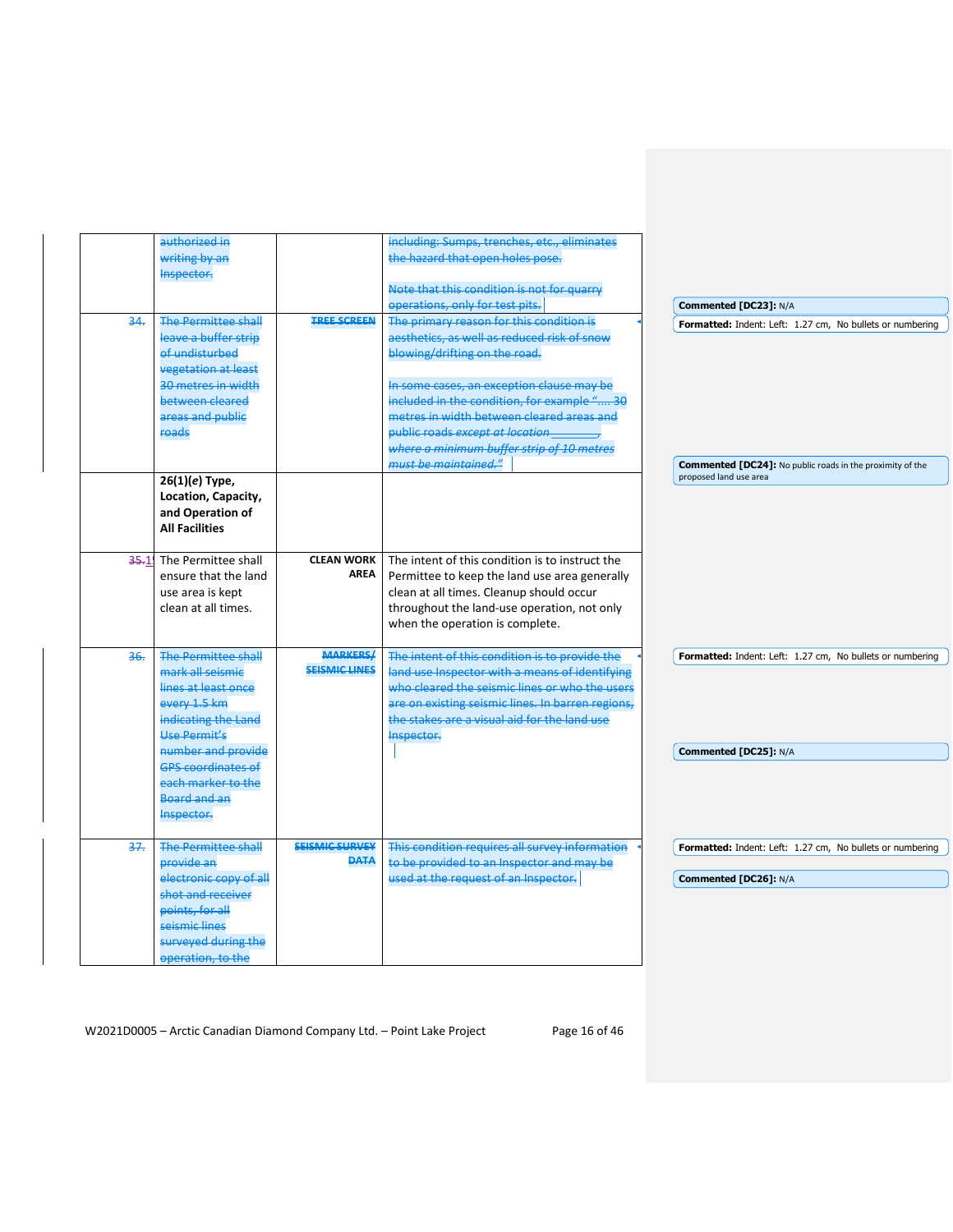|      | <b>Board and an</b><br>Inspector.<br>$26(1)(f)$ Control or<br><b>Prevention of</b><br>Ponding of Water,<br>Flooding, Erosion,<br>Slides, and<br><b>Subsidence of Land</b>                                                                                                                               |                                        |                                                                                                                                                                                                                                                                                                                                                                                                                                                                                              |
|------|---------------------------------------------------------------------------------------------------------------------------------------------------------------------------------------------------------------------------------------------------------------------------------------------------------|----------------------------------------|----------------------------------------------------------------------------------------------------------------------------------------------------------------------------------------------------------------------------------------------------------------------------------------------------------------------------------------------------------------------------------------------------------------------------------------------------------------------------------------------|
| 38.1 | The Permittee shall<br>install and maintain<br>culverts such that<br>scouring does not<br>occur.                                                                                                                                                                                                        | <b>CULVERT SIZE</b>                    | The installation of culverts, if not done<br>correctly, can change the flow of water<br>through and downstream of the culvert,<br>resulting in scouring and erosion leading to<br>the release of sediment into the water.<br>Sediment deposited in water can affect water<br>quality, fish, and other aquatic life. Elevated<br>culvert entrances can cause scouring which<br>may create an obstruction for migrating fish<br>and result in destruction or fragmentation of<br>fish Habitat. |
| 39.1 | The Permittee shall<br>insulate the ground<br>surface beneath all<br>structures<br>associated with this<br>land-use operation<br>to prevent:<br>a)<br>any vegetation<br>present from<br>being removed;<br>the melting of<br>b)<br>Permafrost;<br>and<br>c)<br>the ground<br>settling and/or<br>eroding. | <b>PERMAFROST</b><br><b>PROTECTION</b> | This condition applies especially to operations<br>conducted during summer in Permafrost<br>regions and particularly where there are<br>unstable soils having a high ice content that<br>are covered with vegetation. The intent is for a<br>mat to be laid down to protect the ground on<br>which buildings, equipment, and for materials<br>to be placed or stored, particularly buildings or<br>structures that are heated.                                                               |
| 40.1 | The land-use<br>operation shall not<br>cause obstruction to<br>any natural<br>drainage.                                                                                                                                                                                                                 | <b>NATURAL</b><br><b>DRAINAGE</b>      | The intention of this condition is to prevent<br>the impoundment of water, unless this is the<br>intent of the undertaking for which a water<br>licence has been obtained, such as in the case<br>of construction of reservoirs to generate<br>electricity, a water supply for towns and cities,<br>or industrial use such as hydraulic mining. This<br>condition is intended to prevent ponding,<br>flooding, erosion, damage to fish Habitat, and                                          |

W2021D0005 - Arctic Canadian Diamond Company Ltd. - Point Lake Project Page 17 of 46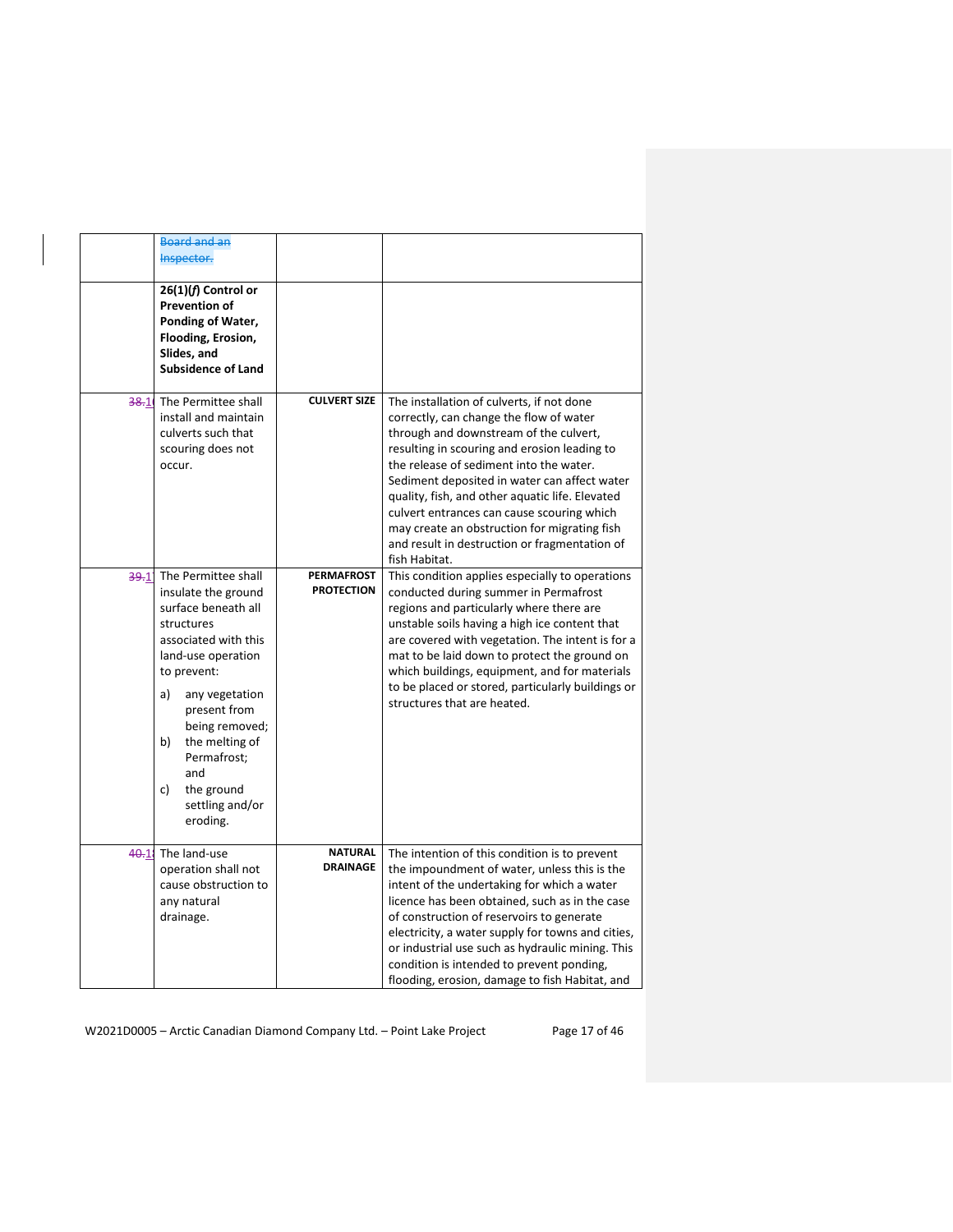|     | 41.1 The Permittee shall                                                                                                                                                                                                                                                                          | <b>PROGRESSIVE</b>                     | other potential impacts of<br>obstructed/modified drainages. It applies to<br>any and all types of obstructions; for example,<br>those caused by ice bridges, snow fills,<br>inadequate erosion control measures,<br>excessive vegetation clearing, and improper<br>culvert design/installation, etc.<br>This requires the Permittee to prevent and                                                                                                                                                                                                                                                                                                                                                                                                                                                       |                                                                                    |
|-----|---------------------------------------------------------------------------------------------------------------------------------------------------------------------------------------------------------------------------------------------------------------------------------------------------|----------------------------------------|-----------------------------------------------------------------------------------------------------------------------------------------------------------------------------------------------------------------------------------------------------------------------------------------------------------------------------------------------------------------------------------------------------------------------------------------------------------------------------------------------------------------------------------------------------------------------------------------------------------------------------------------------------------------------------------------------------------------------------------------------------------------------------------------------------------|------------------------------------------------------------------------------------|
|     | install and maintain<br>suitable erosion<br>control structures as<br>the land-use<br>operation<br>progresses.                                                                                                                                                                                     | <b>EROSION</b><br><b>CONTROL</b>       | mitigate erosion throughout the life of the<br>project. Inspectors will use their discretion to<br>determine whether the efforts of the<br>Permittee are satisfactory and consistent with<br>best practices - e.g. a focus on preventing<br>erosion rather than trying to stop or clean up<br>sediment that has already been eroded.                                                                                                                                                                                                                                                                                                                                                                                                                                                                      |                                                                                    |
|     | 42.2 The Permittee shall<br>apply appropriate<br>mitigation at the<br>first sign of erosion.                                                                                                                                                                                                      | <b>REPAIR</b><br><b>EROSION</b>        | Similar to Suspend Overland Travel, this<br>requires the Permittee to mitigate the damage<br>caused by erosion as soon as it is identified.                                                                                                                                                                                                                                                                                                                                                                                                                                                                                                                                                                                                                                                               |                                                                                    |
| 43. | The Permittee shall,<br>where flowing water<br>from a Borehole is<br>encountered:<br>plug the<br>al<br>Borehole in<br>such a manner<br>as to<br>permanently<br>prevent any<br>further outflow<br>of water: and<br>b) immediately<br>report the<br>occurrence to<br>the Board and<br>an Inspector. | <b>FLOWING</b><br><b>ARTESIAN WELL</b> | <b>Flowing Artesian Wells resulting from drilling</b><br>programs may affect adjacent landowners or<br>cause erosion. Water flowing from bore holes<br>could transport sediment or additives to<br>surrounding lands or water bodies. The<br>groundwater level may be affected, which<br>could affect vegetation and/or impact<br>surrounding well water levels.<br>Inspectors can take immediate action if<br>necessary, such as a field inspection to ensure<br>that permit conditions are being adhered to<br>and that any risk to people or the environment<br>is mitigated.<br>The Board must also be notified to ensure that<br>information is posted to the public registry<br>and is available to inform future Board<br>decisions and/or permit conditions regarding<br>development in the area. | Formatted: Indent: Left: 1.27 cm, No bullets or numbering<br>Commented [DC27]: N/A |
|     | 44.2 The Permittee shall<br>only conduct off-<br>road vehicle travel<br>on snow-covered<br>surfaces.                                                                                                                                                                                              | OFF-ROAD<br><b>VEHICLE TRAVEL</b>      | This condition applies where repeated use of a<br>single route will damage the surface of the<br>land or vegetation during winter or summer.                                                                                                                                                                                                                                                                                                                                                                                                                                                                                                                                                                                                                                                              |                                                                                    |

W2021D0005 - Arctic Canadian Diamond Company Ltd. - Point Lake Project Page 18 of 46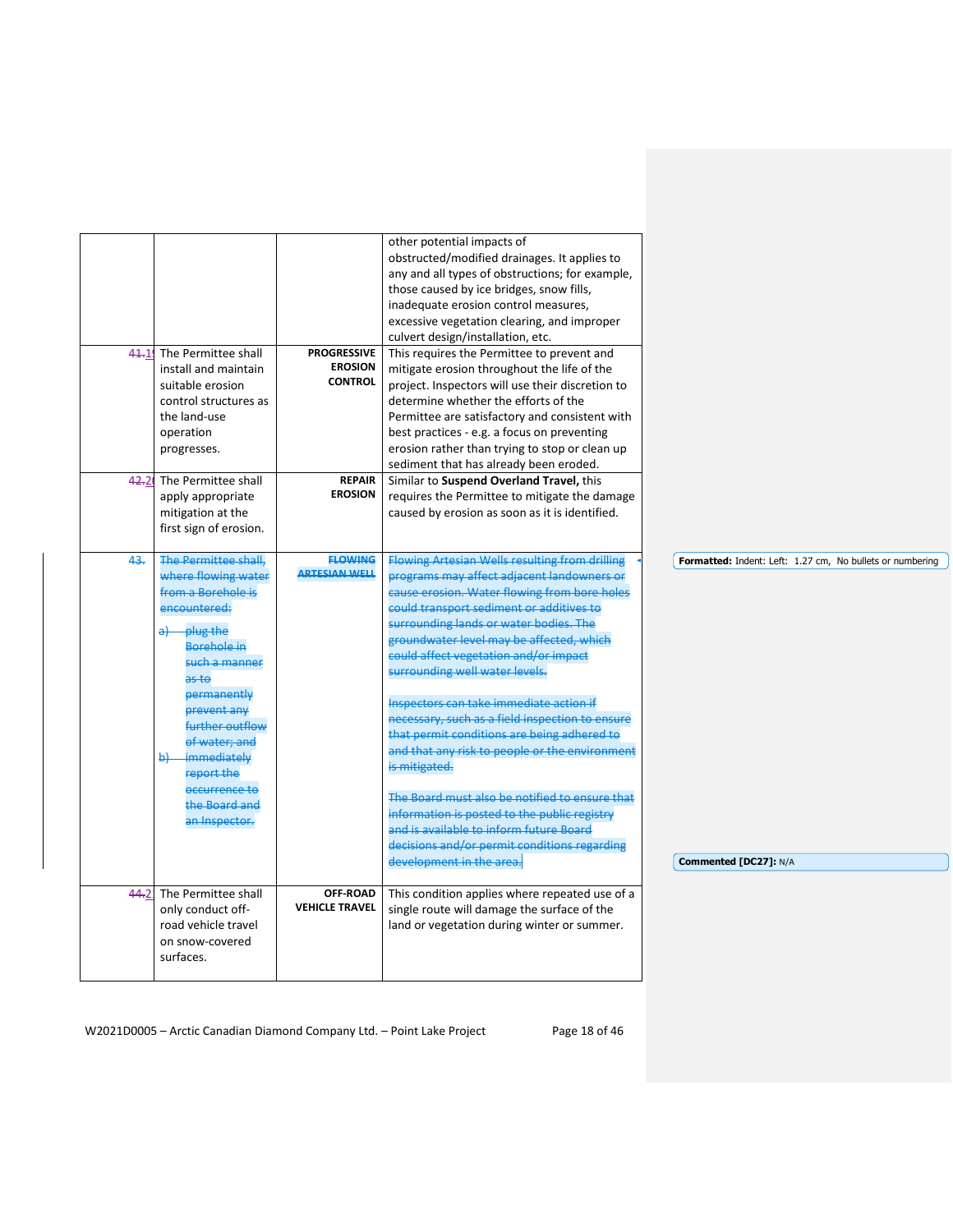| $45 - 21$ | The Permittee shall<br>prepare the site in<br>such a manner as to<br>prevent rutting or<br>gouging of the<br>ground surface.                                                                                | <b>PREVENTION OF</b><br><b>RUTTING</b>                     | The intent of this condition is to prevent<br>damage to vegetation and rutting of the<br>ground with heavy machinery, especially<br>during summer in Permafrost regions where<br>there are unstable soils with high ice content.<br>It requires the use of some type of supporting<br>and insulating pad, mat, or geotextile, or a<br>snow/ice pad, and requires that the Permittee<br>be proactive in preventing rutting.                                |
|-----------|-------------------------------------------------------------------------------------------------------------------------------------------------------------------------------------------------------------|------------------------------------------------------------|-----------------------------------------------------------------------------------------------------------------------------------------------------------------------------------------------------------------------------------------------------------------------------------------------------------------------------------------------------------------------------------------------------------------------------------------------------------|
| 46.21     | The Permittee shall<br>suspend overland<br>travel of equipment<br>or vehicles at the<br>first sign of rutting<br>or gouging.                                                                                | <b>SUSPEND</b><br><b>OVERLAND</b><br><b>TRAVEL</b>         | This condition would apply to land-use<br>operations carried out during summer where<br>machinery and vehicles make repeated trips<br>over lines and trails, eventually rutting the<br>ground and damaging the vegetation,<br>especially in wet areas. This condition could<br>also apply to Spring Break-up and fall freeze-<br>up when the ground may not be sufficiently<br>frozen for vehicles to travel without damaging<br>the soil and vegetation. |
| 47.2      | The Permittee shall<br>not move any<br>equipment or<br>vehicles unless the<br>ground surface is in<br>a state capable of<br>fully supporting the<br>equipment or<br>vehicles without<br>rutting or gouging. | <b>VEHICLE</b><br><b>MOVEMENT</b><br><b>FREEZE-UP</b>      | This condition puts the onus on the Permittee<br>to determine whether or not the ground is dry<br>and firm enough or sufficiently frozen to<br>support machinery and vehicles. The intent is<br>to prevent damage to the land surface and<br>vegetation.                                                                                                                                                                                                  |
| 48.2      | The Permittee shall<br>only use clean water<br>and snow in the<br>construction of ice<br>bridges and snow<br>fills.                                                                                         | <b>CONSTRUCT</b><br><b>ICE BRIDGES</b><br><b>SNOWFILLS</b> | The intent of this condition is to keep Waste<br>out of Watercourses. Logs, planks, sawdust,<br>soil, etc. are prohibited because they become<br>difficult, to remove before Spring Break Up. If<br>not removed, they would be deposited into<br>the Watercourse.                                                                                                                                                                                         |
| 49.2      | Prior to Spring<br>Break-up or<br>completion of the<br>land-use operation,<br>the Permittee shall<br>clean up and either<br>remove or v-notch<br>all ice bridges and<br>snowfills from                      | <b>REMOVE</b><br><b>ICE BRIDGES/</b><br><b>SNOWFILLS</b>   | Inspector authorization as per MVLUR section<br>9, which also requires cleanup and restoration<br>of natural drainage.<br>The intent of this condition is to prevent<br>pollution and the alteration of drainage in<br>streams. An Inspector can decide when and<br>whether removal is necessary, or whether v-<br>notching is preferable. In some cases, removal                                                                                         |

W2021D0005 - Arctic Canadian Diamond Company Ltd. - Point Lake Project Page 19 of 46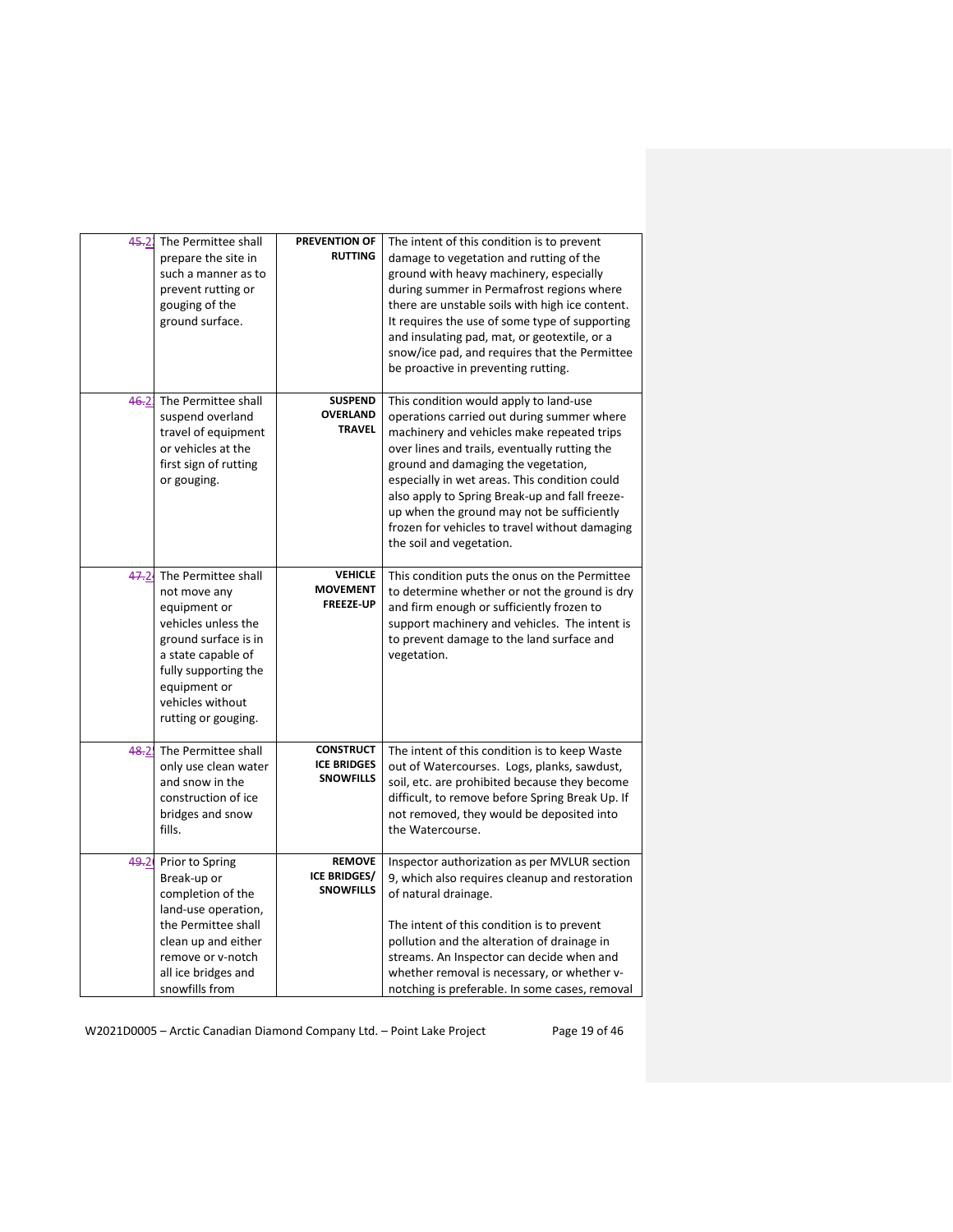|       | stream crossings,          |                       | could damage the stream bank, thus v-                                                        |
|-------|----------------------------|-----------------------|----------------------------------------------------------------------------------------------|
|       | unless otherwise           |                       | notching would be preferable.                                                                |
|       | authorized in              |                       |                                                                                              |
|       | writing by an              |                       | Timing of cleanup and v-notching is provided                                                 |
|       | Inspector.                 |                       | by the Spring Break $-$ up definition                                                        |
|       |                            |                       |                                                                                              |
| 50.2  | The Permittee shall        | <b>STREAM BANKS</b>   | Inspector authorization as per MVLUR                                                         |
|       | not cut any stream         |                       | Paragraph 6(b), which requires any excavation                                                |
|       | bank, unless               |                       | of land within 100 m of a watercourse to be                                                  |
|       | otherwise                  |                       | authorized within a Permit or by an Inspector.                                               |
|       | authorized in              |                       | If authorization to cut a stream bank is given                                               |
|       | writing by an              |                       | to the Permittee, then mitigation of erosion                                                 |
|       | Inspector.                 |                       | and slumping should be coordinated with a                                                    |
|       |                            |                       | Fisheries Officer and an Inspector.                                                          |
|       |                            |                       | The intent of this condition is to ensure that                                               |
|       |                            |                       | stream crossings are established at locations                                                |
|       |                            |                       |                                                                                              |
|       |                            |                       | where both banks are low in order to prevent<br>bank-cutting and subsequent erosion. This is |
|       |                            |                       | especially important where there is flowing                                                  |
|       |                            |                       | water.                                                                                       |
|       |                            |                       |                                                                                              |
| 54.21 | The Permittee shall        | <b>MINIMIZE</b>       | The intent of this condition is to prevent                                                   |
|       | minimize approach          | <b>APPROACH</b>       | erosion of stream banks and potential impacts                                                |
|       | grades on all              |                       | to fish Habitat. The term "minimize" is                                                      |
|       | Watercourse                |                       | somewhat vague, but it allows an Inspector to                                                |
|       | crossings.                 |                       | use his/her discretion to ensure that low-                                                   |
|       |                            |                       | grade crossings are selected, and erosion is                                                 |
|       |                            |                       | prevented.                                                                                   |
|       | 52.2! The Permittee shall  | <b>DRY FORDING</b>    | The intent of this condition is to prevent                                                   |
|       | use temporary              |                       | erosion of stream banks and stream beds and                                                  |
|       | bridges or dry             |                       | the deposition of sediment into streams.                                                     |
|       | fording when               |                       | Sediment can affect water quality and harm                                                   |
|       | crossing streams.          |                       | fish and other aquatic life and their Habitat.                                               |
|       |                            |                       |                                                                                              |
|       |                            |                       | If a one-time ford of a wet stream is an                                                     |
|       |                            |                       | approved part of the project, then this                                                      |
|       |                            |                       | condition should not be used, or should                                                      |
|       |                            |                       | include an exception - e.g. "except a one-time                                               |
|       |                            |                       | ford across Small Creek near location _____" or                                              |
|       |                            |                       | "except as described in the application".                                                    |
|       |                            |                       |                                                                                              |
|       |                            |                       |                                                                                              |
| 53.   | <b>The Permittee shall</b> | <b>EXCAVATION AND</b> | <b>Inspector authorization as per MVLUR section</b>                                          |
|       | slope the sides of         | <b>EMBANKMENTS</b>    | 8, which requires that excavated material be                                                 |
|       | Waste material             |                       | replaced, leveled and compacted unless                                                       |
|       | piles, excavations,        |                       | otherwise authorized by a Permit or Inspector.                                               |
|       |                            |                       |                                                                                              |

W2021D0005 - Arctic Canadian Diamond Company Ltd. - Point Lake Project Page 20 of 46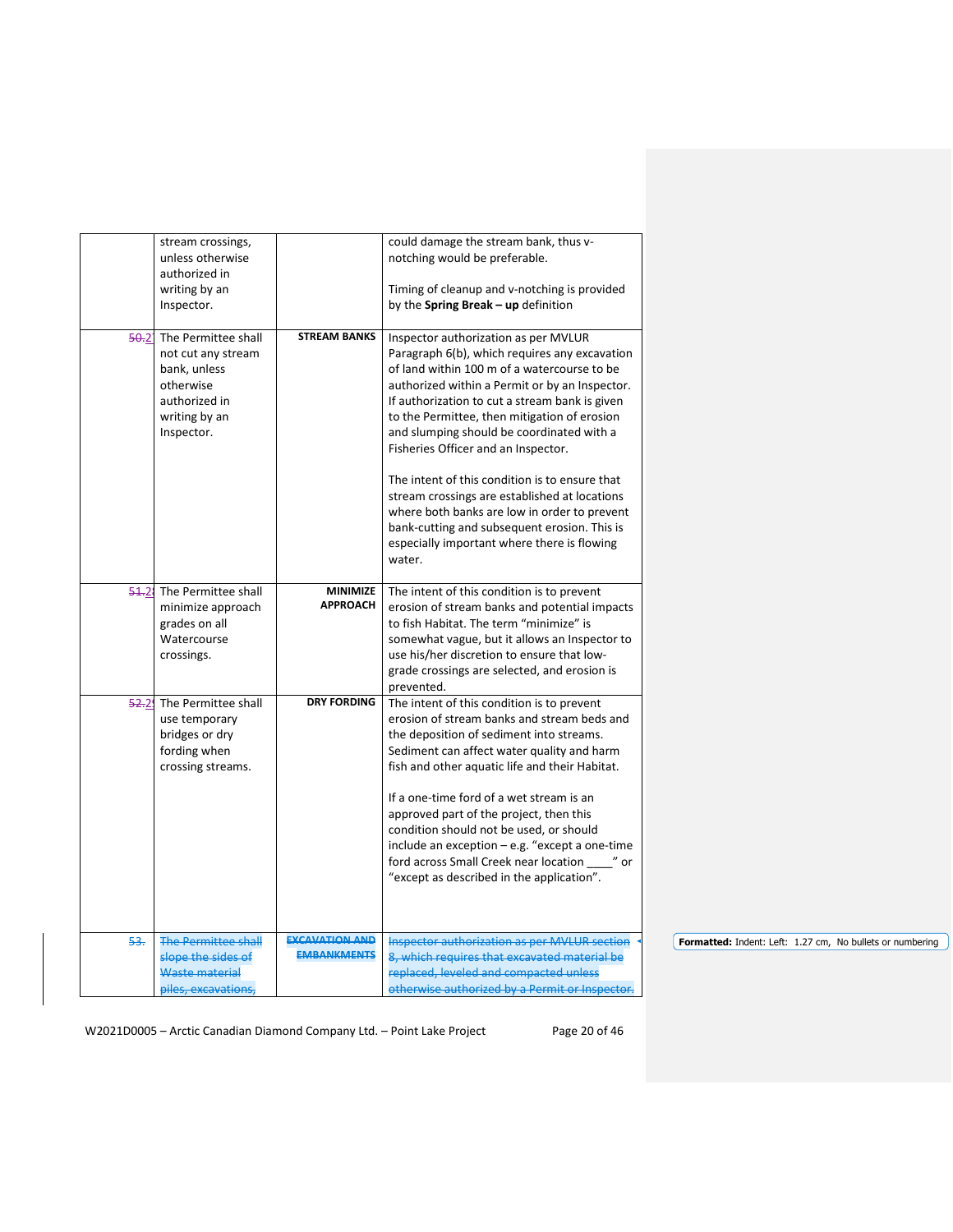|       | and embankments<br>except in solid<br>$rock - to a$<br>minimum ratio of<br>2:1 vertical, unless<br>etherwise<br>authorized in<br>writing by an<br>Inspector.                                        |                                                          | This condition is applicable on public roads<br>and in areas accessible by the public. Safety,<br>aesthetics, and erosion prevention are the<br>main factors. Sloping the sides of cuts, fills,<br>and piles aids in stabilizing the soil and<br>reducing erosion.                                                                                                                                                                                                                                                                                                                                                                                                                                                                                     | <b>Commented [DC28]:</b> N/A, this area is inaccessible to the public |
|-------|-----------------------------------------------------------------------------------------------------------------------------------------------------------------------------------------------------|----------------------------------------------------------|--------------------------------------------------------------------------------------------------------------------------------------------------------------------------------------------------------------------------------------------------------------------------------------------------------------------------------------------------------------------------------------------------------------------------------------------------------------------------------------------------------------------------------------------------------------------------------------------------------------------------------------------------------------------------------------------------------------------------------------------------------|-----------------------------------------------------------------------|
| 54.3( | The Permittee shall<br>not remove<br>vegetation or<br>operate heavy<br>equipment within<br>100 metres of the<br>Ordinary High-<br>Water Mark of any<br>Watercourse.                                 | <b>EQUIPMENT:</b><br><b>WATERCOURSE</b><br><b>BUFFER</b> | The intent of this condition is to control<br>erosion and to avoid sediment deposition into<br>waterbodies where it can affect water quality<br>and fish Habitat. It also protects sensitive<br>riparian Habitat.<br>The condition places additional requirements<br>on the Permittee; in addition to MVLUR<br>section 6 requirements regarding excavations.<br>If activities within 100 metres of a<br>Watercourse are an approved part of the<br>project – for example at crossings – an<br>exception should be added to this condition -<br>e.g. " except as described in the<br>application" or "except at crossings".<br>Companion conditions for buffers include:<br>Vegetation Buffer, Archaeological Buffer, and<br><b>Buffer/No Activity.</b> |                                                                       |
|       | 55.3 The Permittee shall<br>not excavate land<br>within 100 metres<br>of the Ordinary<br>High-Water Mark of<br>any Watercourse,<br>unless otherwise<br>authorized in<br>writing by an<br>Inspector. | <b>EXCAVATION</b><br><b>SETBACK</b>                      | Inspector authorization as per MVLUR section<br>6.<br>The intent of this condition is to prevent<br>erosion and sediment deposition within a<br>Watercourse. This condition is based on<br>MVLUR paragraph 6(b) which states that no<br>Permittee shall, "Excavate land within 100<br>metres of a Watercourse at a point that is<br>below its Ordinary High-Water Mark".<br>However, this condition is more stringent,<br>since it prohibits excavation on all land within<br>100 metres of a Watercourse and not only<br>land that is 'below its Ordinary High-Water<br>Mark'.                                                                                                                                                                        |                                                                       |

W2021D0005 - Arctic Canadian Diamond Company Ltd. - Point Lake Project Page 21 of 46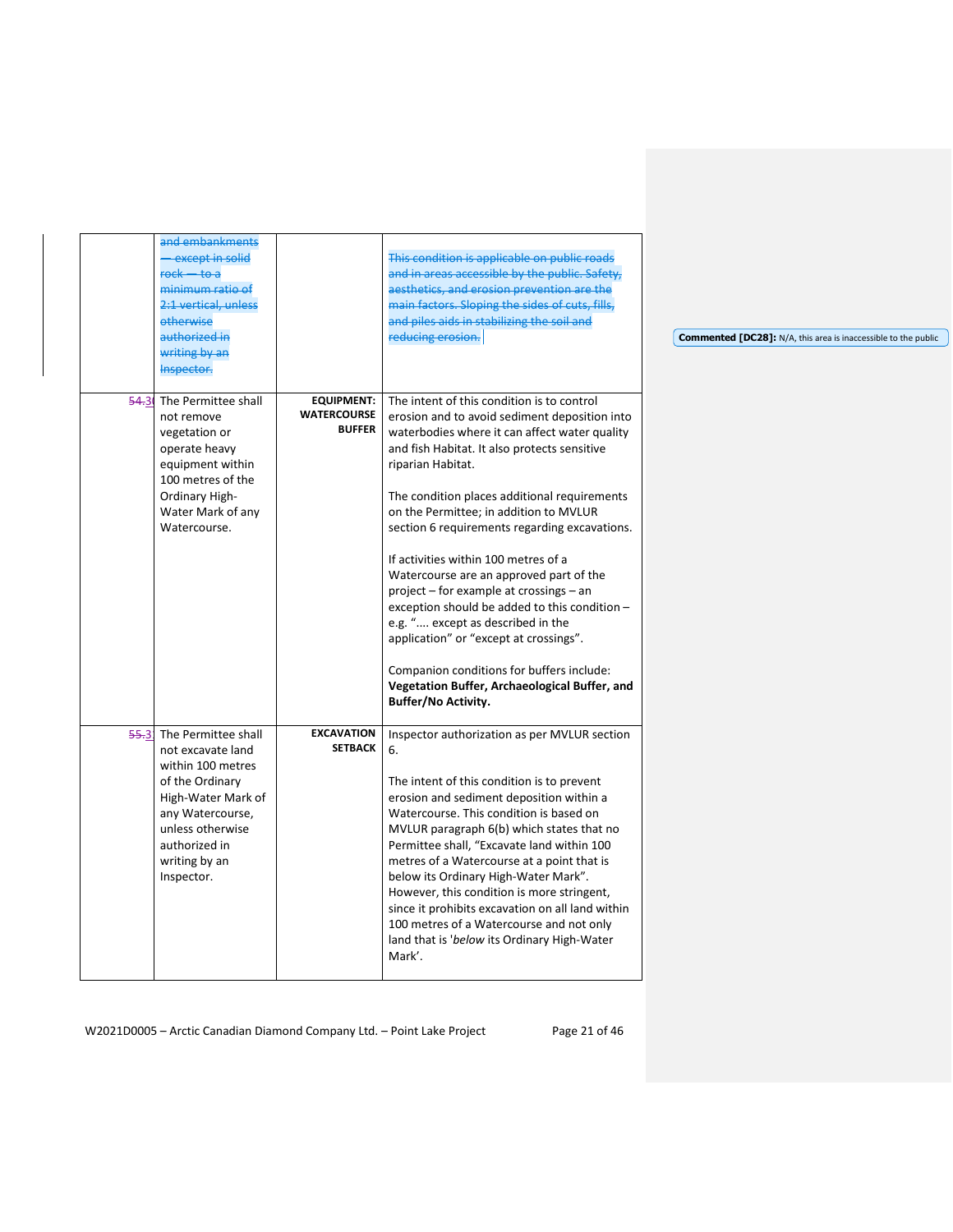|       |                                                                                                                                                                                                                                                                                             |                                                           | Note: work in or near a Watercourse may<br>require a water licence and/or DFO<br>authorization.<br>This is a companion condition to: No Cutting<br><b>Stream Banks.</b>                                                                                                                                                                                                                                                                                                                                                                                                                                                                                                                                                                                                                   |                                                                                    |
|-------|---------------------------------------------------------------------------------------------------------------------------------------------------------------------------------------------------------------------------------------------------------------------------------------------|-----------------------------------------------------------|-------------------------------------------------------------------------------------------------------------------------------------------------------------------------------------------------------------------------------------------------------------------------------------------------------------------------------------------------------------------------------------------------------------------------------------------------------------------------------------------------------------------------------------------------------------------------------------------------------------------------------------------------------------------------------------------------------------------------------------------------------------------------------------------|------------------------------------------------------------------------------------|
|       | $26(1)(g)$ Use,<br>Storage, Handling,<br>and Ultimate<br><b>Disposal of Any</b><br><b>Chemical or Toxic</b><br><b>Material</b>                                                                                                                                                              |                                                           |                                                                                                                                                                                                                                                                                                                                                                                                                                                                                                                                                                                                                                                                                                                                                                                           |                                                                                    |
| 56.   | <b>The Permittee shall</b><br>only use Drilling<br><b>Fluids that were</b><br>identified in the<br>complete<br>application, unless<br>the Safety Data<br><b>Sheets are provided</b><br>to the Board and<br><b>Inspector and usage</b><br>of the chemical(s) is<br>approved by the<br>Board. | <b>OIL AND GAS</b><br><b>DRILLING</b><br><b>CHEMICALS</b> | The intent of this condition is to ensure that<br>chemicals used in oil and gas drilling and<br>hydraulic fracturing operations are reviewed<br>and approved by the Board. Depending on the<br>chemical's composition and characteristics,<br>different management and mitigation<br>measures may be required. Please see the<br>detailed rationale for the general Chemicals<br>conditions.<br>The Board authorization process during the<br>life of a project includes input from an<br>Inspector and may include input from other<br>parties.                                                                                                                                                                                                                                          | Formatted: Indent: Left: 1.27 cm, No bullets or numbering<br>Commented [DC29]: N/A |
| 57.31 | At least seven days<br>prior to the use of<br>any chemicals that<br>were not identified<br>in the complete<br>application, the<br>Safety Data Sheets<br>must be provided to<br>the Board and an<br>Inspector.                                                                               | <b>CHEMICALS</b>                                          | • Authority: The Board has authority to make<br>conditions related to chemical use and<br>disposal, as per MVLUR $26(1)(g)$<br>. Purpose and rationale: this condition allows<br>Board and Inspector to review the chemical<br>and take action if they are concerned that its<br>use may impact the environment. If<br>appropriate, the Board may require the<br>Permittee to update his/her management or<br>mitigation measures or the Spill Contingency<br>Plan.<br>• The condition should match the scale of the<br>project, be practical, and enforceable:<br>$\circ$ Board approval of every chemical is not<br>practical for all operations. Inspectors<br>note that mineral exploration projects<br>may change Drilling Fluids 10 or more<br>times over a few years, always using |                                                                                    |

W2021D0005 - Arctic Canadian Diamond Company Ltd. - Point Lake Project Page 22 of 46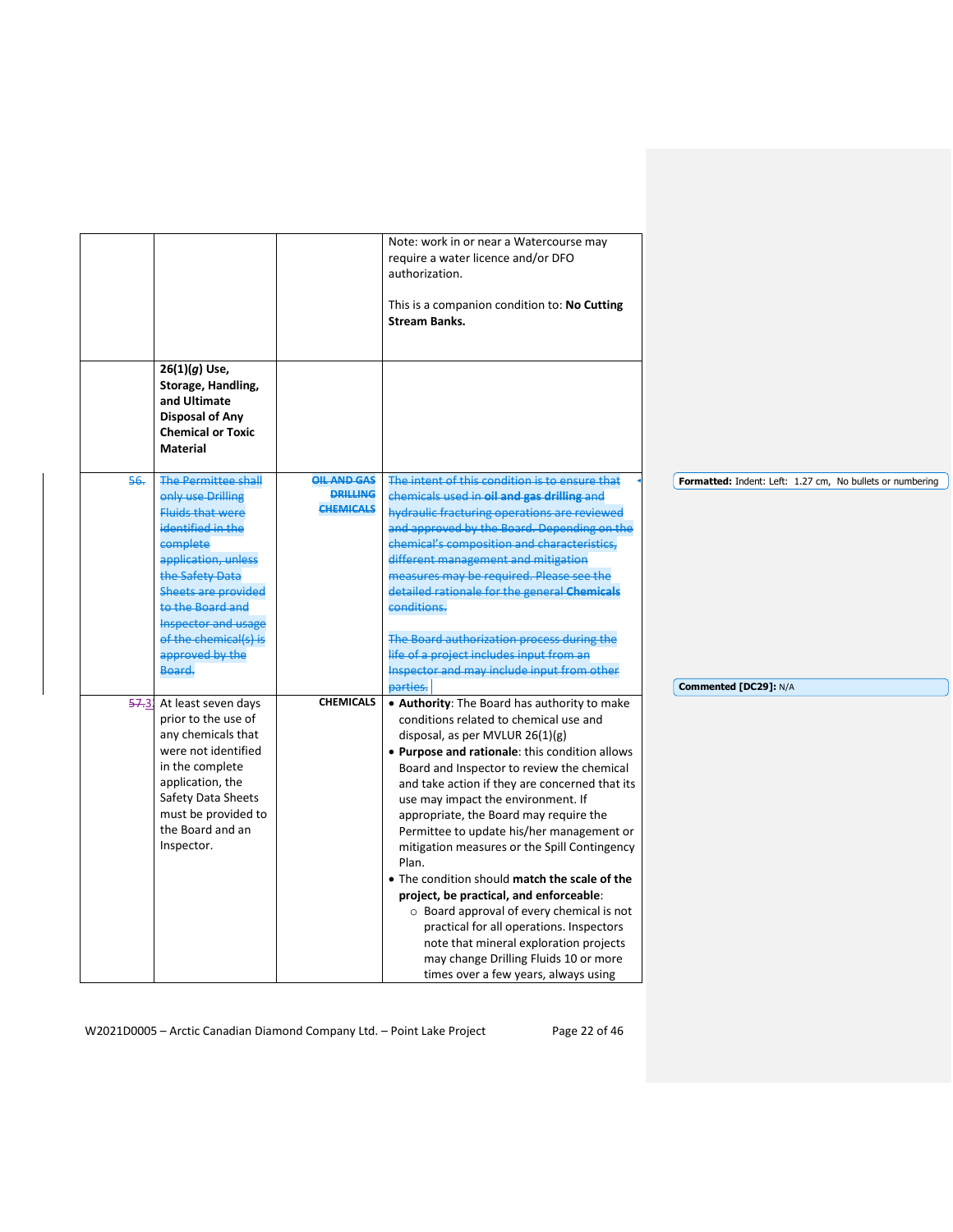|     |                                                                                                                                                                                                                                                                                                                                              |                                                | some type of biodegradable, non-toxic<br>fluid. For this type of operation, direct<br>approval of individual chemicals is not<br>necessary because conditions for Waste<br>disposal already prevent deposit of any<br>Toxic Material (defined in definitions<br>section).<br>o For hydraulic fracturing or other<br>activities that may use Toxic Material,<br>the Board may wish to use the Oil And<br>Gas Drilling Chemicals condition to<br>require Board authorization prior to use<br>of any new chemicals.<br>○ Seven days notice does not significantly<br>delay the Permittee (since they need<br>time to order and ship a Drilling Fluid or<br>other chemical).<br>No conflicts with legislation: Inspector<br>$\bullet$<br>authorization of specific chemicals is not<br>supported by MVLUR, therefore, either<br>Board authorization or no authorization<br>should be used.<br>$\bullet$ |                                                                                                                                 |
|-----|----------------------------------------------------------------------------------------------------------------------------------------------------------------------------------------------------------------------------------------------------------------------------------------------------------------------------------------------|------------------------------------------------|-----------------------------------------------------------------------------------------------------------------------------------------------------------------------------------------------------------------------------------------------------------------------------------------------------------------------------------------------------------------------------------------------------------------------------------------------------------------------------------------------------------------------------------------------------------------------------------------------------------------------------------------------------------------------------------------------------------------------------------------------------------------------------------------------------------------------------------------------------------------------------------------------------|---------------------------------------------------------------------------------------------------------------------------------|
| 58. | When drilling within<br>100 metres of the<br>Ordinary High-<br>Water Mark of any<br>Watercourse, and<br>when drilling on ice,<br>the Permittee shall<br>contain all drill<br>water and Drilling<br>Waste in a closed<br>circuit system for<br>reuse, off-site<br>disposal, or deposit<br>into a land-based<br>Sump or natural<br>depression. | <b>DRILLING NEAR</b><br><b>WATER OR ON ICE</b> | The intent of this condition is to prevent the<br>deposit of Drilling Waste into Watercourses.<br>These four conditions on drilling near water<br>and Drilling Waste are always used together:<br>Drilling Near Water or On Ice, Drilling Waste<br><b>Disposal, and Drilling Waste Containment.</b>                                                                                                                                                                                                                                                                                                                                                                                                                                                                                                                                                                                                 | Formatted: Indent: Left: 1.27 cm, No bullets or numbering<br><b>Commented [DC30]:</b> No drilling in the scope of this land use |
| 59. | <b>The Permittee may</b><br>deposit Drilling<br>Waste that does not<br>contain Toxic<br>Material in a Sump.<br><b>Any Sumps or</b><br>natural depressions<br>used to deposit                                                                                                                                                                 | <b>DRILLING WASTE</b>                          | The intent of this condition is to prevent drill<br>Waste from entering water bodies where it<br>could affect water quality and fish Habitat.<br>This condition states that it is acceptable to<br>dispose of non-toxic Waste on the land;<br>removal is not required. If it is safe to do so,<br>an Inspector may authorize a Sump that is less                                                                                                                                                                                                                                                                                                                                                                                                                                                                                                                                                    | Formatted: Indent: Left: 1.27 cm, No bullets or numbering                                                                       |

W2021D0005 - Arctic Canadian Diamond Company Ltd. - Point Lake Project Page 23 of 46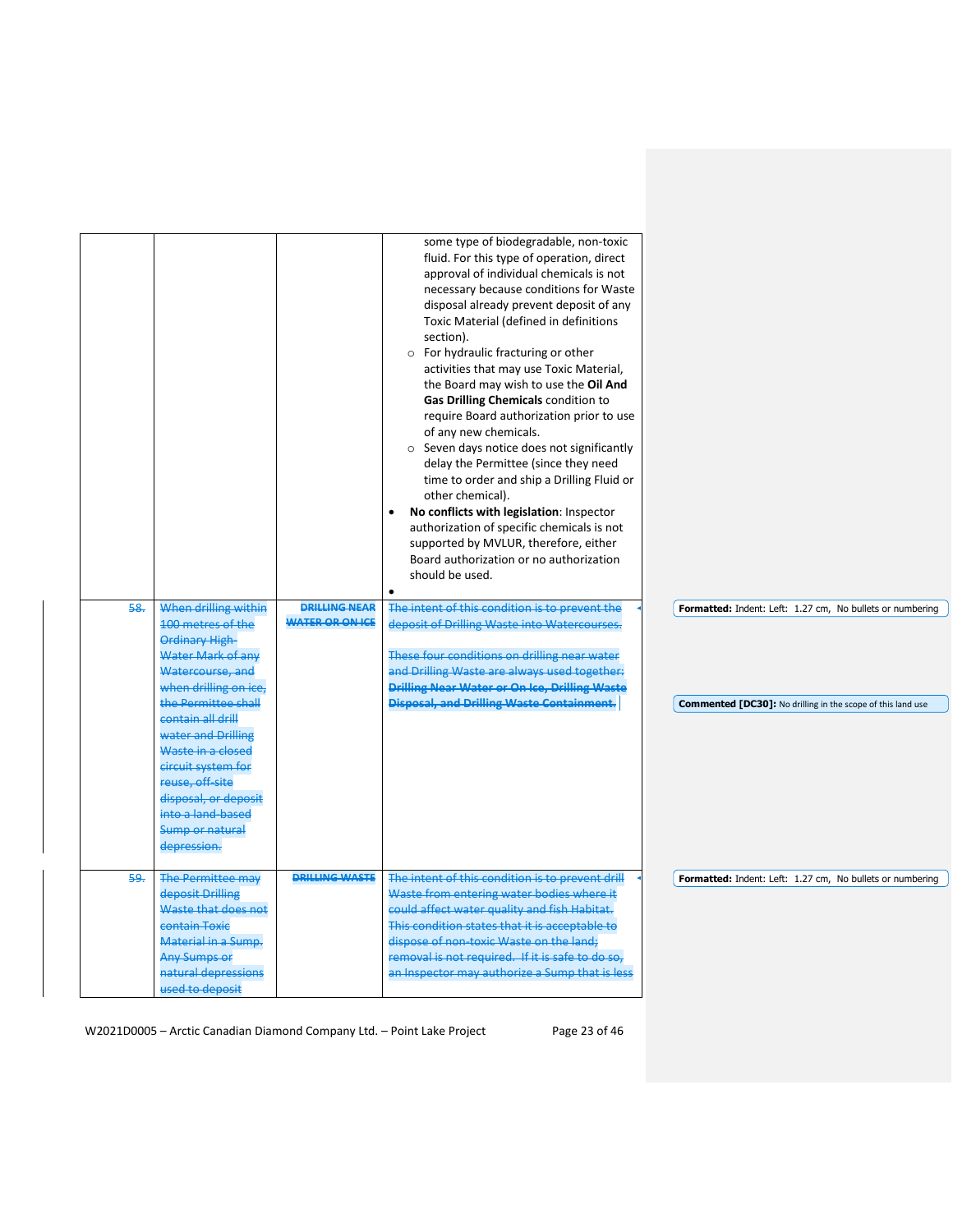|     | <b>Drilling Waste must</b><br>be located at least<br>100 metres from the                                                                          |                                                               | than 100 metres from a Watercourse, as per<br><b>MVLUR section 6.</b>                                                                                                                                                                                                                                                      |                                                                                    |
|-----|---------------------------------------------------------------------------------------------------------------------------------------------------|---------------------------------------------------------------|----------------------------------------------------------------------------------------------------------------------------------------------------------------------------------------------------------------------------------------------------------------------------------------------------------------------------|------------------------------------------------------------------------------------|
|     | Ordinary High-<br>Water Mark of any<br>Watercourse, unless<br>etherwise                                                                           |                                                               | These four conditions on drilling near water<br>and Drilling Waste should always be used<br>together: Drilling Near Water or On Ice,<br><b>Drilling Waste, Drilling Waste Disposal, and</b>                                                                                                                                |                                                                                    |
|     | authorized in<br>writing by an                                                                                                                    |                                                               | <b>Drilling Waste Containment.</b>                                                                                                                                                                                                                                                                                         | Commented [DC31]: N/A                                                              |
|     | Inspector.                                                                                                                                        |                                                               |                                                                                                                                                                                                                                                                                                                            |                                                                                    |
| 60. | <b>The Permittee shall</b><br>remove all Drilling<br><b>Waste containing</b><br><b>Toxic Material to an</b><br>approved disposal<br>facility.     | <b>DRILLING WASTE</b><br><b>DISPOSAL</b>                      | Waste containing Toxic Material must be<br>removed to prevent contamination of soil,<br>groundwater, and surface water. An approved<br>facility means a facility that is certified by the<br>relevant regulatory body (e.g. federal,<br>provincial, territorial) to accept the<br>Waste/substances that are to be removed. | Formatted: Indent: Left: 1.27 cm, No bullets or numbering                          |
|     |                                                                                                                                                   |                                                               | These four conditions on drilling near water<br>and Drilling Waste should always be used<br>together: Drilling Near Water Or On Ice,<br>Drilling Waste, Drilling Waste Disposal, and<br><b>Drilling Waste Containment.</b>                                                                                                 | Commented [DC32]: N/A                                                              |
| 61. | <b>The Permittee shall</b><br>not allow any<br><b>Drilling Waste to</b><br>spread to the<br>surrounding lands or<br>Watercourses.                 | <b>DRILLING WASTE</b><br><b>CONTAINMENT</b>                   | The intent of this condition is to contain<br>Drilling Waste. If Drilling Waste is allowed to<br>spread to adjoining lands or into streams,<br>water quality, vegetation, and wildlife and fish<br>Habitat could be seriously affected.                                                                                    | Formatted: Indent: Left: 1.27 cm, No bullets or numbering                          |
|     |                                                                                                                                                   |                                                               | These four conditions on drilling near water<br>and Drilling Waste should always be used<br>together: Drilling Near Water or On Ice,<br>Drilling Waste, Drilling Waste Disposal, and                                                                                                                                       |                                                                                    |
| 62. | <b>The Permittee shall</b><br>ensure that all<br><b>Drilling Fluids,</b><br>flowback, and<br>produced water<br>wastes are<br>contained in storage | <b>OIL AND GAS</b><br><b>WASTEWATER</b><br><b>CONTAINMENT</b> | <b>Drilling Waste Containment.</b><br>The intent of this condition is to contain liquid<br><b>Drilling Waste generated during hydraulic</b><br>fracturing operations.<br>If Drilling Waste is allowed to spread to<br>adjoining lands or into streams, water quality,<br>vegetation, and wildlife and fish Habitat could   | Commented [DC33]: N/A<br>Formatted: Indent: Left: 1.27 cm, No bullets or numbering |
|     | tank(s) located<br>within a bermed<br>area with leak<br>detection and a<br>synthetic liner that<br>is considered                                  |                                                               | be seriously affected:                                                                                                                                                                                                                                                                                                     | Commented [DC34]: N/A                                                              |

W2021D0005 - Arctic Canadian Diamond Company Ltd. - Point Lake Project Page 24 of 46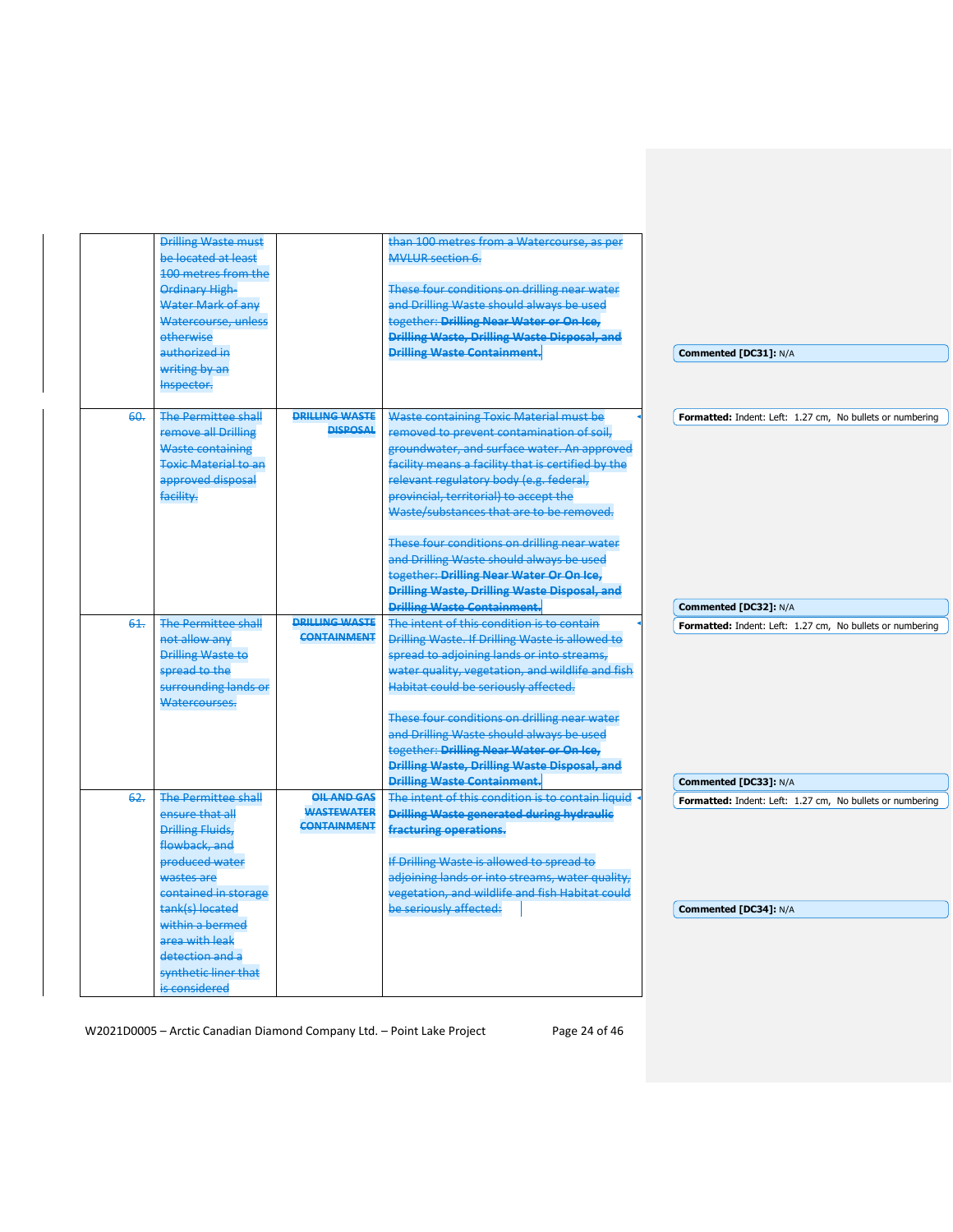|        | impermeable and is                        |                        |                                                 |                                                           |
|--------|-------------------------------------------|------------------------|-------------------------------------------------|-----------------------------------------------------------|
|        | capable of                                |                        |                                                 |                                                           |
|        | containing 110% of                        |                        |                                                 |                                                           |
|        | the total volume of                       |                        |                                                 |                                                           |
|        | the largest storage                       |                        |                                                 |                                                           |
|        | tank(s) employed                          |                        |                                                 |                                                           |
|        | within the bermed                         |                        |                                                 |                                                           |
|        | area.                                     |                        |                                                 |                                                           |
| 63.    | Prior to rig removal,                     | OIL AND GAS MUD        | <b>Waste containing Toxic Material must be</b>  |                                                           |
|        | the Permittee shall                       | <b>COMPONENTS</b>      | removed to an approved facility to prevent      | Formatted: Indent: Left: 1.27 cm, No bullets or numbering |
|        | supply, to the Board                      |                        | contamination of soil, groundwater, and         |                                                           |
|        | and an Inspector, a                       |                        | surface water. An approved facility means a     |                                                           |
|        | list of mud                               |                        | facility that is certified by the relevant      |                                                           |
|        |                                           |                        |                                                 |                                                           |
|        | components used                           |                        | regulatory body (e.g. federal, provincial,      |                                                           |
|        | during the drilling                       |                        | territorial) to accept the Waste/substances     |                                                           |
|        | operation.                                |                        | that are to be removed.                         |                                                           |
|        |                                           |                        | This condition applies to oil and gas           |                                                           |
|        |                                           |                        | operations.                                     | Commented [DC35]: N/A                                     |
| $64 -$ | <b>Prior to Spring</b>                    | <b>RECLAIM</b>         | Inspector authorization is consistent with      | Formatted: Indent: Left: 1.27 cm, No bullets or numbering |
|        | Break-up, the                             | <b>OIL AND GAS</b>     | MVLUR section 8, which requires that            |                                                           |
|        | <b>Permittee shall</b>                    | <b>SUMPS</b>           | excavated material be replaced, unless          |                                                           |
|        | reclaim all Oil and                       |                        | otherwise authorized by a Permit or Inspector.  |                                                           |
|        | <b>Gas Drilling Sumps,</b>                |                        |                                                 |                                                           |
|        | unless otherwise                          |                        | This condition is intended primarily for        |                                                           |
|        | authorized in                             |                        | Sumps associated with oil and gas drilling      |                                                           |
|        | writing by an                             |                        | activities. Sump reclamation prior to Spring    |                                                           |
|        | Inspector.                                |                        | Break-up is of particular concern in Permafrost |                                                           |
|        |                                           |                        | areas where melt-out of ground ice and snow     |                                                           |
|        |                                           |                        | may cause the Sump to overflow.                 | Commented [DC36]: N/A                                     |
|        | 65.3 Prior to the expiry                  | <b>RECLAIM</b>         | Inspector authorization is consistent with      |                                                           |
|        | date of this Permit                       | <b>NON-OIL AND GAS</b> | MVLUR section 8, which requires that            |                                                           |
|        | or the end of the                         | <b>SUMPS</b>           | excavated material be replaced, unless          |                                                           |
|        | land-use operation                        |                        | otherwise authorized by a Permit or Inspector.  |                                                           |
|        | whichever comes                           |                        |                                                 |                                                           |
|        | first, the Permittee                      |                        | The intent of this condition is to have Sumps   |                                                           |
|        | shall backfill and                        |                        | and pits backfilled so that:                    |                                                           |
|        | restore all Sumps,                        |                        | a) buried materials remain in place and do not  |                                                           |
|        | unless otherwise                          |                        | spread to surrounding lands or waters;          |                                                           |
|        | authorized in                             |                        | b) the land when restored is close to its       |                                                           |
|        | writing by an                             |                        | original state; and                             |                                                           |
|        | Inspector.                                |                        | c) aesthetics of the site is improved.          |                                                           |
|        |                                           |                        |                                                 |                                                           |
| 66.    |                                           | <b>NOTIFICATION OF</b> | The intent of this condition is to allow an     |                                                           |
|        | At least ten days<br>prior to backfilling | <b>OIL AND GAS</b>     | Inspector the opportunity to inspect the Sump   | Formatted: Indent: Left: 1.27 cm, No bullets or numbering |

W2021D0005 - Arctic Canadian Diamond Company Ltd. - Point Lake Project Page 25 of 46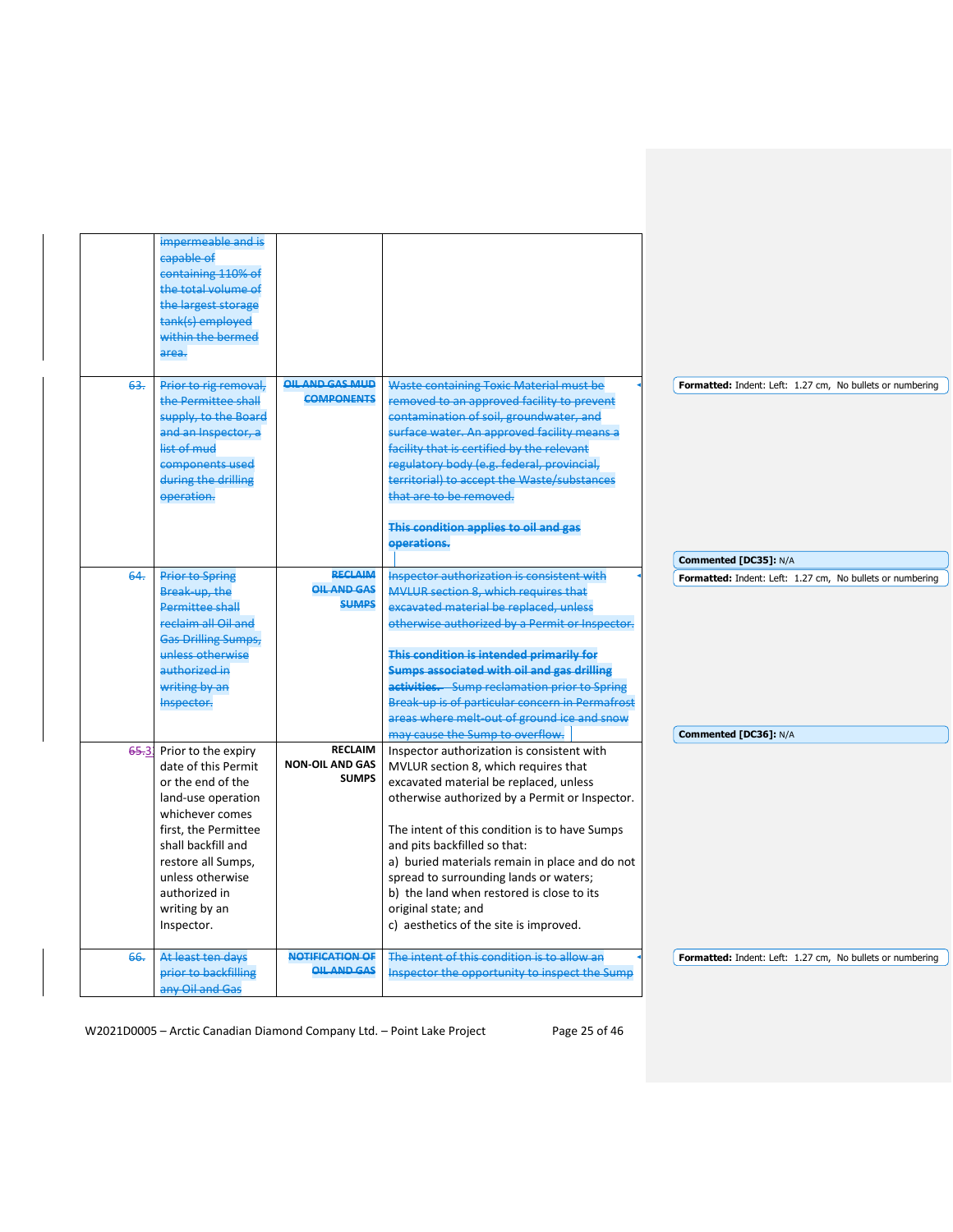|       | Drilling Sump, the         | <b>SUMP</b>           | before backfilling and/or to observe the          |                                       |
|-------|----------------------------|-----------------------|---------------------------------------------------|---------------------------------------|
|       | <b>Permittee shall</b>     | <b>BACKFILLING</b>    | backfilling operation to determine:               |                                       |
|       | notify an Inspector.       |                       | a) the nature and level of contents               |                                       |
|       |                            |                       | (freeboard);                                      |                                       |
|       |                            |                       | b) if liquid is totally frozen; and               |                                       |
|       |                            |                       | c) if there is overflow during backfilling.       |                                       |
|       |                            |                       | This condition only applies to oil and gas        |                                       |
|       |                            |                       | Sumps.                                            | Commented [DC37]: N/A                 |
|       |                            |                       |                                                   |                                       |
| 67.34 | The Permittee shall        | <b>WASTE CHEMICAL</b> | The Permittee's Waste Management Plan             |                                       |
|       | dispose of all Toxic       | <b>DISPOSAL</b>       | must describe the disposal methods for all        |                                       |
|       | Material as                |                       | Toxic Material. The methods and techniques        |                                       |
|       | described in the           |                       | for disposal will be subject to the approval of   |                                       |
|       | approved Waste             |                       | the Board, and there should be consultation       |                                       |
|       |                            |                       |                                                   |                                       |
|       | Management Plan.           |                       | with other agencies. This is a general condition  |                                       |
|       |                            |                       | that refers to all Toxic Material, other than     |                                       |
|       |                            |                       | substances for which there are specific           |                                       |
|       |                            |                       | conditions (e.g. Drilling Waste). Toxic Material  |                                       |
|       |                            |                       | may include brine, antifreeze, equipment          |                                       |
|       |                            |                       | fluids, Drilling Fluids/additives, etc.           |                                       |
|       | 68.3. Option 1:            | <b>WASTE</b>          | Option 1:                                         |                                       |
|       | The Permittee shall        | <b>PETROLEUM</b>      | This is the general condition for Waste           |                                       |
|       | dispose of all             | <b>DISPOSAL</b>       | petroleum disposal Petroleum products can         |                                       |
|       | combustible Waste          |                       | pollute soil and streams if disposed of           |                                       |
|       | petroleum products         |                       | indiscriminately.                                 |                                       |
|       | by removal to an           |                       |                                                   |                                       |
|       | approved disposal          |                       |                                                   |                                       |
|       | facility.                  |                       | Option 2:                                         | Commented [DC38]: Please use Option 1 |
|       | ЭR,                        |                       | Option 2 applies only if the Permittee has        |                                       |
|       |                            |                       |                                                   |                                       |
|       |                            |                       | proposed to incinerate Waste petroleum in         |                                       |
|       | Option 2:                  |                       | the Waste Management Plan submitted with          |                                       |
|       | <b>The Permittee shall</b> |                       | the application, and if the Board has approved    |                                       |
|       | dispose of all Waste       |                       | incineration as described in the plan - if so the |                                       |
|       | petroleum products         |                       | Waste Petroleum Disposal condition above          |                                       |
|       | by removal to an           |                       | would not be used. Waste petroleum can be         |                                       |
|       | approved disposal          |                       | used in specially designed furnaces or boilers    |                                       |
|       | facility or by             |                       | to heat buildings, thus reducing the need to      |                                       |
|       | incineration in a          |                       | ship and consume petroleum, while                 |                                       |
|       |                            |                       | minimizing air emissions from incineration.       |                                       |
|       | device designed for        |                       |                                                   |                                       |
|       | this purpose, as           |                       |                                                   |                                       |
|       | described in the           |                       |                                                   |                                       |
|       | approved Waste             |                       |                                                   |                                       |

W2021D0005 - Arctic Canadian Diamond Company Ltd. - Point Lake Project Page 26 of 46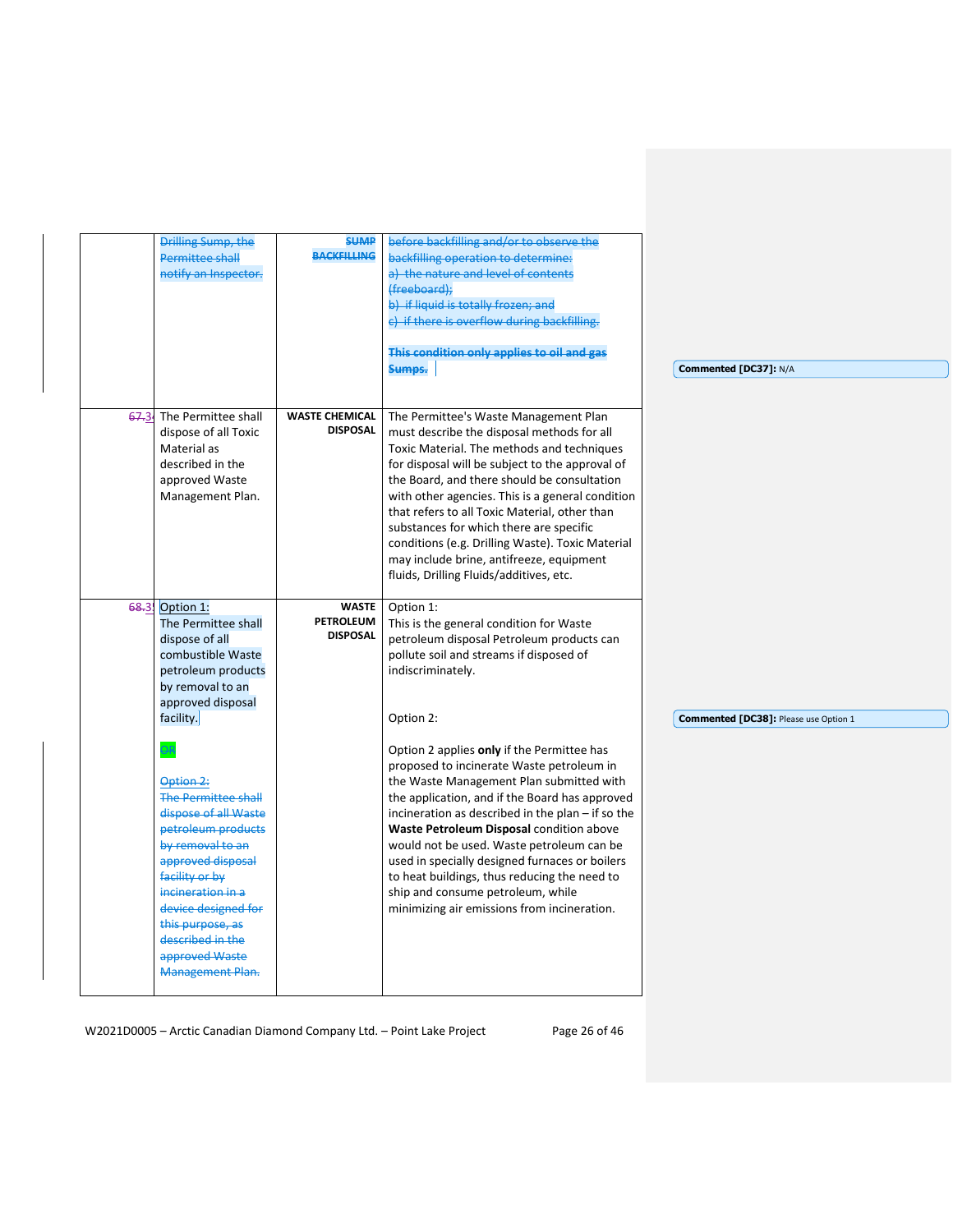| 69. | <b>The Permittee shall</b> | NOTIFICATION OF       | Waste must be disposed of in a Licenced         | Formatted: Indent: Left: 1.27 cm, No b     |
|-----|----------------------------|-----------------------|-------------------------------------------------|--------------------------------------------|
|     | provide written            | <b>SOLID WASTE</b>    | facility that has the capacity to accept the    |                                            |
|     | notification to the        | <b>DISPOSAL</b>       | waste, and that has authorized the disposal.    | Commented [DC39]: Solid waste will be d    |
|     | <b>Board and Inspector</b> |                       |                                                 | approved Waste Management Plan for the Eka |
|     | a minimum of 10            |                       |                                                 |                                            |
|     | days prior to the          |                       |                                                 |                                            |
|     | initial deposit of         |                       |                                                 |                                            |
|     | Waste,                     |                       |                                                 |                                            |
|     | demonstrating that         |                       |                                                 |                                            |
|     | the licenced               |                       |                                                 |                                            |
|     | disposal facility has      |                       |                                                 |                                            |
|     | agreed to accept the       |                       |                                                 |                                            |
|     | Waste and has the          |                       |                                                 |                                            |
|     | capacity to receive        |                       |                                                 |                                            |
|     | the volumes of             |                       |                                                 |                                            |
|     | Waste requested.           |                       |                                                 |                                            |
|     | $26(1)(h)$ Wildlife        |                       |                                                 |                                            |
|     | and Fish Habitat           |                       |                                                 |                                            |
|     | 70.31 The Permittee shall  | <b>HABITAT DAMAGE</b> | The intent of this condition is to instruct the |                                            |
|     | take all reasonable        |                       | Permittee to take care when using machinery     |                                            |
|     | measures to prevent        |                       | and vehicles so as to do the least damage       |                                            |
|     | damage to wildlife         |                       | possible to vegetation and other Habitat        |                                            |
|     | and fish Habitat           |                       | components. This is a general condition that    |                                            |
|     | during this land-use       |                       | applies to all land-use operations; specific    |                                            |
|     | operation.                 |                       | measures to protect Habitat are required        |                                            |
|     |                            |                       | under conditions for Waste management,          |                                            |
|     |                            |                       | erosion control, etc.                           |                                            |
|     |                            |                       |                                                 |                                            |
|     | 26(1)(i) Storage,          |                       |                                                 |                                            |
|     | Handling, and              |                       |                                                 |                                            |
|     | <b>Disposal of Refuse</b>  |                       |                                                 |                                            |
|     | or Sewage                  |                       |                                                 |                                            |
|     | 71.3 The Permittee shall   | <b>WASTE</b>          | A Waste Management Plan must be submitted       |                                            |
|     | dispose of all Waste       | <b>MANAGEMENT</b>     | with the application. This condition requires   |                                            |
|     | as described in the        |                       | implementation of the plan. Any proposed        |                                            |
|     | Waste                      |                       | changes to Waste management must be             |                                            |
|     | Management Plan,           |                       | submitted to the Board for approval in a        |                                            |
|     | once approved, and         |                       | revised plan.                                   |                                            |
|     | shall annually             |                       |                                                 |                                            |
|     | review the plan and        |                       |                                                 |                                            |
|     | make any necessary         |                       |                                                 |                                            |
|     | revisions to reflect       |                       |                                                 |                                            |
|     | changes in                 |                       |                                                 |                                            |
|     | operations,                |                       |                                                 |                                            |

**Foullets or numbering** 

**Commented [DC39]:** Solid waste will be disposed of as per the approved Waste Management Plan for the Ekati Diamond Mine

W2021D0005 - Arctic Canadian Diamond Company Ltd. - Point Lake Project Page 27 of 46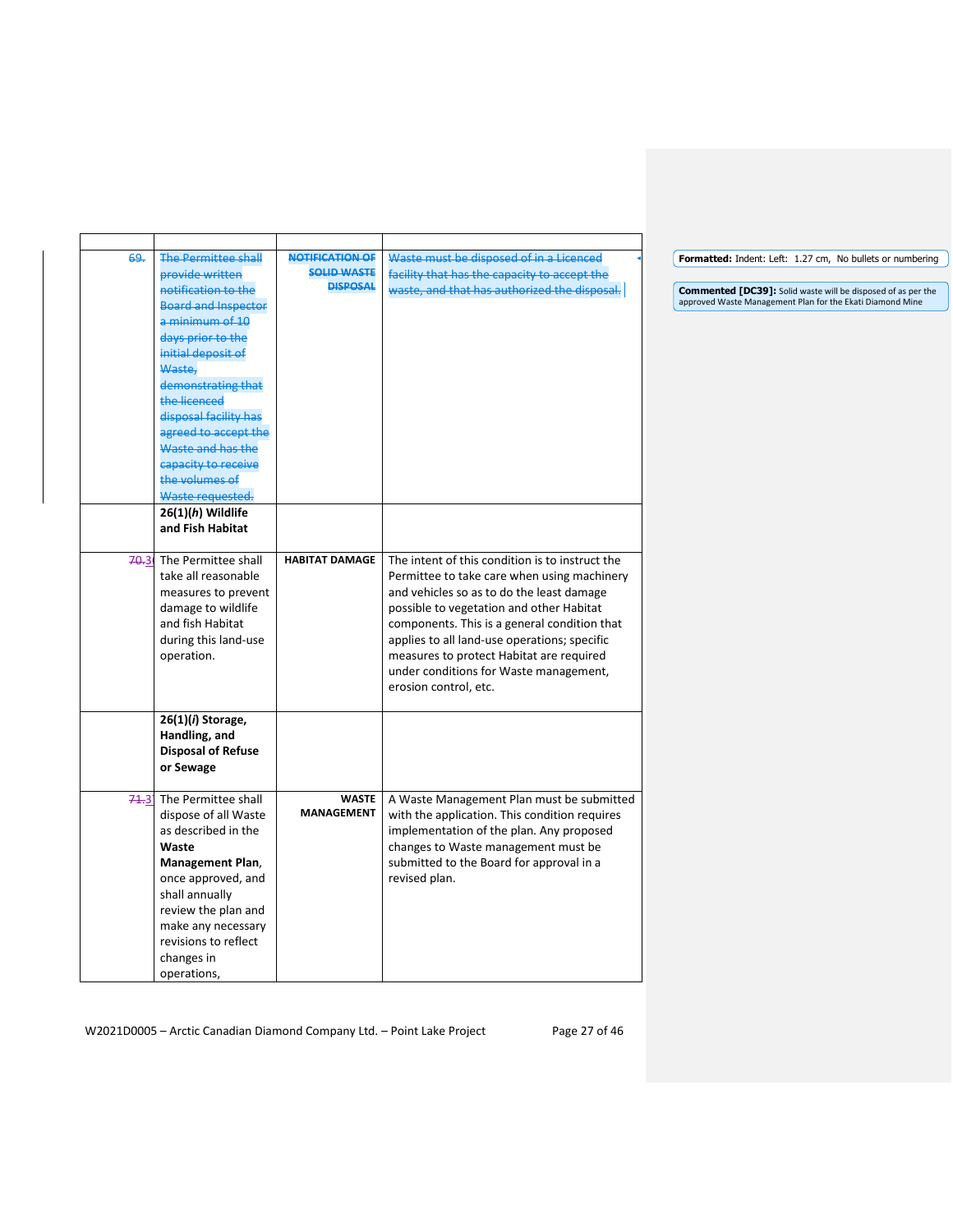|       | technology,<br>chemicals, or fuels,<br>or as directed by the<br>Board. Revisions to<br>the plan shall be<br>submitted to the<br>Board for approval.                    |                                                    |                                                                                                                                                                                                                                                                                                                                                                                                                                                                                                                                                                                                                 |
|-------|------------------------------------------------------------------------------------------------------------------------------------------------------------------------|----------------------------------------------------|-----------------------------------------------------------------------------------------------------------------------------------------------------------------------------------------------------------------------------------------------------------------------------------------------------------------------------------------------------------------------------------------------------------------------------------------------------------------------------------------------------------------------------------------------------------------------------------------------------------------|
| 72.31 | The Permittee shall<br>keep all garbage and<br>debris in a secure<br>container until<br>disposal.                                                                      | <b>GARBAGE</b><br><b>CONTAINER</b>                 | This condition applies mainly to very small<br>camps where the volume of garbage produced<br>each day is not enough to warrant daily<br>burning or removal. The purpose of<br>containment is to stop wildlife from getting<br>into the garbage. This condition can be used in<br>conjunction with daily burning, but it is<br>especially necessary if burning is not done<br>every day. Examples of a secure container may<br>include: any container inside a building, a<br>covered metal container, etc. The Inspector<br>will use his/her discretion to determine<br>whether a container is adequate or not. |
| 73.3  | The Permittee shall<br>dispose of all<br>Sewage and<br>Greywater into a<br>Sump at least 100<br>metres from the<br>Ordinary High-<br>Water Mark of any<br>Watercourse. | <b>SEWAGE DISPOSAL</b><br>– SUMP<br><b>SETBACK</b> | The intent of this condition is to prevent<br>contamination of land and water from Sewage<br>and Greywater. If Sewage is not contained, it<br>may affect water quality and be a risk to<br>human health. Sewage is considered to<br>degrade naturally over time in the<br>environment; therefore, disposal in a Sump is<br>often acceptable.                                                                                                                                                                                                                                                                    |
|       | 74.4 The Permittee shall<br>dispose of all<br>Sewage and<br>Greywater as<br>described in the<br>approved Waste<br>Management Plan.                                     | <b>SEWAGE DISPOSAL</b><br>- PLAN                   | The intent of this condition is to prevent<br>contamination of land and water from Sewage<br>and Greywater. If Sewage is not contained, it<br>may affect water quality and be a risk to<br>human health.<br>This is a more generic version of the Sewage<br>Disposal – Sump Setback condition above,<br>since some Permittees do not use Sump<br>disposal (they may use incinerating toilets,<br>dispose of Greywater and Sewage separately,<br>etc.).<br>If Sewage is to be deposited in a Sump, the<br>general condition, Sumps Setback (in section                                                           |

W2021D0005 - Arctic Canadian Diamond Company Ltd. - Point Lake Project Page 28 of 46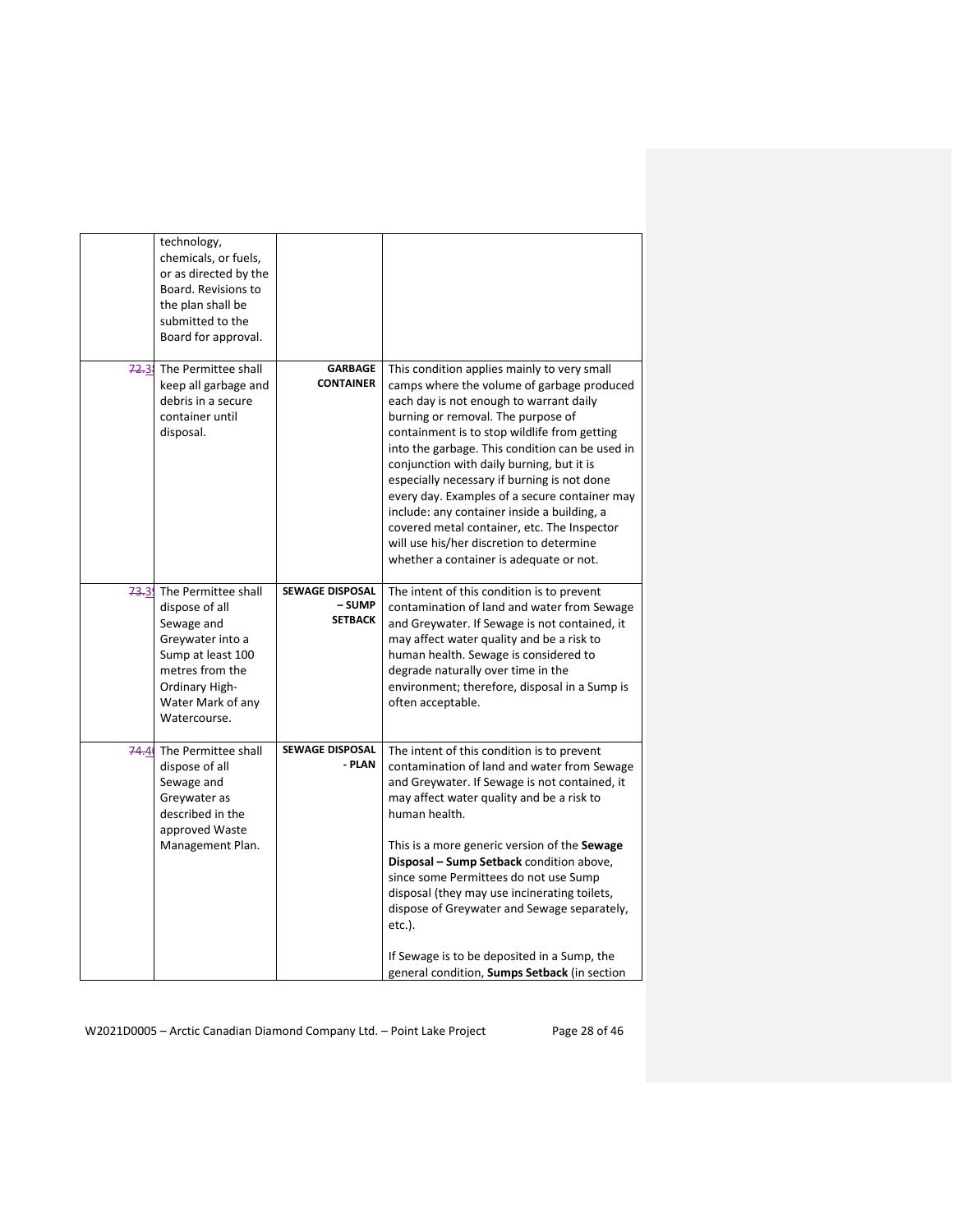|       | $26(1)(j)$ Protection<br>of Historical,<br>Archaeological, and<br><b>Burial Sites</b>                                                                                          |                                                            | e), would also apply; it specifies a 100-metre<br>setback for all Sumps from any Watercourse.                                                                                                                                                                                                                                                                                                                                                                                                                                                                                                                                                                                                                                                                                                                                                                                                                                                                                                                                                                                                                                                                                    |
|-------|--------------------------------------------------------------------------------------------------------------------------------------------------------------------------------|------------------------------------------------------------|----------------------------------------------------------------------------------------------------------------------------------------------------------------------------------------------------------------------------------------------------------------------------------------------------------------------------------------------------------------------------------------------------------------------------------------------------------------------------------------------------------------------------------------------------------------------------------------------------------------------------------------------------------------------------------------------------------------------------------------------------------------------------------------------------------------------------------------------------------------------------------------------------------------------------------------------------------------------------------------------------------------------------------------------------------------------------------------------------------------------------------------------------------------------------------|
| 75.41 | The Permittee shall<br>not operate any<br>vehicle or<br>equipment within<br>150 metres of a<br>known or suspected<br>historical or<br>archaeological site<br>or burial ground. | <b>ARCHAEOLOGICAL</b><br><b>BUFFER</b>                     | The intent of this condition is to protect<br>cultural sites, whether known or suspected<br>(pursuant to MVLUR section 6, which states<br>that a buffer of 30 metres must be<br>maintained). These archaeological conditions<br>are all related to overlapping jurisdiction, but<br>paragraph 26(1)(j) and section 6 of MVLUR<br>give specific authority to the Board and the<br>MVLUR to protect these sites. These three<br>conditions (Archaeological Buffer, Site<br>Disturbance, and Site Discovery and<br>Notification) are normally included in all<br>permits.<br>The distance noted in this condition should be<br>set in consultation with the PWNHC, land<br>claim groups, and an Inspector. Minimum<br>normal buffers established in regulations or<br>recommended by PWNHC and land claim<br>groups are as follows: MVLUR section 6<br>(30m), Sahtu Settlement Area (150m),<br>Wek'eezhii (150m). Sahtu area requires 500m<br>buffer for burial grounds.<br>Exceptions can be added if there is an<br>approved activity within the normal buffer -<br>e.g. " The Permittee shall not operate any<br>vehicle or equipment within 70 metres of sites<br>x12 and x14." |
|       | 76.4 The Permittee shall<br>not knowingly<br>remove, disturb, or<br>displace any<br>archaeological<br>specimen or site.                                                        | <b>SITE DISTURBANCE</b>                                    | The intent of this condition is to protect<br>cultural sites, whether known or suspected,<br>consistent with condition below and with<br>MVLUR paragraph $12(a)$ .                                                                                                                                                                                                                                                                                                                                                                                                                                                                                                                                                                                                                                                                                                                                                                                                                                                                                                                                                                                                               |
| 77.4  | The Permittee shall,<br>where a suspected<br>archaeological or                                                                                                                 | <b>SITE DISCOVERY</b><br><b>AND</b><br><b>NOTIFICATION</b> | This condition is intended to protect newly<br>discovered archaeological sites and ensure<br>they are registered with the Prince of Wales                                                                                                                                                                                                                                                                                                                                                                                                                                                                                                                                                                                                                                                                                                                                                                                                                                                                                                                                                                                                                                        |

W2021D0005 - Arctic Canadian Diamond Company Ltd. - Point Lake Project Page 29 of 46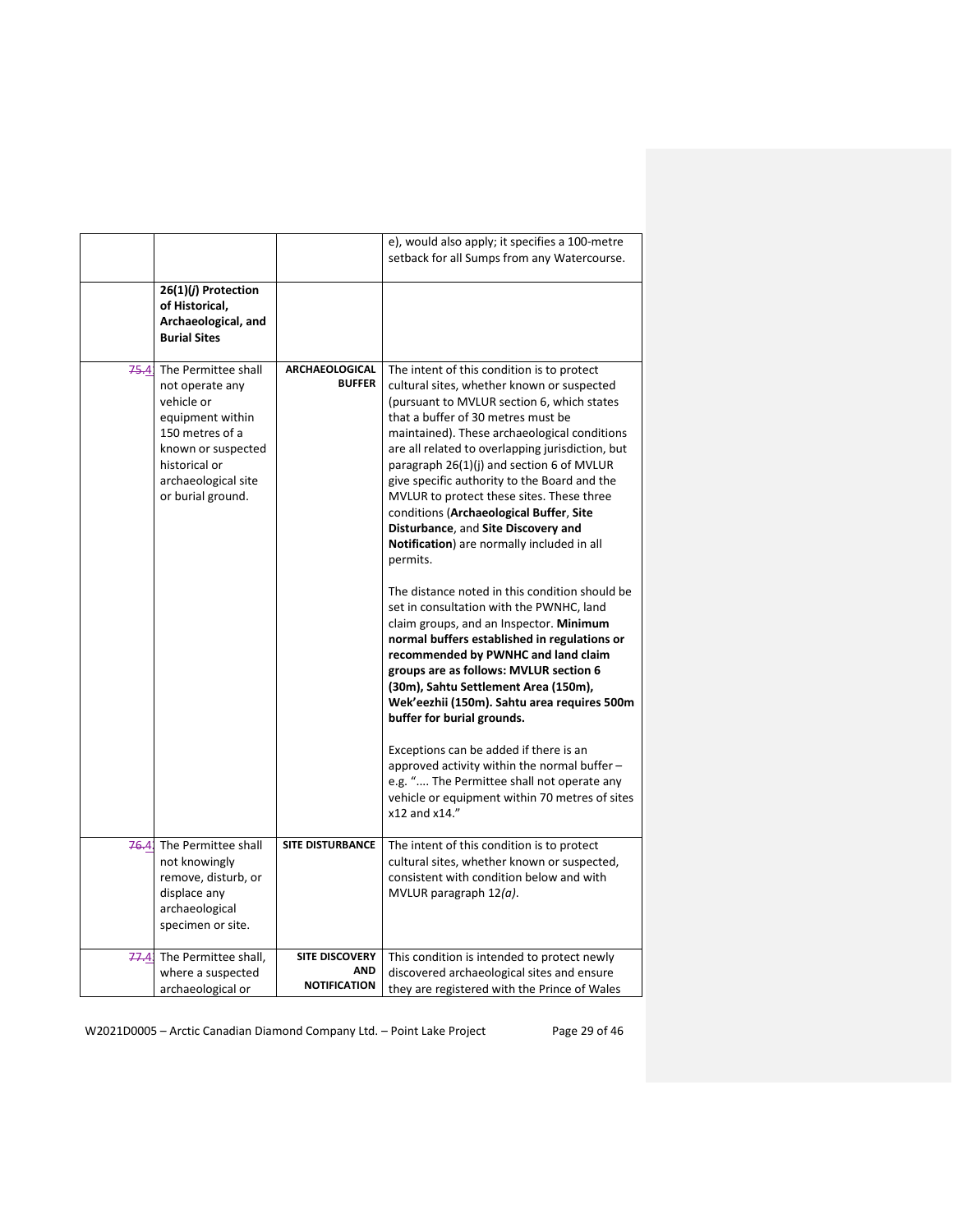| historical site, or<br>burial ground is<br>discovered:<br>immediately<br>a)<br>suspend<br>operations on<br>the site; and<br>b)<br>notify the<br>Board at (867)<br>765-4592 or an<br>Inspector at<br>(867) 767-9187<br>ext. 24188 and<br>the Prince of<br><b>Wales Northern</b><br><b>Heritage Centre</b><br>at 767-9347<br>ext. 71251 or<br>ext. 71255.                                |                                          | Northern Heritage Centre (PWHNC). MVLUR<br>paragraph 12(a) requires notification of the<br>Board or an Inspector but not direct<br>notification of GNWT. Notification of PWHNC<br>(GNWT) is an extra requirement, which is not<br>in the MVLUR, that the Boards can use if<br>desired. Inspectors are responsible for<br>informing the Board if they are notified.                                                                                                                                                                                                                                                                                                                                                                                                                                                                                                                                                                                                                                                                                                                                                                                                                                                                                                 |
|----------------------------------------------------------------------------------------------------------------------------------------------------------------------------------------------------------------------------------------------------------------------------------------------------------------------------------------------------------------------------------------|------------------------------------------|--------------------------------------------------------------------------------------------------------------------------------------------------------------------------------------------------------------------------------------------------------------------------------------------------------------------------------------------------------------------------------------------------------------------------------------------------------------------------------------------------------------------------------------------------------------------------------------------------------------------------------------------------------------------------------------------------------------------------------------------------------------------------------------------------------------------------------------------------------------------------------------------------------------------------------------------------------------------------------------------------------------------------------------------------------------------------------------------------------------------------------------------------------------------------------------------------------------------------------------------------------------------|
| 78.44<br>At least<br>days<br>prior to any new<br>land disturbance,<br>including new drill<br>sites, the Permittee<br>shall conduct an<br>Archaeological<br>Overview to identify<br>areas of high and<br>low potential for<br>archaeological and<br>burial sites and shall<br>submit a summary<br>report to the Board<br>and the Prince of<br><b>Wales Northern</b><br>Heritage Centre. | <b>ARCHAEOLOGICAL</b><br><b>OVERVIEW</b> | 1) Authority – MVLUR 6 and $26(1)(i)$ outline<br>the authority within the MVLUR and of the<br>Board with regard to archaeological,<br>historical, and burial sites. Historical sites<br>are not explicitly included in the condition<br>because the definition of "archaeological<br>sites" in the NWTASR includes historical sites<br>(i.e. sites that are greater than 50 years old).<br>2) Purpose - Other standard permit conditions<br>and the NWT Archaeological Sites<br>Regulations prohibit disturbance of an<br>archaeological site; this condition requires<br>an overview or assessment to facilitate the<br>identification of new sites. Archaeological<br>Overview and Impact Assessment are<br>defined in the Guidelines for Developers for<br>the Protection of Archaeological Sites in the<br>NWT (PWNHC) – an overview generally does<br>not involve fieldwork or require an<br>archaeological permit; an assessment does<br>involve fieldwork, and thus must take place<br>when the ground is not snow-covered, and<br>does require an archeological permit.<br>Summary reports (excluding precise<br>locations of archaeological sites) submitted<br>to the Board will be placed on the public<br>registry and Board staff will be responsible |

 $\overline{\phantom{a}}$ 

W2021D0005 - Arctic Canadian Diamond Company Ltd. - Point Lake Project Page 30 of 46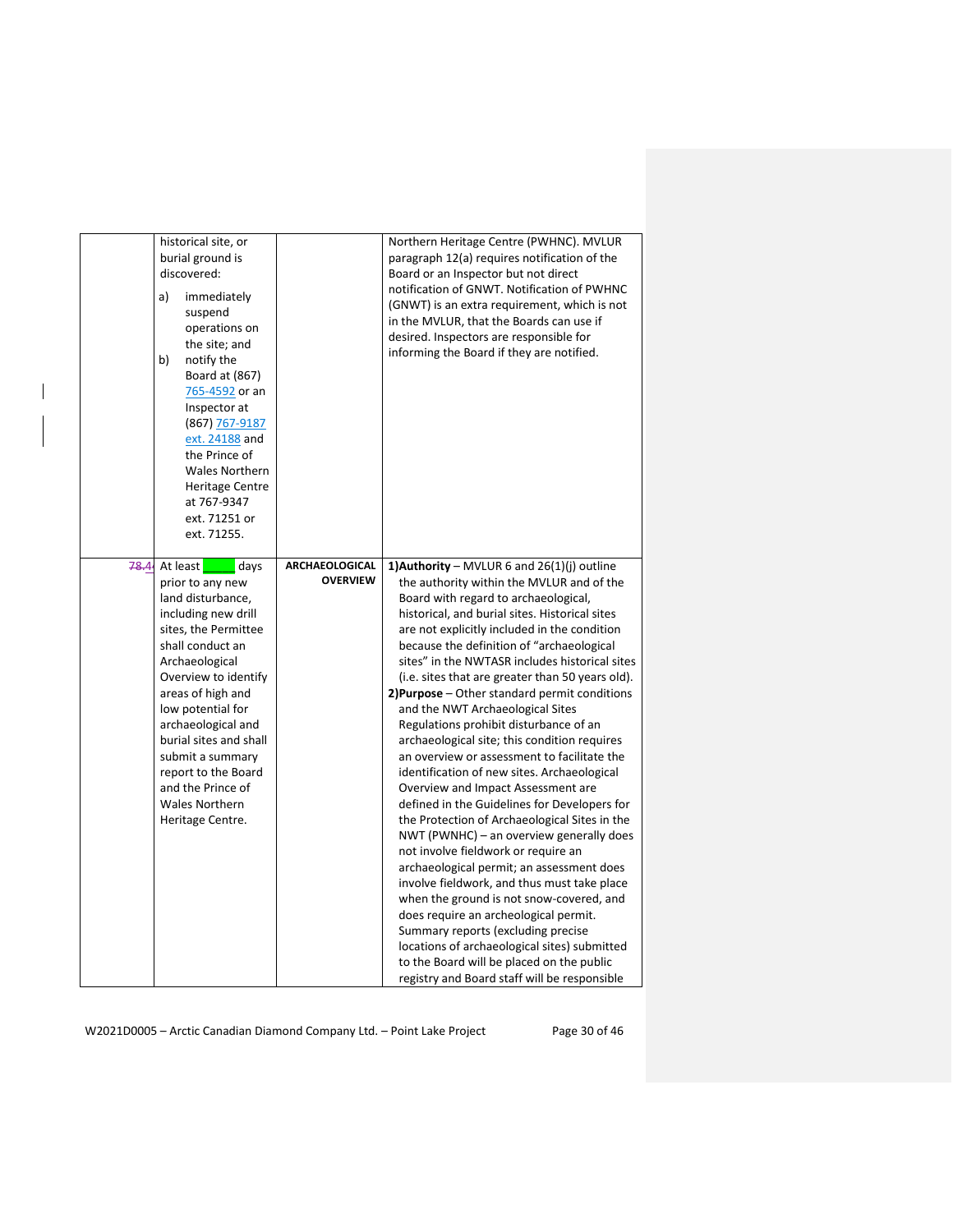| for notifying aboriginal organizations and           |
|------------------------------------------------------|
| other interested or impacted parties when            |
| new information is submitted.                        |
| 3) Practical and enforceable                         |
| Practical - The archaeological overview<br>$\bullet$ |
| requirement provides an opportunity for              |
| the permittee to proceed with relatively             |
| small land disturbances (e.g. 100 10m x              |
| 10m mineral exploration drill locations              |
| equals 1ha of disturbance over a 10km x              |
| 10km area vs large disturbances for roads            |
| or mine infrastructure) without                      |
| conducting archaeological fieldwork in               |
| areas of low archaeological potential,               |
| while being more protective of areas                 |
| with obvious high archaeological                     |
| potential. The Permittee must be aware               |
| that fieldwork required for an                       |
| Archaeological Impact Assessment must                |
| occur when the ground is snow-free, and              |
| plan their drill program and other                   |
| disturbances accordingly. Note: other                |
| archaeological conditions (i.e.                      |
| Archaeological Buffer, Site Disturbance,             |
| Site Discovery and Notification) apply to            |
| all land-use areas regardless of their               |
| potential.                                           |
| Enforceable - Enforcement would be                   |
| administered by the Board, through                   |
| distribution of and review of reports                |
| submitted by the Permittee.                          |
| 4) Matches scale of project - This condition         |
| requires reporting on archaeological work            |
| that is conducted for planned disturbances;          |
| the requirement is therefore proportionate           |
| to the amount of disturbance the Permittee           |
| plans to undertake and to the archaeological         |
| potential of the areas in which disturbance is       |
| planned. For projects with relatively small          |
| land disturbances (e.g. 100 mineral                  |
| exploration drill holes), the chance that a          |
| drill site will be placed on an archaeological       |
| site is already low, and avoidance of areas of       |
|                                                      |
| high potential (e.g. types of terrain where          |
| known sites are common, such as eskers)              |
| through the Archaeological Overview                  |
| requirement further minimizes the risk of            |
| impacts. For large disturbances like roads or        |

W2021D0005 - Arctic Canadian Diamond Company Ltd. - Point Lake Project Page 31 of 46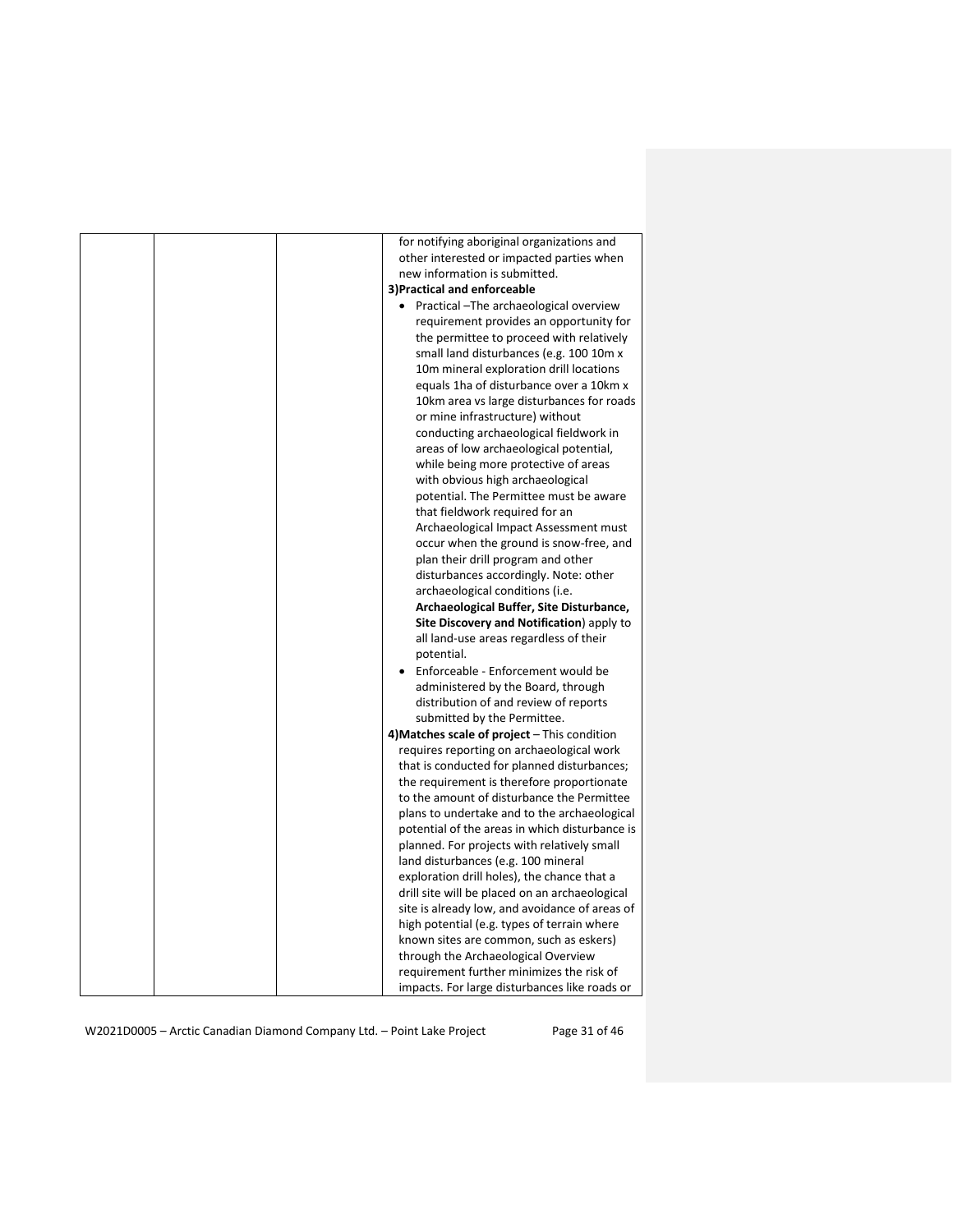|      |                                                                                                                                                                                                                                                                                                                                                                                                                 |                                | mine sites, an Archaeological Impact<br>Assessment will normally be required for the<br>entire disturbance area (not just for areas of<br>high potential).<br>5) No conflicts with existing leg/regs - The<br><b>NWT Archaeological Sites Regulations</b><br>prohibit disturbance of an archaeological<br>site. There is nothing in the Archaeological<br>Sites Regulations that conflicts with the land<br>use permit condition and the Archaeological<br>Impact Assessment required under this<br>condition provides a means of finding<br>artifacts and identifying sites. Permits for<br>archaeological fieldwork and detailed<br>reporting of archaeological information to<br>PWNHC are required, as described in the<br>Guidelines for Developers for the protection<br>of archaeological sites in the NWT.<br>Condition always used together with AIA -<br>High Potential. |
|------|-----------------------------------------------------------------------------------------------------------------------------------------------------------------------------------------------------------------------------------------------------------------------------------------------------------------------------------------------------------------------------------------------------------------|--------------------------------|------------------------------------------------------------------------------------------------------------------------------------------------------------------------------------------------------------------------------------------------------------------------------------------------------------------------------------------------------------------------------------------------------------------------------------------------------------------------------------------------------------------------------------------------------------------------------------------------------------------------------------------------------------------------------------------------------------------------------------------------------------------------------------------------------------------------------------------------------------------------------------|
| 79.4 | Prior to disturbance<br>in areas of high<br>potential for<br>archaeological or<br>burial sites<br>identified in the<br>Archaeological<br>Overview, the<br>Permittee shall<br>conduct an<br>Archaeological<br><b>Impact Assessment</b><br>of the sites where<br>disturbance is<br>planned and shall<br>submit a summary<br>report to the Board<br>and the Prince of<br><b>Wales Northern</b><br>Heritage Centre. | AIA - HIGH<br><b>POTENTIAL</b> | See rationale for Archaeological Overview.<br>Condition always used together with<br><b>Archaeological Overview.</b>                                                                                                                                                                                                                                                                                                                                                                                                                                                                                                                                                                                                                                                                                                                                                               |
| 80.4 | Prior to any new<br>land disturbance,<br>the Permittee shall<br>conduct an<br>Archaeological                                                                                                                                                                                                                                                                                                                    | AIA                            | See rationale for Archaeological Overview,<br>and:<br>For larger projects with significant land<br>disturbance (i.e. a mine site, road, etc.), it is                                                                                                                                                                                                                                                                                                                                                                                                                                                                                                                                                                                                                                                                                                                               |

W2021D0005 - Arctic Canadian Diamond Company Ltd. - Point Lake Project Page 32 of 46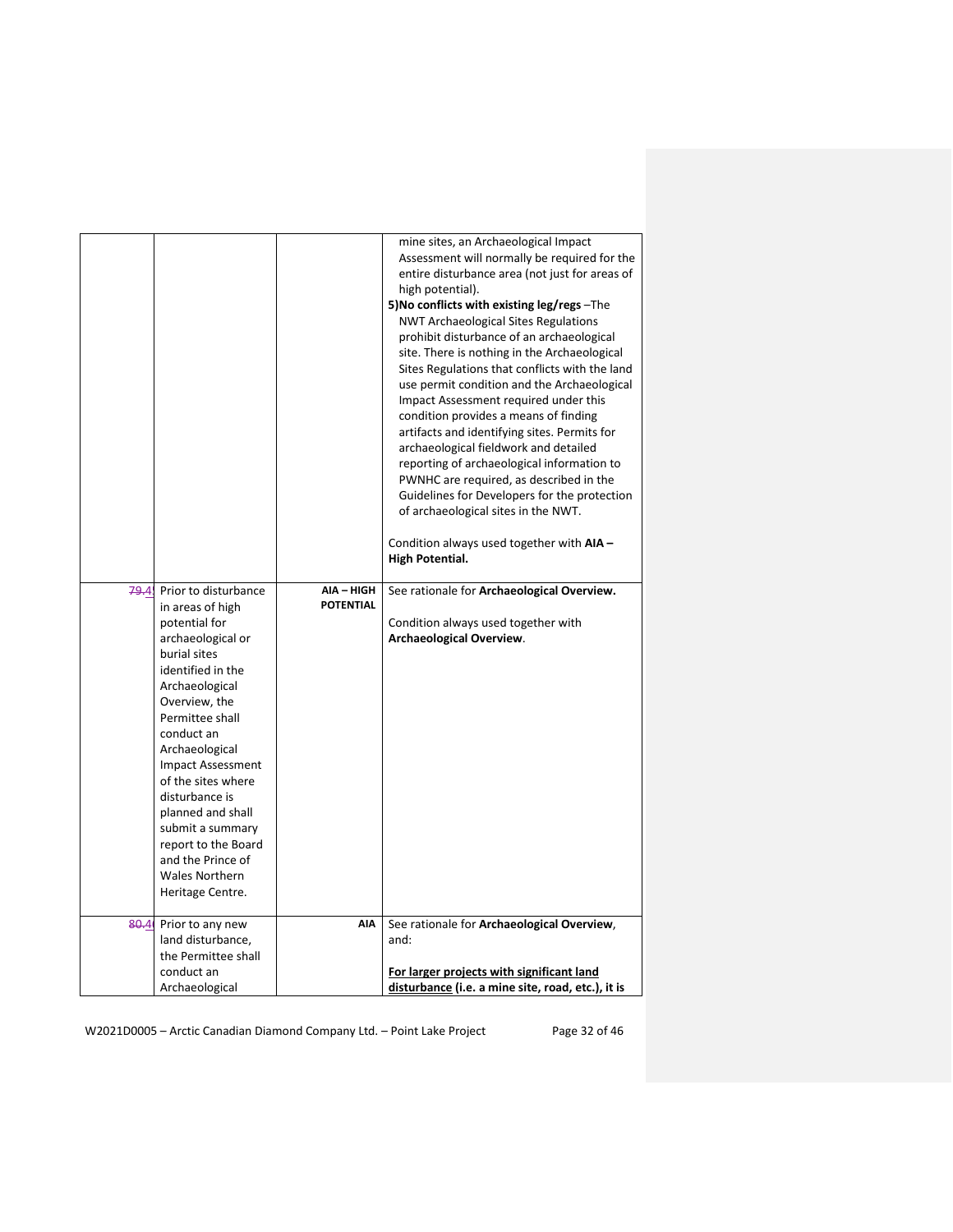|      | <b>Impact Assessment</b><br>of the sites where<br>disturbance is<br>planned and shall<br>submit a summary<br>report to the Board<br>and the Prince of<br><b>Wales Northern</b><br>Heritage Centre.     |                                                                           | often appropriate to require an<br>Archaeological Impact Assessment prior to<br>any disturbance, rather than only an<br>Overview to determine high/low potential.                                                                                                                                                                                              |                                                                                    |
|------|--------------------------------------------------------------------------------------------------------------------------------------------------------------------------------------------------------|---------------------------------------------------------------------------|----------------------------------------------------------------------------------------------------------------------------------------------------------------------------------------------------------------------------------------------------------------------------------------------------------------------------------------------------------------|------------------------------------------------------------------------------------|
|      | $26(1)(k)$ Objects and<br><b>Places of</b><br>Recreational,<br>Scenic, and<br><b>Ecological Value</b>                                                                                                  |                                                                           |                                                                                                                                                                                                                                                                                                                                                                |                                                                                    |
| 81.  | <b>The Permittee</b><br>shall not conduct<br>any activity within<br>-{A buffer zone,<br>e.g. 500 m from<br>Jackfish lake, or<br>predefined area.<br>e.g. the<br><b>Yellowknife River</b><br>watershed] | BUFFER / NO<br><b>ACTIVITY</b>                                            | The intent of this condition is to protect<br>Habitat in sensitive locations or times of year,<br>for example, related to vegetation, nesting or<br>den areas, calving, incubation of eggs, and<br>rearing of young. The condition may also be<br>used to limit or prevent impacts on important<br>cultural, spiritual, recreational, and/or scenic<br>values. | Formatted: Indent: Left: 1.27 cm, No bullets or numbering<br>Commented [DC40]: N/A |
|      | 26(1)(/) Security<br><b>Deposit</b>                                                                                                                                                                    |                                                                           |                                                                                                                                                                                                                                                                                                                                                                |                                                                                    |
| 82.4 | Prior to the<br>commencement of<br>the land-use<br>operation, the<br>Permittee shall<br>deposit with the<br>Minister a security<br>deposit in the<br>amount of<br>\$940,964                            | <b>SECURITY DEPOSIT</b>                                                   | Security may be required by the Board and<br>should be calculated based on the security<br>spreadsheet formulas, which are intended to<br>estimate the cost for a third party to access<br>and restore the site if the Permittee abandons<br>it (pursuant to MVLUR section 32).                                                                                | <b>Commented [DC41]:</b> Security amount added                                     |
|      | 83.4 All costs to<br>remediate the area<br>under this Permit<br>are the<br>responsibility of the<br>Permittee.                                                                                         | <b>RESPONSIBILITY</b><br><b>FOR</b><br><b>REMEDIATION</b><br><b>COSTS</b> | This condition is a basic statement of<br>responsibility for costs to restore site. It is in<br>accordance with MVLUR sections 29 (final<br>clearance requirements) and 15 (restoration<br>of Permit area).                                                                                                                                                    |                                                                                    |

W2021D0005 - Arctic Canadian Diamond Company Ltd. - Point Lake Project Page 33 of 46

 $\overline{\phantom{a}}$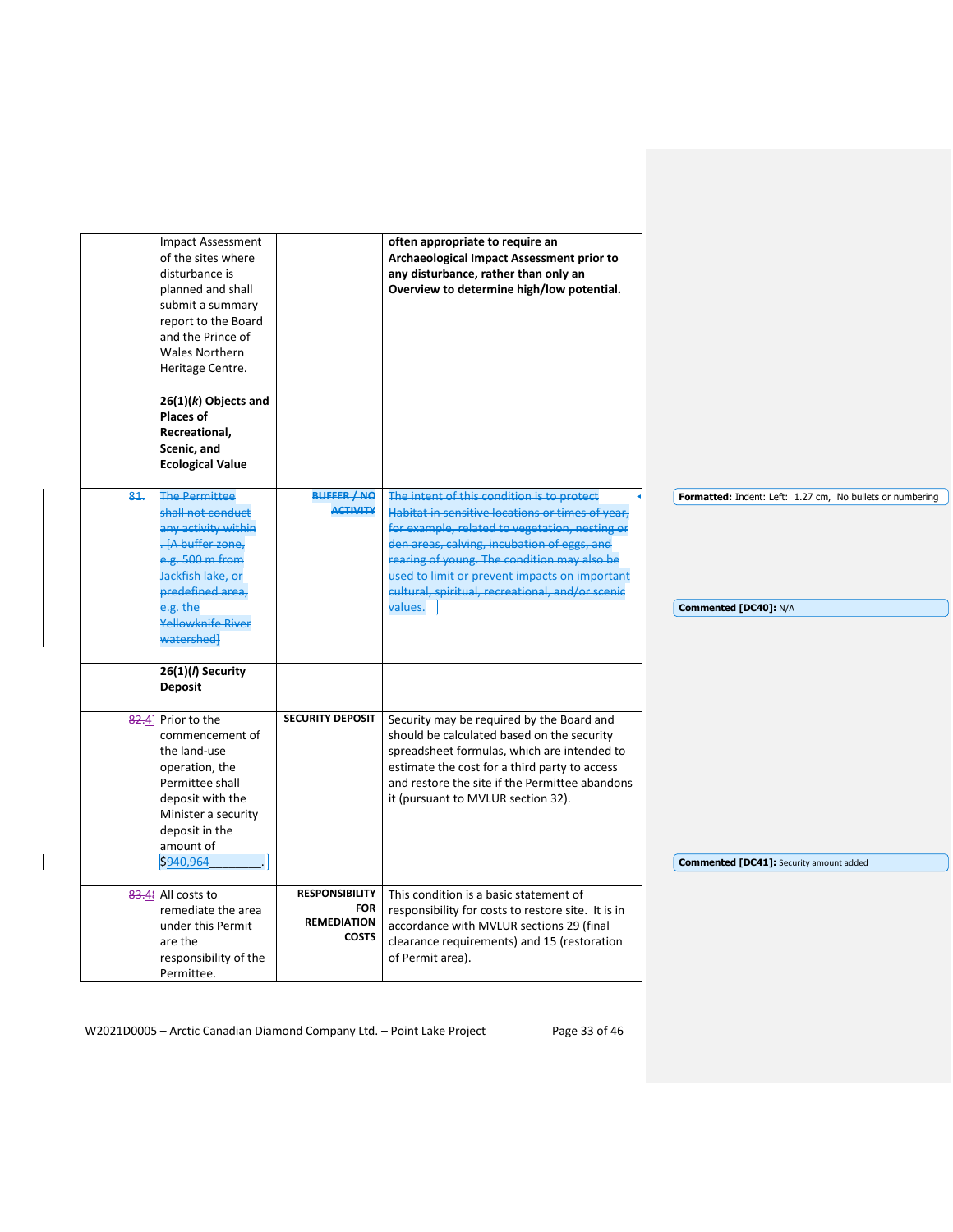|           | $26(1)(m)$ Fuel<br><b>Storage</b>                                                                                                                                                                                                      |                                                             |                                                                                                                                                                                                                                                                                                                                                                                                                                                                                                                                                                                                                                                                                            |
|-----------|----------------------------------------------------------------------------------------------------------------------------------------------------------------------------------------------------------------------------------------|-------------------------------------------------------------|--------------------------------------------------------------------------------------------------------------------------------------------------------------------------------------------------------------------------------------------------------------------------------------------------------------------------------------------------------------------------------------------------------------------------------------------------------------------------------------------------------------------------------------------------------------------------------------------------------------------------------------------------------------------------------------------|
| 84.4      | The Permittee shall:<br>a)<br>examine all<br><b>Fuel Storage</b><br>Containers and<br>Tank for leaks;<br>and<br>repair all leaks<br>b)<br>immediately.                                                                                 | <b>REPAIR LEAKS</b>                                         | The onus is on the Permittee to check the<br>vessels for leaks at an interval that is<br>appropriate for the type of operation and<br>quantity of fuel on site, so to be compliant<br>with the permit and other legislation,<br>including ECCC Fuel Storage Regulations                                                                                                                                                                                                                                                                                                                                                                                                                    |
| $85 - 50$ | The Permittee shall<br>place Fuel Storage<br>Containers and or<br>Tanks a minimum of<br>100 metres from the<br>Ordinary High-<br>Water Mark of any<br>Watercourse, unless<br>otherwise<br>authorized in<br>writing by an<br>Inspector. | <b>FUEL STORAGE</b><br><b>SETBACK</b>                       | Inspector authorization as per MVLUR 6.<br>The intent of this condition is to provide a<br>buffer in order to prevent fuel spills from<br>impacting surface water. This is consistent<br>with MVLUR paragraph 6 (b); however, this<br>condition is more protective since MVLUR only<br>prohibits fuel within 100 metres of a<br>Watercourse below its Ordinary High-Water<br>Mark. The Board, when considering the<br>application, and an Inspector, during the<br>operation, may authorize fuel storage within<br>100 metres of water under specific conditions<br>(e.g. if moving fuel further poses a risk of<br>leaks/spills, if there is a hill separating fuel<br>from water, etc.). |
| 86.5      | The Permittee shall<br>ensure that all fuel<br>caches have<br>adequate Secondary<br>Containment.                                                                                                                                       | <b>FUEL CACHE</b><br><b>SECONDARY</b><br><b>CONTAINMENT</b> | The intent of this condition is to ensure that<br>fuel does not contaminate surrounding lands<br>and waters. Containers may leak, so<br>Secondary Containment is meant to contain<br>any leaks and protect the environment while<br>repairs and cleanup take place. Secondary<br>Containment for large caches of fuel drums<br>(e.g. 500) may be impractical; however, such<br>large amounts of fuel should be stored in a<br>proper storage tank, which must meet<br>Environment Canada regulations.<br>An Inspector will determine what is<br>"adequate" for any given project based on the<br>type and amount of fuel, terrain, location and<br>layout of fuel caches, etc.             |

W2021D0005 - Arctic Canadian Diamond Company Ltd. - Point Lake Project Page 34 of 46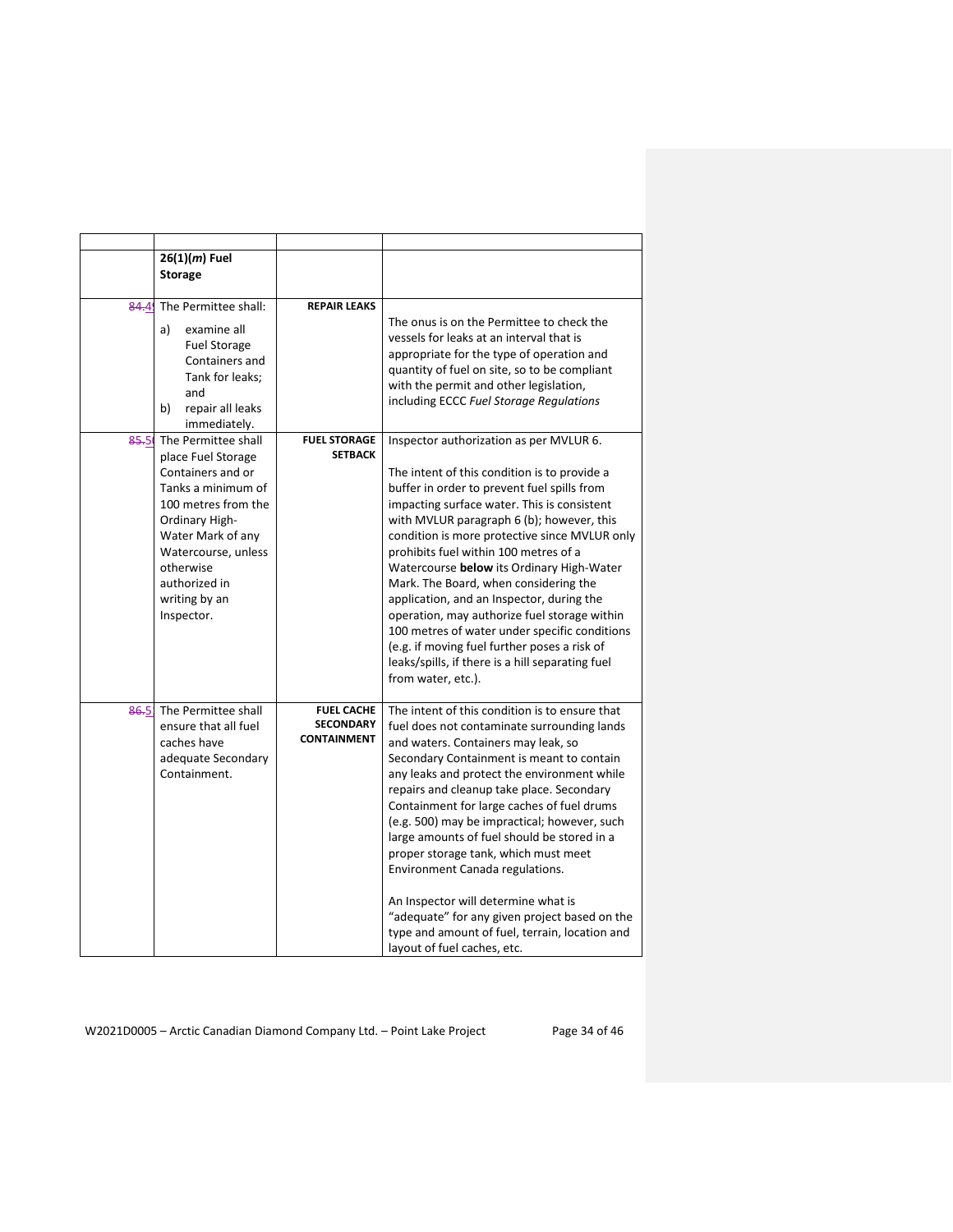| 87.5. | The Permittee shall<br>set up all refueling<br>points with<br>Secondary<br>Containment.                                                                         | <b>SECONDARY</b><br><b>CONTAINMENT -</b><br><b>REFUELING</b> | The intent of this condition is to prevent<br>spills, leaks, and drips from impacting the land<br>during both stationary and mobile refueling.<br>Refueling is a situation when there is the<br>potential for spills.                                                                                                                                                                                                                                                                                                                                                              |
|-------|-----------------------------------------------------------------------------------------------------------------------------------------------------------------|--------------------------------------------------------------|------------------------------------------------------------------------------------------------------------------------------------------------------------------------------------------------------------------------------------------------------------------------------------------------------------------------------------------------------------------------------------------------------------------------------------------------------------------------------------------------------------------------------------------------------------------------------------|
| 88.5  | The Permittee shall<br>not allow petroleum<br>products to spread<br>to surrounding lands<br>or Watercourses.                                                    | <b>FUEL</b><br><b>CONTAINMENT</b>                            | The intent of this condition is to state a<br>general requirement for the Permittee that<br>protects the land and water from fuel<br>contamination. Fuel or petroleum product<br>spills, if allowed to spread to surrounding<br>lands or into streams, could harm vegetation<br>and pollute soil and water. Through a<br>combination of appropriate Fuel Storage<br>Containers/Tanks, storage locations,<br>Secondary Containment, fuel transfer<br>practices, spill prevention and Spill<br>Contingency Planning, the Permittee must<br>prevent the spread of petroleum products. |
| 89.54 | The Permittee shall<br>locate mobile fuel<br>facilities on land<br>when the facilities<br>are stationary for<br>more than 12 hours.                             | <b>FUEL ON LAND</b>                                          | The intent of this condition is to protect ice<br>and water from fuel spills when mobile fuel<br>equipment is in use on ice-covered<br>Watercourses. This condition commonly<br>applies to seismic operations and winter road<br>construction. Storage of non-mobile fuel on<br>ice is not permitted, except for immediate use,<br>as stated in the general Storage on Ice<br>condition.                                                                                                                                                                                           |
| 90.5  | The Permittee shall<br>mark all Fuel<br><b>Storage Containers</b><br>and Tanks with the<br>Permittee's name.                                                    | <b>MARK</b><br><b>CONTAINERS AND</b><br><b>TANKS</b>         | The intent of this condition is to ensure that<br>containers are marked so an Inspector can<br>identify who is responsible for any containers<br>both during operations and after cessation of<br>operations. This condition normally applies to<br>all activities, and particularly where two or<br>more Permittees are carrying out operations<br>using the same ground, such as winter roads,<br>stockpiling/storage sites, etc.                                                                                                                                                |
| 94.5  | The Permittee shall<br>mark all stationary<br>fuel caches and fuel<br>storage facilities<br>with flags, posts, or<br>similar devices so<br>that they are at all | <b>MARK FUEL</b><br><b>LOCATION</b>                          | The intent of this condition is to mark fuel<br>caches so they are visible to equipment<br>operators, so they won't run their machinery<br>over the fuel containers. This is especially<br>important in tundra and barren regions and<br>particularly where bladders are used. Also,                                                                                                                                                                                                                                                                                               |

W2021D0005 - Arctic Canadian Diamond Company Ltd. - Point Lake Project Page 35 of 46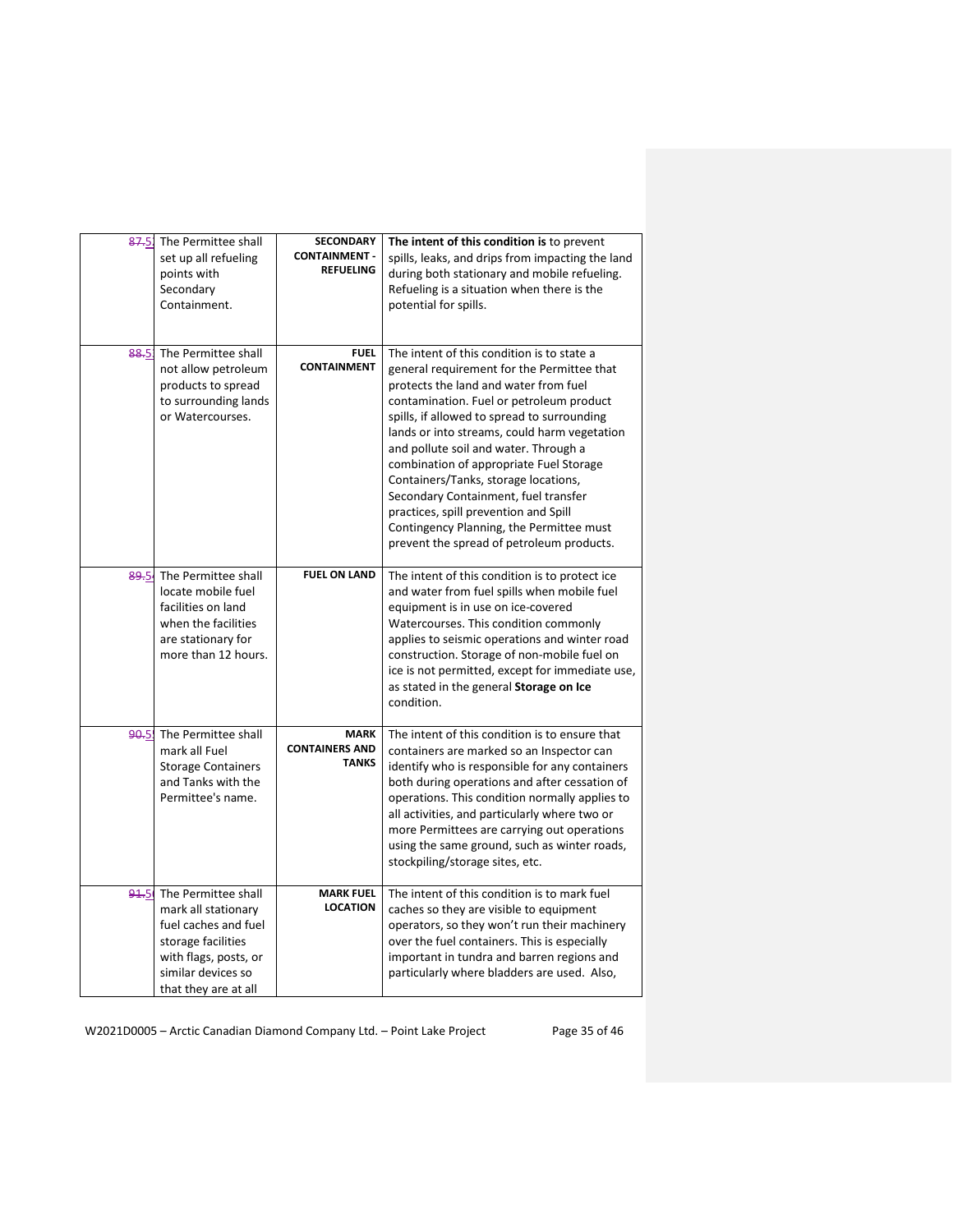|       | times plainly visible    |                     | the marking of fuel caches makes inspections      |
|-------|--------------------------|---------------------|---------------------------------------------------|
|       | to local vehicle         |                     | easier.                                           |
|       | travel.                  |                     |                                                   |
|       |                          |                     |                                                   |
| 92.5  | The Permittee shall      | <b>MAXIMUM FUEL</b> | The intent of this condition is to ensure that    |
|       | have a maximum of        | <b>ON SITE</b>      | the amount of fuel stored is consistent with      |
|       | 20,000<br>litres         |                     | the amount of fuel identified in the              |
|       | of fuel stored on the    |                     | application. The liability on site, linked to the |
|       | land use site at any     |                     | requirement for a security deposit, depends in    |
|       | time, unless             |                     | part on the maximum amount of fuel on site        |
|       | otherwise approved       |                     | at any time. In addition, the potential for       |
|       | by the Board.            |                     | impacts from spills, including worst-case         |
|       |                          |                     | scenarios, is sensitive to the maximum amount     |
|       |                          |                     | of fuel on site at any time. Board approval       |
|       |                          |                     | would be required for substantial changes to      |
|       |                          |                     | the maximum fuel storage (i.e. >10 percent        |
|       |                          |                     | change).                                          |
| 93.5  | Within ten days of       | <b>REPORT FUEL</b>  | The intent of this condition is to inform an      |
|       | the establishment of     | <b>LOCATION</b>     | Inspector of all fuel caches the Permittee may    |
|       | any fuel cache, the      |                     | have on the project site so that inspections      |
|       | Permittee shall          |                     | can be conducted to ensure cleanup and            |
|       | report the location      |                     | restoration has been done when the operation      |
|       | and quantity of the      |                     | is complete. MVLUR section 7 also requires        |
|       | cache in writing to      |                     | small fuel caches to be reported to the Board.    |
|       | the Board and an         |                     |                                                   |
|       | Inspector.               |                     |                                                   |
|       |                          |                     |                                                   |
| 94.5  | The Permittee shall      | <b>SEAL OUTLET</b>  | The intent of this condition is to prevent        |
|       | seal all outlets of      |                     | leaking of petroleum fuel from container          |
|       | <b>Fuel Storage</b>      |                     | outlets, valves and nozzles, particularly where   |
|       | Containers and           |                     | fuel caches are unattended. Small containers      |
|       | store the containers     |                     | such as kegs, barrels, and cylinders, when not    |
|       | on their sides with      |                     | being used, should be stored with openings        |
|       | the outlets located      |                     | facing upwards to help prevent leaks.             |
|       | at 3 and 9 o'clock,      |                     | Inspectors have recommended that best             |
|       | except for               |                     | practice is to have outlets of fuel               |
|       | containers currently     |                     | drums/barrels at 3 and 9 o'clock, so that a       |
|       | in use.                  |                     | worst-case scenario would be a spill of half the  |
|       |                          |                     | container.                                        |
| 95.6( | The Permittee shall      | <b>SPILL</b>        | A Spill Contingency Plan must be submitted        |
|       | comply with the          | <b>CONTINGENCY</b>  | with the application. This condition requires     |
|       | <b>Spill Contingency</b> | <b>PLAN</b>         | that the Spill Contingency Plan be                |
|       | Plan, once               |                     | implemented in order to prevent                   |
|       | approved, and shall      |                     | contamination of land and water in case of        |
|       | annually review the      |                     | any fuel spill.                                   |
|       | plan and make any        |                     |                                                   |
|       | necessary revisions      |                     | Any changes in fuel storage locations,            |
|       | to reflect changes in    |                     | volumes, container/tank types, chemicals to       |

 $\overline{\phantom{a}}$ 

**Commented [DC42]:** Amount based on what was proposed in the Point Lake LUP application

W2021D0005 - Arctic Canadian Diamond Company Ltd. - Point Lake Project Page 36 of 46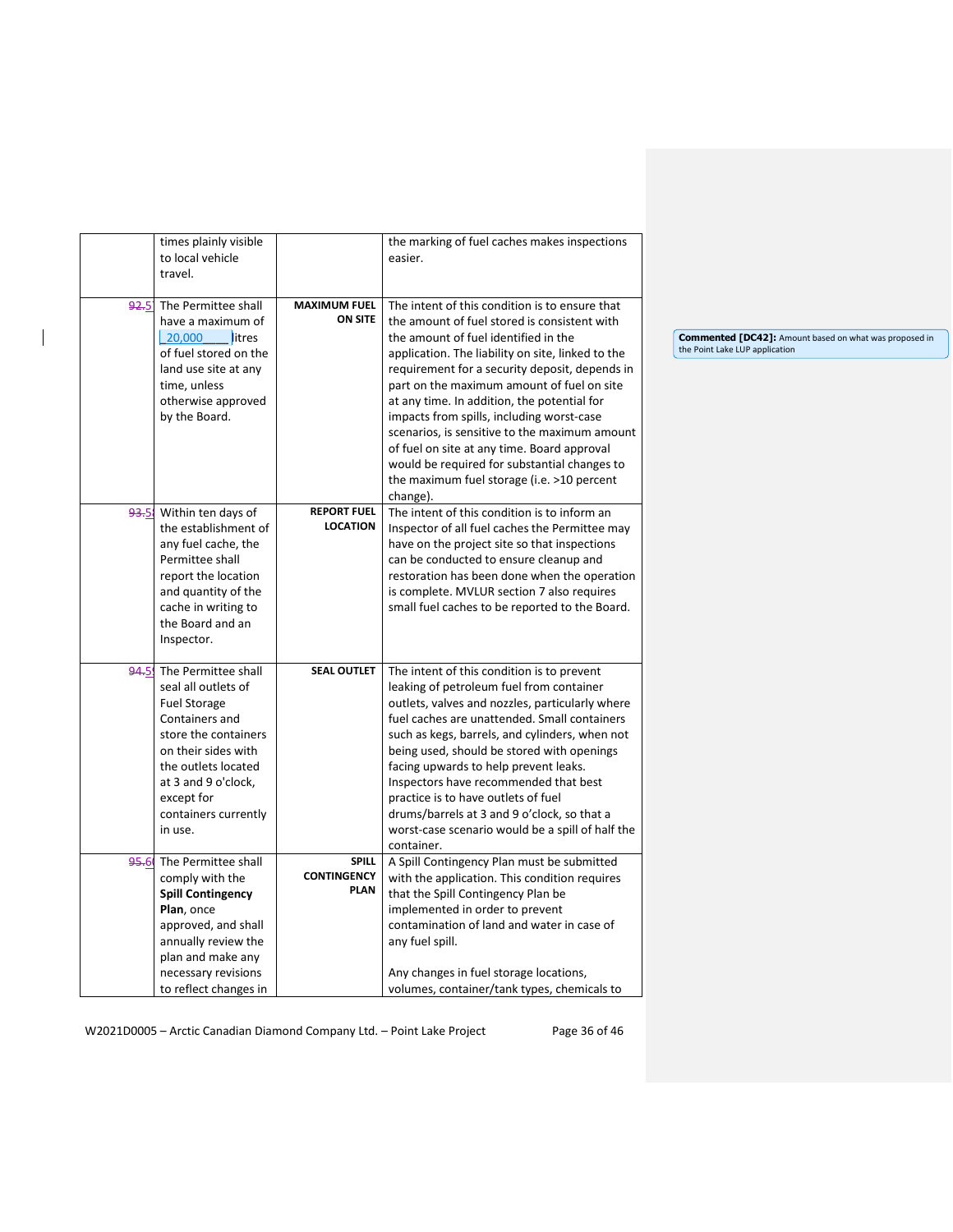|                  | operations,<br>technology,<br>chemicals, or fuels,<br>or as directed by the<br>Board. Revisions to<br>the plan shall be<br>submitted to the<br>Board for approval. |                        | be used, etc. must be reflected in an updated<br>Spill Contingency Plan.                    |
|------------------|--------------------------------------------------------------------------------------------------------------------------------------------------------------------|------------------------|---------------------------------------------------------------------------------------------|
| 96.6             | Prior to                                                                                                                                                           | <b>SPILL RESPONSE</b>  | In order to prevent contamination of land and                                               |
|                  | commencement of                                                                                                                                                    |                        | water in case of any fuel spill, Spill                                                      |
|                  | the land-use                                                                                                                                                       |                        | Contingency Plans and spill cleanup kits must                                               |
|                  | operation the                                                                                                                                                      |                        | be in place prior to commencement of                                                        |
|                  | Permittee shall<br>ensure that spill-                                                                                                                              |                        | operations.                                                                                 |
|                  | response equipment                                                                                                                                                 |                        |                                                                                             |
|                  | is in place to                                                                                                                                                     |                        |                                                                                             |
|                  | respond to any                                                                                                                                                     |                        |                                                                                             |
|                  | potential spills.                                                                                                                                                  |                        |                                                                                             |
|                  |                                                                                                                                                                    |                        |                                                                                             |
| <del>97.</del> 6 | All equipment that                                                                                                                                                 | <b>DRIP TRAYS</b>      | The purpose of this condition is to prevent                                                 |
|                  | may be parked for<br>two hours or more,                                                                                                                            |                        | small leaks/drips from contaminating a site,<br>especially parking areas used frequently at |
|                  | shall have a haz-                                                                                                                                                  |                        | remote sites.                                                                               |
|                  | mat/drip tray under                                                                                                                                                |                        |                                                                                             |
|                  | it or be sufficiently                                                                                                                                              |                        |                                                                                             |
|                  | diapered. Leaky                                                                                                                                                    |                        |                                                                                             |
|                  | equipment shall be                                                                                                                                                 |                        |                                                                                             |
|                  | repaired                                                                                                                                                           |                        |                                                                                             |
|                  | immediately.                                                                                                                                                       |                        |                                                                                             |
| <b>98.6</b>      | The Permittee shall                                                                                                                                                | <b>CLEAN UP SPILLS</b> | This is an explicit requirement to clean up all                                             |
|                  | clean up all leaks,                                                                                                                                                |                        | spills and leaks, whatever the size (e.g. drips                                             |
|                  | spills, and                                                                                                                                                        |                        | on snow). This is a frequent item noted in                                                  |
|                  | contaminated                                                                                                                                                       |                        | inspection reports for drilling programs and                                                |
|                  | material                                                                                                                                                           |                        | winter roads. This is also related to the general                                           |
|                  | immediately                                                                                                                                                        |                        | requirement for adherence to a Spill                                                        |
|                  |                                                                                                                                                                    |                        | Contingency Plan, as stipulated under the Spill                                             |
|                  |                                                                                                                                                                    |                        | Contingency Plan condition.                                                                 |
| 99.6             | During the period of<br>this Permit, if a spill                                                                                                                    | <b>REPORT SPILLS</b>   | This condition is consistent with the GNWT<br>Spill Contingency Planning and Reporting      |
|                  | occurs or is                                                                                                                                                       |                        | Regulations. Spills must be reported in order                                               |
|                  | foreseeable, the                                                                                                                                                   |                        | to ensure adequate cleanup occur, necessary                                                 |
|                  | Permittee shall:                                                                                                                                                   |                        | mitigation measures are implemented, and                                                    |
|                  | a) implement the                                                                                                                                                   |                        | records are maintained. In addition to                                                      |
|                  | approved Spill                                                                                                                                                     |                        | reporting spills to the spill report line, this                                             |
|                  | Contingency                                                                                                                                                        |                        | condition also explicitly requires the Permittee                                            |
|                  | Plan;                                                                                                                                                              |                        | to maintain records of all spills, to report each                                           |

W2021D0005 - Arctic Canadian Diamond Company Ltd. - Point Lake Project Page 37 of 46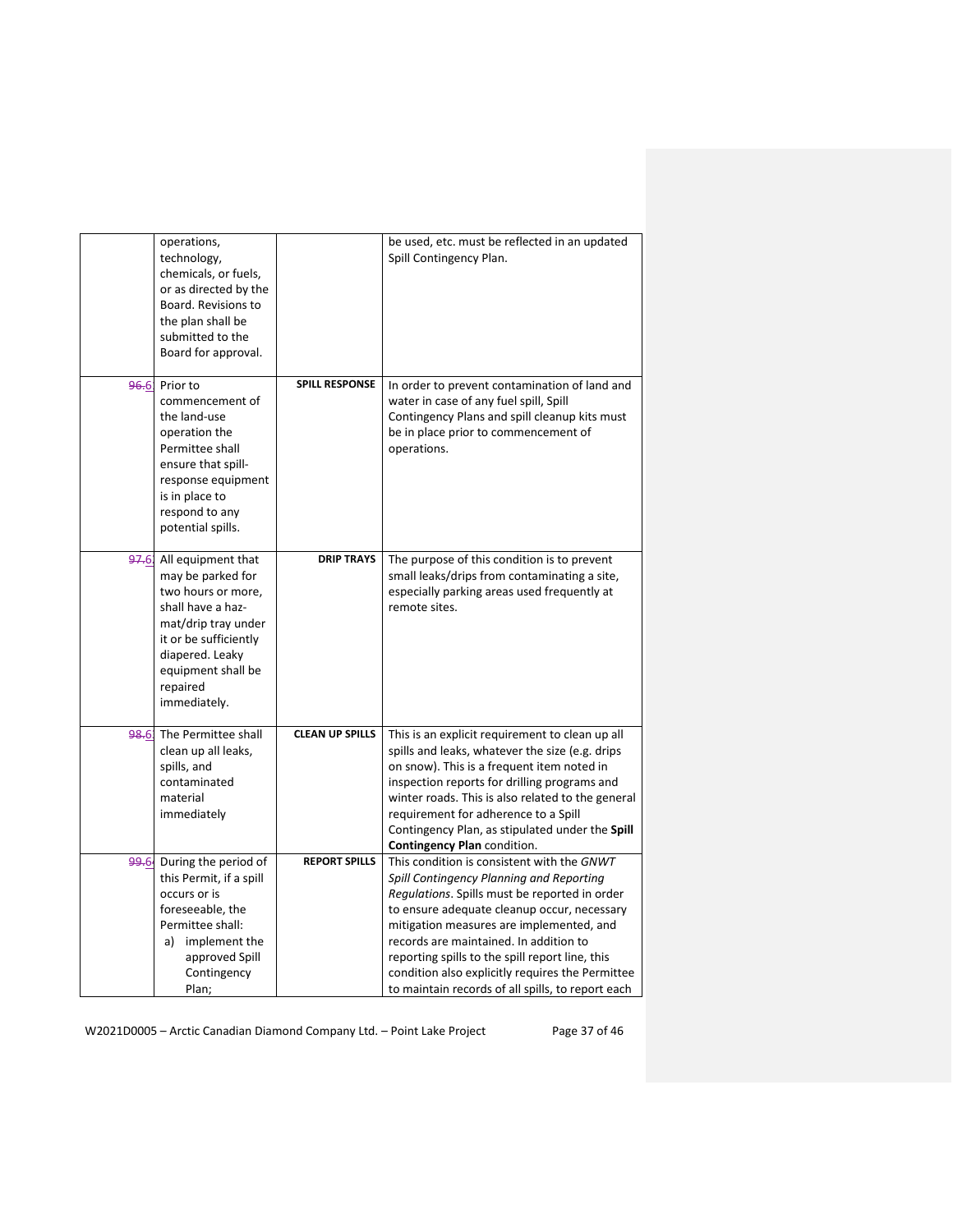| b) | report it              | 'reportable' spill to an Inspector within 24      |
|----|------------------------|---------------------------------------------------|
|    | immediately            | hours, and to submit reports to the Board and     |
|    | using the NU-          | Inspector within 30 days regarding the spill      |
|    | NT Spill Report        | and the Permittee's cleanup efforts.              |
|    | Form by one of         |                                                   |
|    | the following          | The intent of this condition is to ensure the     |
|    | methods:               | Licensee is aware of the standard procedure       |
|    | Telephone<br>$\bullet$ | following a spill or Unauthorized Discharge.      |
|    | (867)                  | Project-specific details are to be described in   |
|    | 920-8130               | the Spill Contingency Plan, which must be         |
|    | Fax: (867)             | developed in accordance with INAC's               |
|    | 873-6924               | <b>Guidelines for Spill Contingency Planning.</b> |
|    | E-mail:                |                                                   |
|    | spills@gov             |                                                   |
|    | .nt.ca                 | The NU-NT Spill Report Form and instructions      |
|    | Online:                | are available in the Guidelines or online at      |
|    | Spill                  | https://www.enr.gov.nt.ca/en/services/spills.     |
|    | Reporting              | This link is also listed on the Board's website,  |
|    | and                    | under the Resources Tab.                          |
|    | <b>Tracking</b>        |                                                   |
|    | Database               |                                                   |
|    | c) within 24           | The GNWT has a searchable Online Database:        |
|    | hours, notify          | https://www.enr.gov.nt.ca/en/spills.              |
|    | the Board and          |                                                   |
|    | an Inspector;          |                                                   |
|    | and                    |                                                   |
|    | d) within 30 days      |                                                   |
|    | of initially           |                                                   |
|    | reporting the          |                                                   |
|    | incident,              |                                                   |
|    | submit a               |                                                   |
|    | detailed report        |                                                   |
|    | to the Board<br>and an |                                                   |
|    | Inspector,             |                                                   |
|    | including              |                                                   |
|    | descriptions of        |                                                   |
|    | causes,                |                                                   |
|    | response               |                                                   |
|    | actions, and           |                                                   |
|    | any changes to         |                                                   |
|    | procedures to          |                                                   |
|    | prevent similar        |                                                   |
|    | occurrences in         |                                                   |
|    | the future. Any        |                                                   |
|    | updates to this        |                                                   |
|    | report shall be        |                                                   |
|    | provided to the        |                                                   |
|    |                        |                                                   |

W2021D0005 - Arctic Canadian Diamond Company Ltd. - Point Lake Project Page 38 of 46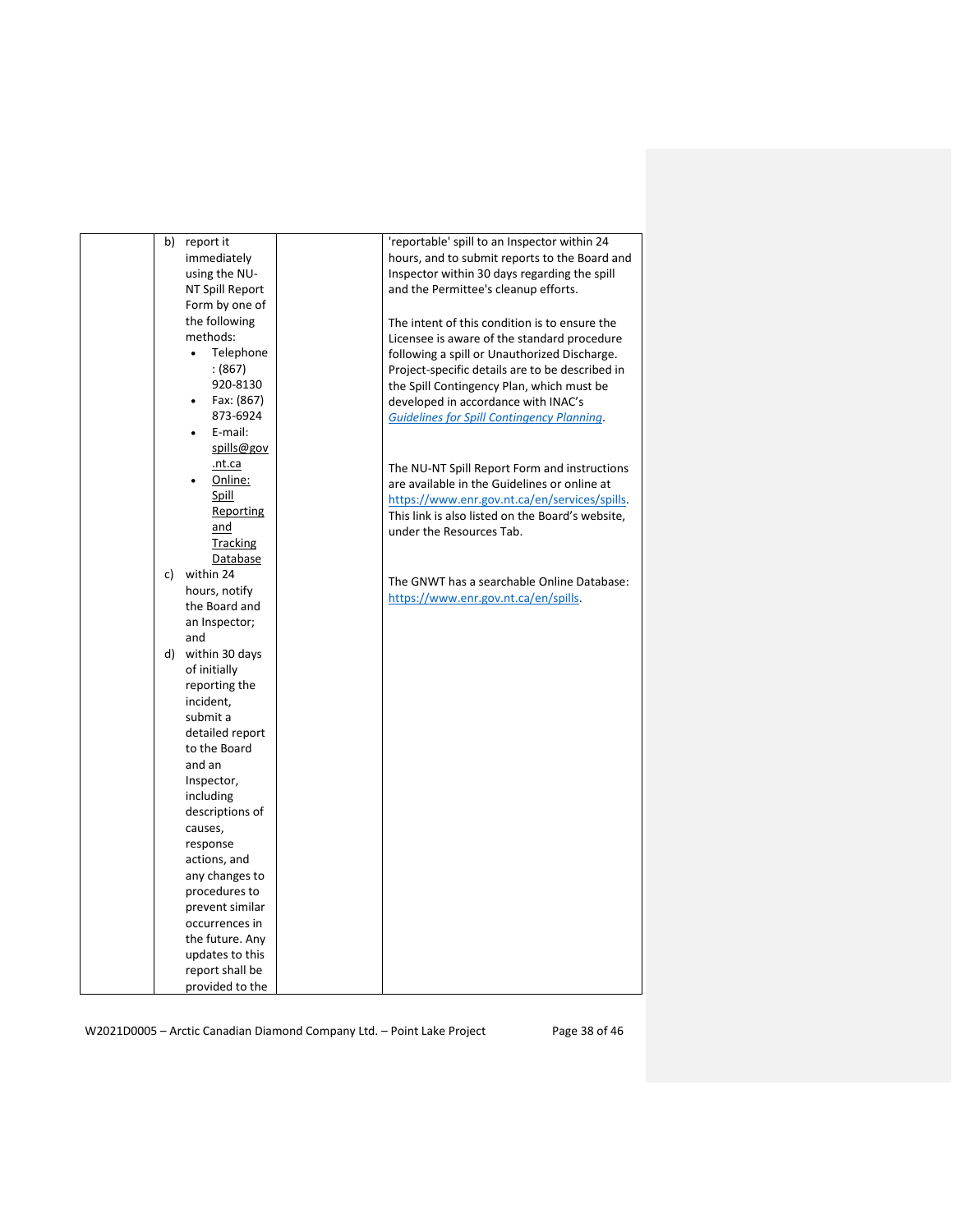|         | Board and an<br>Inspector in<br>writing as<br>changes occur.<br>$26(1)(n)$ Methods<br>and Techniques for<br><b>Debris and Brush</b><br><b>Disposal</b>                    |                                        |                                                                                                                                                                                                                                                                                                                                                                                                                                                                                                                                                                                                                                                                                                                                                                                                        |                                                                                                                               |
|---------|---------------------------------------------------------------------------------------------------------------------------------------------------------------------------|----------------------------------------|--------------------------------------------------------------------------------------------------------------------------------------------------------------------------------------------------------------------------------------------------------------------------------------------------------------------------------------------------------------------------------------------------------------------------------------------------------------------------------------------------------------------------------------------------------------------------------------------------------------------------------------------------------------------------------------------------------------------------------------------------------------------------------------------------------|-------------------------------------------------------------------------------------------------------------------------------|
| 400.    | <b>The Permittee shall</b><br>progressively<br>dispose of all brush<br>and trees: all<br>disposal shall be<br>completed prior to<br>the end of this land<br>use operation | <b>BRUSH DISPOSAL/</b><br><b>TIME</b>  | Progressive disposal is necessary to keep a<br>work area clean, particularly where there are<br>aesthetic concerns, and it may assist with fire<br>prevention. An Inspector will decide how<br>much progressive disposal is necessary and<br>satisfactory (in some cases disposal may be<br>delayed), but final disposal is always required<br>prior to the expiry of the Permit.                                                                                                                                                                                                                                                                                                                                                                                                                      | Formatted: Indent: Left: 1.27 cm, No bullets or numbering<br>Commented [DC43]: N/A                                            |
| $401 -$ | The Permittee shall<br>not clear areas<br>larger than<br>identified in the<br>complete<br>application.                                                                    | <b>MINIMIZE AREA</b><br><b>CLEARED</b> | This condition would apply:<br>a) In areas of unstable or high ice content<br>soils where removal of vegetation may result<br>in erosion or subsidence;<br>b) In areas of merchantable or immature<br>timber; and<br>c) In areas visible to the public.<br>The condition may also be used in a general<br>way to minimize disturbed areas and impacts<br>on environment.                                                                                                                                                                                                                                                                                                                                                                                                                               |                                                                                                                               |
| 402.    | <b>The Permittee shall</b><br>not clear any<br>vegetation.                                                                                                                | <b>NO CLEARING</b>                     | This condition is an alternative to the<br><b>Minimize Area Cleared condition for cases</b><br>where clearing was not identified in the<br>application, where the environment is very<br>sensitive, and/or no clearing is allowed.<br>Sensitive environments may include<br>discontinuous Permafrost areas where trees<br>provide shade (insulation) or Habitat for<br>species at risk or are of special cultural or<br>other importance. The condition also applies<br>to a situation in which a Permittee wants to<br>(or is required to) use existing trails, the right-<br>of-ways of which are not to be widened<br>because doing so would infringe upon<br>adjoining land claims blocks, private property,<br>etc. This condition may also be used as a<br>general Habitat/vegetation protection | Formatted: Indent: Left: 1.27 cm, No bullets or numbering<br><b>Commented [DC44]:</b> Minimize Area Cleared condition is more |
|         |                                                                                                                                                                           |                                        | measure.                                                                                                                                                                                                                                                                                                                                                                                                                                                                                                                                                                                                                                                                                                                                                                                               | applicable                                                                                                                    |

W2021D0005 - Arctic Canadian Diamond Company Ltd. - Point Lake Project Page 39 of 46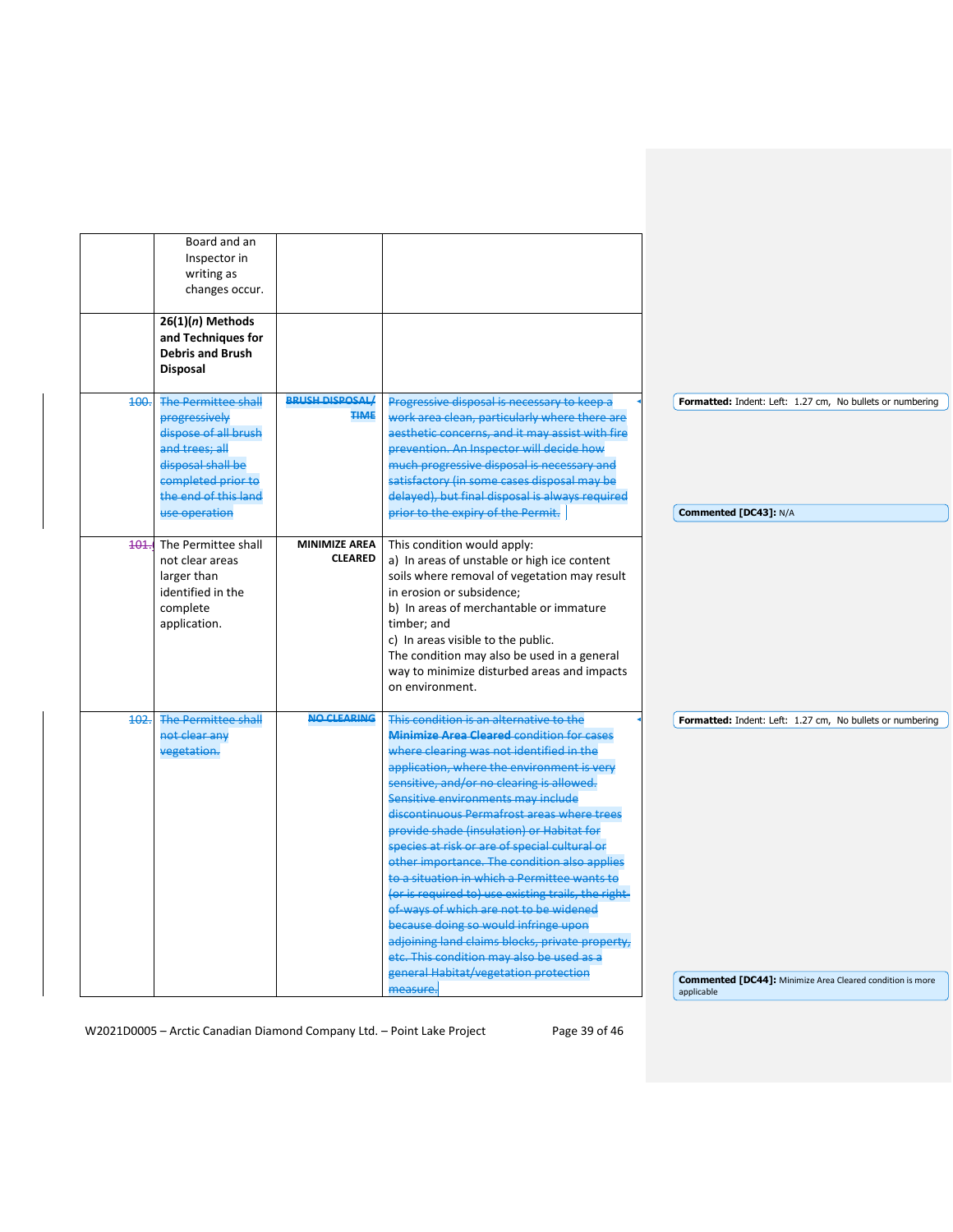| 103. | <b>The Permittee shall</b><br>not use any self-<br>propelled machinery<br>for clearing the<br>brush.                                                                                                                                                                                                                                                                                                             | <b>HAND CREWS</b><br><b>ONLY</b>         | The intent of this condition is to prevent<br>erosion and maintain aesthetics, particularly in<br>areas where there is Permafrost or in areas of<br>unstable soils, such as along stream banks or<br>steep slopes. The intent is to prevent<br>disturbance or removal of the ground cover in<br>order to prevent movement/erosion of soil<br>caused from either Permafrost melt or<br>exposure of unstable soils to water and wind.<br>This is primarily for seismic activities and<br>prohibits any mechanized clearing of brush<br>(whereas the Clearing Sensitive Area<br>condition applies only to specific locations). | Formatted: Indent: Left: 1.27 cm, No bullets or numbering<br>Commented [DC45]: N/A                                   |
|------|------------------------------------------------------------------------------------------------------------------------------------------------------------------------------------------------------------------------------------------------------------------------------------------------------------------------------------------------------------------------------------------------------------------|------------------------------------------|-----------------------------------------------------------------------------------------------------------------------------------------------------------------------------------------------------------------------------------------------------------------------------------------------------------------------------------------------------------------------------------------------------------------------------------------------------------------------------------------------------------------------------------------------------------------------------------------------------------------------------|----------------------------------------------------------------------------------------------------------------------|
| 404. | <b>The Permittee shall</b><br>clear by hand all<br>trees and brush a<br>minimum distance<br>metres from<br>$\theta$<br>the top edge of all<br>stream banks and<br>top edge of slopes.<br>26(1)(o) Restoration                                                                                                                                                                                                    | <b>CLEARING</b><br><b>SENSITIVE AREA</b> | This is for prevention of erosion. Ten metres is<br>suggested as a general distance but can be<br>modified for site-specific considerations.                                                                                                                                                                                                                                                                                                                                                                                                                                                                                | Formatted: Indent: Left: 1.27 cm, No bullets or numbering<br>Commented [DC46]: N/A                                   |
|      | of the Lands                                                                                                                                                                                                                                                                                                                                                                                                     |                                          |                                                                                                                                                                                                                                                                                                                                                                                                                                                                                                                                                                                                                             |                                                                                                                      |
| 105. | All outstanding<br>liabilities and<br>obligations of the<br>Permittee in<br>relation to work<br>performed or<br>required to be<br>performed under<br><b>Land Use Permit</b><br><b>FEnter Old Permit</b><br>Number] are fully<br>incorporated into<br>and subsumed<br>under this Permit.<br>and the Permittee<br>must therefore<br>complete the<br>restoration and<br>other obligations set<br>out in or incurred | <b>TRANSFER OF</b><br><b>LIABILITIES</b> | The intent of this condition is to ensure that<br>when a permit is replaced by a new permit for<br>the same activities or project, any outstanding<br>liabilities or obligations, including restoration<br>requirements, incurred under the<br>previous/other permit identified are explicitly<br>incorporated into the newly issued permit.                                                                                                                                                                                                                                                                                | Formatted: Indent: Left: 1.27 cm, No bullets or numbering<br><b>Commented [DC47]:</b> N/A, this will be a new permit |

W2021D0005 - Arctic Canadian Diamond Company Ltd. - Point Lake Project Page 40 of 46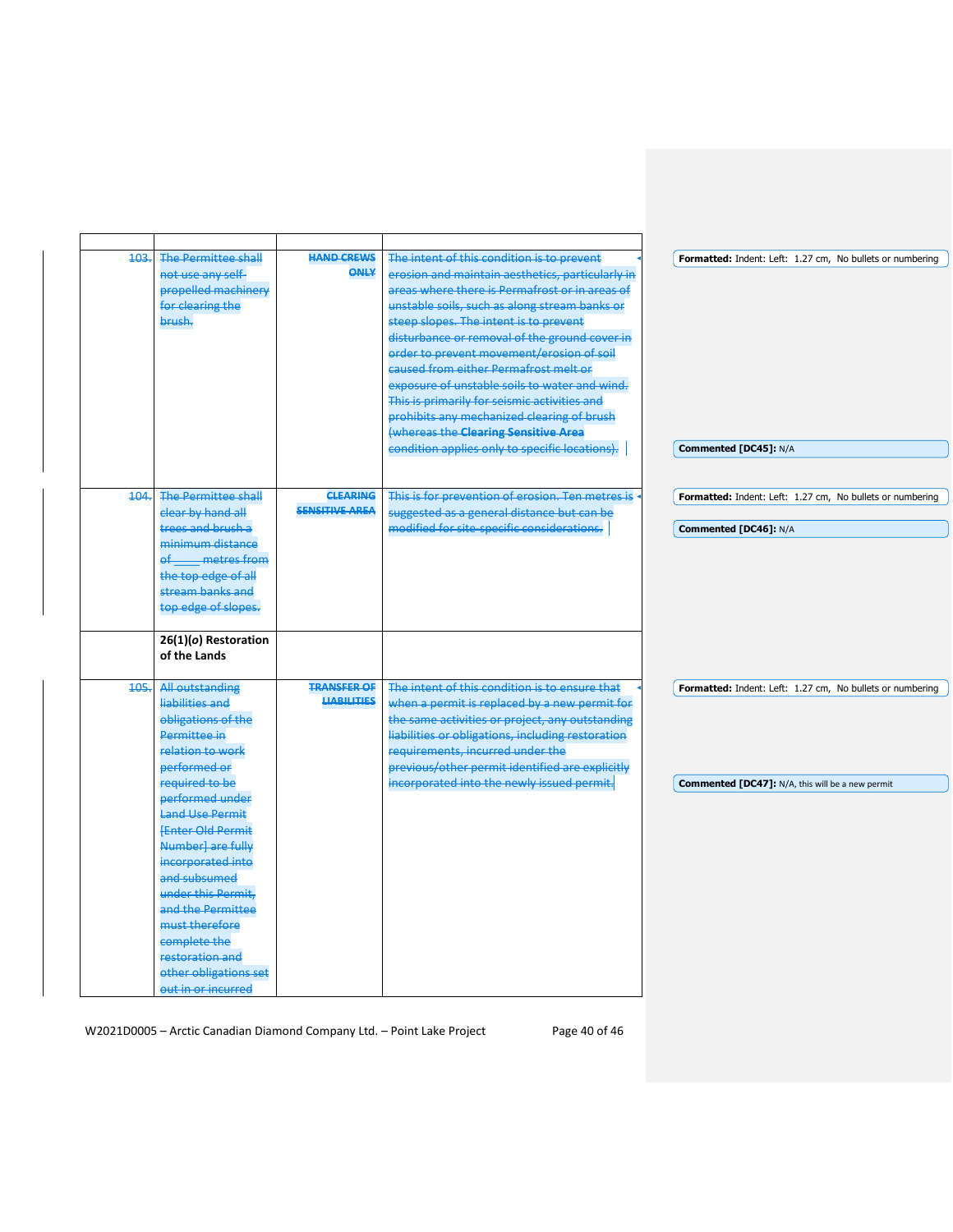|      | under Permit [Enter<br><b>Old Permit</b><br>Numberl, as well as<br>such further<br>obligations as may<br>be set out in or<br>incurred under this<br>Permit.                                                                    |                                                |                                                                                                                                                                                                                                                                                                                                                                                                                                                                                                                                                                                                                                                                                                                                                                                                                                |
|------|--------------------------------------------------------------------------------------------------------------------------------------------------------------------------------------------------------------------------------|------------------------------------------------|--------------------------------------------------------------------------------------------------------------------------------------------------------------------------------------------------------------------------------------------------------------------------------------------------------------------------------------------------------------------------------------------------------------------------------------------------------------------------------------------------------------------------------------------------------------------------------------------------------------------------------------------------------------------------------------------------------------------------------------------------------------------------------------------------------------------------------|
|      | 106. All areas affected by<br>construction or<br>removal activities<br>shall be stabilized<br>and landscaped to<br>their pre-<br>construction<br>profiles, unless<br>otherwise<br>authorized in<br>writing by an<br>Inspector. | PRE-<br><b>CONSTRUCTION</b><br><b>PROFILES</b> | Inspector authorization as per MVLUR section<br>8, which states that "Unless otherwise<br>authorized by a Permit or in writing by an<br>Inspector, every Permittee shall replace all<br>materials removed by the Permittee in the<br>course of excavating, other than rock<br>trenching, and shall level and compact the<br>area of the excavation".<br>The intent of this condition is to restore the<br>land use area in order to prevent erosion,<br>improve aesthetics, and allow for future uses.<br>Application of this condition includes<br>construction activities and it provides<br>additional detail to MVLUR 8 regarding<br>stabilization and landscaping to pre-<br>construction profiles.                                                                                                                       |
|      | <b>407.</b> The Permittee shall<br>dispose of all<br>overburden as<br>approved by the<br>Board, or as<br>otherwise<br>authorized in<br>writing by an<br>Inspector.                                                             | <b>DISPOSAL OF</b><br><b>OVERBURDEN</b>        | Inspector authorization as per MVLUR section<br>8, which states that "Unless otherwise<br>authorized by a Permit or in writing by an<br>Inspector, every Permittee shall replace all<br>materials removed ".<br>Waste soil (overburden) removed to expose<br>useable or needed material is generally<br>deposited next to the quarry or borrow pit.<br>The best arrangement is a sloped, round, or<br>oblong pile. An Inspector should authorize<br>placement of Waste piles where they are likely<br>to cause the least damage to the environment<br>and at the same time improve aesthetics. This<br>condition is primarily for quarries, and it<br>authorizes that excavated material need not<br>be replaced, as per MVLUR section 8.<br>This condition is an alternative to the Save and<br>Place Organic Soil condition. |
| 408. | The Permittee shall<br>save the organic soil                                                                                                                                                                                   | <b>SAVE AND PLACE</b><br><b>ORGANIC SOIL</b>   | Inspector authorization as per MVLUR section<br>8, which states that "Unless otherwise                                                                                                                                                                                                                                                                                                                                                                                                                                                                                                                                                                                                                                                                                                                                         |

W2021D0005 - Arctic Canadian Diamond Company Ltd. - Point Lake Project Page 41 of 46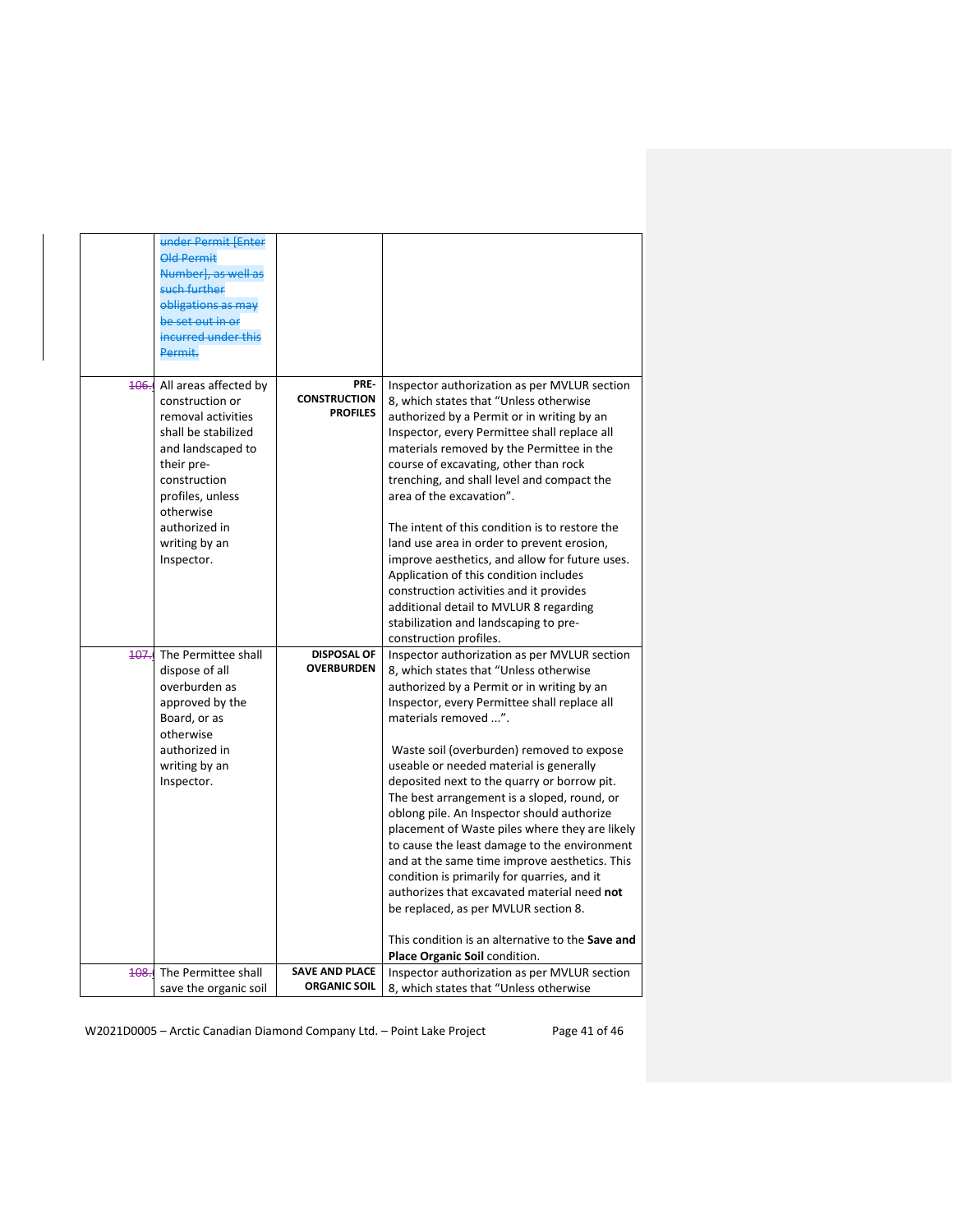|       | stripped from the<br>land use area and<br>shall use the organic<br>soil for reclamation    |                                     | authorized by a Permit or in writing by an<br>Inspector, every Permittee shall replace all<br>materials removed ".                                                                                                                           |
|-------|--------------------------------------------------------------------------------------------|-------------------------------------|----------------------------------------------------------------------------------------------------------------------------------------------------------------------------------------------------------------------------------------------|
|       | as approved by the<br>Board,<br>or otherwise<br>authorized in<br>writing by an             |                                     | The intent of this condition is to help<br>restoration of the land and to facilitate plant<br>re-growth. This condition is consistent with<br>requirements to replace excavated material,<br>as per MVLUR section 8, but also specifies that |
|       | Inspector.                                                                                 |                                     | the soil be maintained separately from other<br>material. This condition is not generally used<br>for quarry operations but for pipelines, Sumps,<br>trenching, etc.                                                                         |
|       |                                                                                            |                                     | This condition is an alternative to the Disposal<br>of Overburden condition.                                                                                                                                                                 |
|       | <b>109.</b> Prior to the end of<br>the land-use<br>operation, the<br>Permittee shall level | <b>LEVEL STOCKPILES</b>             | The intent of this condition is to maintain<br>aesthetic values at quarrying sites; it may also<br>improve safety and reduce mischief.                                                                                                       |
|       | all stockpiles of<br>granular material<br>located within the<br>land use area.             |                                     | Does not apply to CARD sites                                                                                                                                                                                                                 |
| 440.7 | Prior to the end of<br>the land-use                                                        | <b>FINAL CLEANUP</b><br><b>AND</b>  | The intent of this condition is to ensure that<br>final cleanup and restoration are completed                                                                                                                                                |
|       | operation, the                                                                             | <b>RESTORATION</b>                  | within the term of the Permit. Any material                                                                                                                                                                                                  |
|       | Permittee shall<br>complete all                                                            |                                     | left for future work must be approved by the<br>Board through a Storage Authorization.                                                                                                                                                       |
|       | cleanup and                                                                                |                                     | Ideally, cleanup and restoration are done                                                                                                                                                                                                    |
|       | restoration of the<br>lands used.                                                          |                                     | progressively and are complete when the<br>Permit expires. MVLUR section 15 requires                                                                                                                                                         |
|       |                                                                                            |                                     | restoration of the Permit area "after<br>completion of a land-use operation". This                                                                                                                                                           |
|       |                                                                                            |                                     | condition clarifies the deadline for                                                                                                                                                                                                         |
|       |                                                                                            |                                     | cleanup/restoration work.                                                                                                                                                                                                                    |
| 111   | Prior to the end of<br>the land-use<br>operation, the<br>Permittee shall                   | <b>NATURAL</b><br><b>VEGETATION</b> | As noted by Inspectors, preparing the site for<br>natural revegetation is sometimes preferable<br>to active replanting.                                                                                                                      |
|       | prepare the site in                                                                        |                                     | Natural revegetation is recommended when                                                                                                                                                                                                     |
|       | such a manner as to                                                                        |                                     | (Yukon Revegetation Manual, 2012):                                                                                                                                                                                                           |
|       | facilitate natural<br>revegetation.                                                        |                                     | • it has been decided there should be no risk<br>of introducing foreign seeds or plants to the<br>region, including cultivars of native species.<br>Usually this applies to sites in or near a                                               |
|       |                                                                                            |                                     | natural preserve or park.                                                                                                                                                                                                                    |

W2021D0005 - Arctic Canadian Diamond Company Ltd. - Point Lake Project Page 42 of 46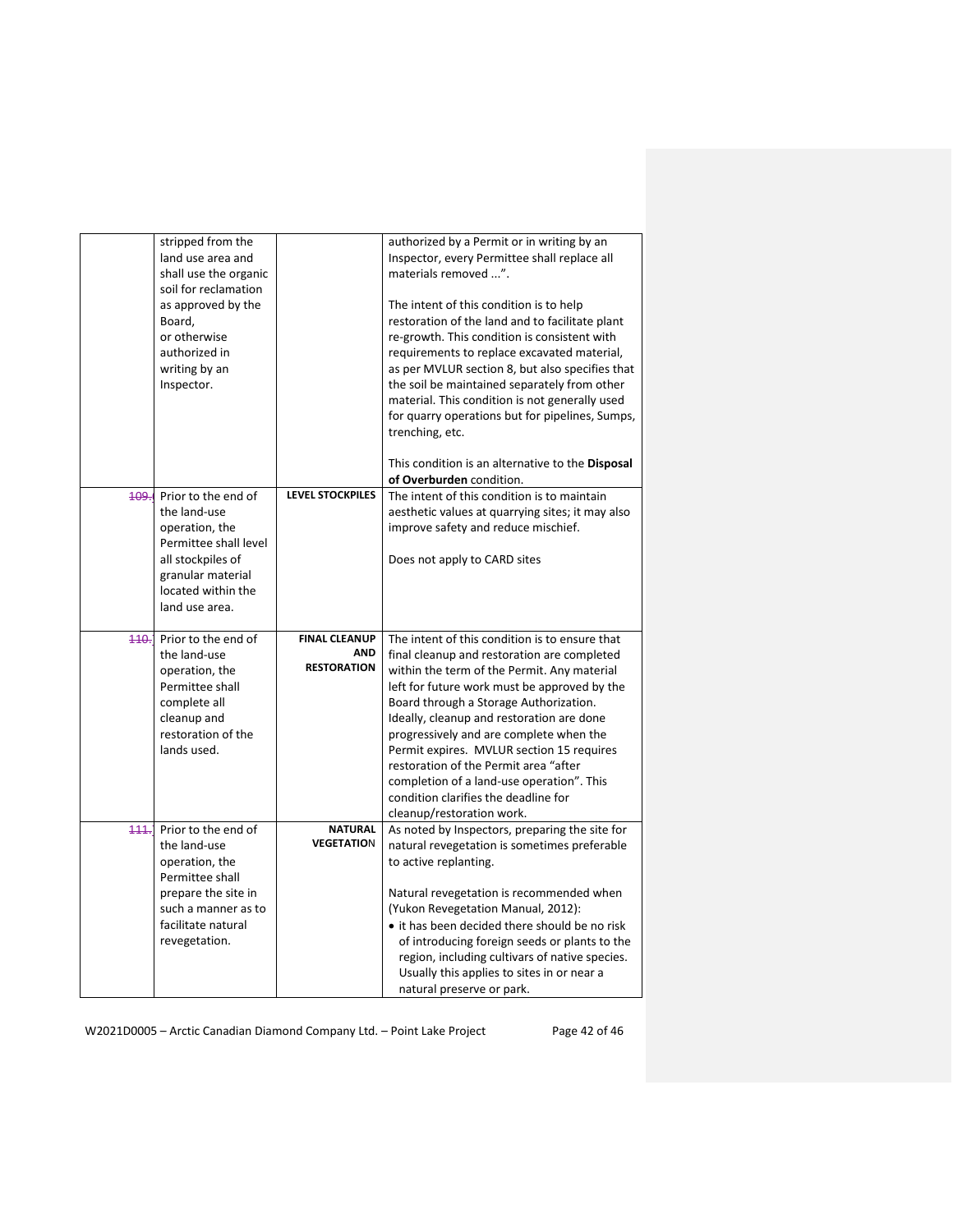|      |                                                                                                                                    |                                          | • a substantial layer of organic material can be<br>spread on the site or when the organic soil<br>has not been disturbed, such as when the<br>site has been grubbed but not scraped.<br>• there is a natural source of seeds and<br>colonizing plants immediately adjacent to<br>the site or in the soil.<br>Unless more specific criteria are specified by<br>the Board in this condition, Inspector's<br>discretion will be used to determine the<br>adequacy of site preparation.                                                                                                                                                                                                                                                                                                                                                                                                                                         |                                                           |
|------|------------------------------------------------------------------------------------------------------------------------------------|------------------------------------------|-------------------------------------------------------------------------------------------------------------------------------------------------------------------------------------------------------------------------------------------------------------------------------------------------------------------------------------------------------------------------------------------------------------------------------------------------------------------------------------------------------------------------------------------------------------------------------------------------------------------------------------------------------------------------------------------------------------------------------------------------------------------------------------------------------------------------------------------------------------------------------------------------------------------------------|-----------------------------------------------------------|
|      |                                                                                                                                    |                                          | This condition is an alternative to the <b>Active</b>                                                                                                                                                                                                                                                                                                                                                                                                                                                                                                                                                                                                                                                                                                                                                                                                                                                                         |                                                           |
|      |                                                                                                                                    |                                          | Revegetation condition.                                                                                                                                                                                                                                                                                                                                                                                                                                                                                                                                                                                                                                                                                                                                                                                                                                                                                                       |                                                           |
| 442. | Prior to the end of<br>the land-use<br>operation, the<br>Permittee shall<br>initiate active<br>revegetation of<br>disturbed areas. | <b>ACTIVE</b><br><b>REVEGETATION</b>     | Active revegetation is preferred when (Yukon<br>Revegetation Manual, 2012):<br>• there is an immediate or imminent threat of<br>significant erosion at the site; this includes<br>most sites with a slope over 15% grade;<br>• the site has little or no organic content; <i>i.e.</i> ,<br>it is essentially bare mineral soil;<br>• the site is so large that the centre will be too<br>far from seed sources and colonizing plants;<br>• it is not acceptable to wait 10-20 years for<br>significant natural vegetation to develop; or<br>• populations of invasive plants are known to<br>inhabit the area, because they will<br>outcompete native colonizers.<br>Unless more specific criteria are specified by<br>the Board in this condition, Inspector's<br>discretion will be used to determine whether<br>this condition is satisfied.<br>This condition is an alternative to the Natural<br>Revegetation condition. |                                                           |
| 443. | The Permittee shall<br>carry out<br>Progressive<br>Reclamation of<br>disturbed areas as<br>soon as it is practical<br>to do so.    | <b>PROGRESSIVE</b><br><b>RECLAMATION</b> | The intent of this condition is to encourage<br>progressive reclamation. 'As soon as practical'<br>is vague, but an Inspector's discretion can be<br>used to determine what is practical on a case-<br>by-case basis.                                                                                                                                                                                                                                                                                                                                                                                                                                                                                                                                                                                                                                                                                                         |                                                           |
| 114. | Prior to the end of                                                                                                                | <b>TRAILS</b>                            | The intent of this condition is restoration and                                                                                                                                                                                                                                                                                                                                                                                                                                                                                                                                                                                                                                                                                                                                                                                                                                                                               | Formatted: Indent: Left: 1.27 cm, No bullets or numbering |
|      | the land-use                                                                                                                       | <b>RESTORATION</b>                       | cleanup of any trapper trails that may have                                                                                                                                                                                                                                                                                                                                                                                                                                                                                                                                                                                                                                                                                                                                                                                                                                                                                   |                                                           |
|      |                                                                                                                                    |                                          |                                                                                                                                                                                                                                                                                                                                                                                                                                                                                                                                                                                                                                                                                                                                                                                                                                                                                                                               |                                                           |

W2021D0005 - Arctic Canadian Diamond Company Ltd. - Point Lake Project Page 43 of 46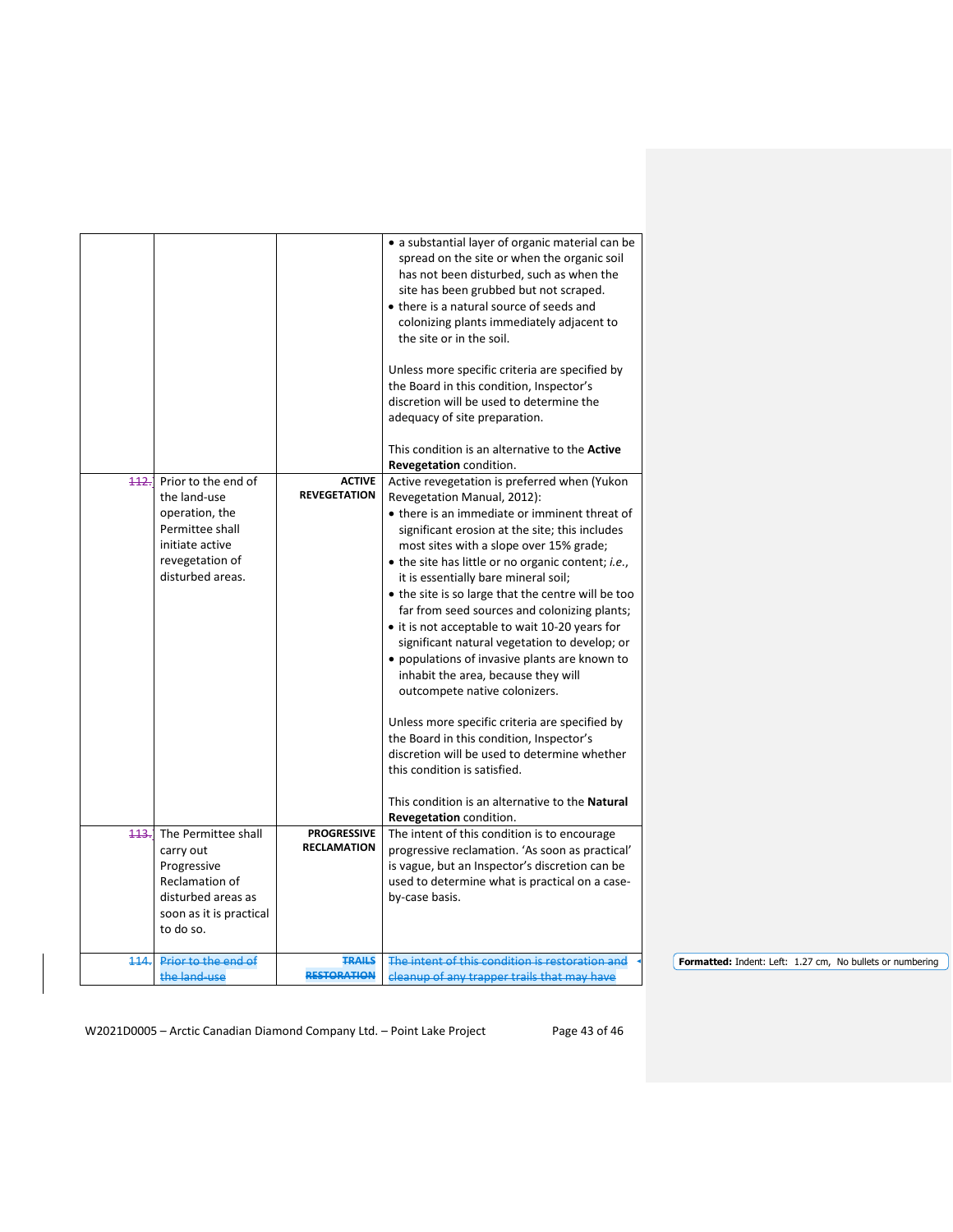|      | operation, the                  |                                      | been followed or crossed by the Permittee       |                                                           |
|------|---------------------------------|--------------------------------------|-------------------------------------------------|-----------------------------------------------------------|
|      | <b>Permittee shall</b>          |                                      | when carrying out the land-use operation.       |                                                           |
|      | restore any trails              |                                      | Failure to restore trails could result in the   |                                                           |
|      | impacted by the                 |                                      | trapper's requesting compensation for           |                                                           |
|      | land-use operation              |                                      | damaged equipment such as snowmobiles or        |                                                           |
|      | by removing fallen              |                                      | sleighs. The condition also applies to trails   |                                                           |
|      | trees and any other             |                                      | used for recreation and other purposes.         | Commented [DC48]: N/A                                     |
|      | obstructions from               |                                      |                                                 |                                                           |
|      | the trails.                     |                                      |                                                 |                                                           |
|      | $26(1)(p)$ Display of           |                                      |                                                 |                                                           |
|      | <b>Permits and Permit</b>       |                                      |                                                 |                                                           |
|      | <b>Numbers</b>                  |                                      |                                                 |                                                           |
|      |                                 |                                      |                                                 |                                                           |
|      | <b>445.</b> The Permittee shall | <b>DISPLAY PERMIT</b>                | The intent of this condition is to inform the   |                                                           |
|      | display a copy of               |                                      | Permittee how and where permits or copies       |                                                           |
|      | this Permit in each             |                                      | are to be displayed.                            |                                                           |
|      | campsite                        |                                      |                                                 |                                                           |
|      | established to carry            |                                      |                                                 |                                                           |
|      | out this land-use               |                                      |                                                 |                                                           |
|      | operation.                      |                                      |                                                 |                                                           |
|      |                                 |                                      |                                                 |                                                           |
| 116. | The Permittee shall             | <b>COPY OF PERMIT</b>                | The intent of this condition is to inform the   |                                                           |
|      | keep a copy of this             |                                      | Permittee how and where permits or copies       |                                                           |
|      | Permit on hand at               |                                      | are to be displayed. This condition is          |                                                           |
|      | all times during this           |                                      | commonly used when there is no camp             |                                                           |
|      | land-use operation.             |                                      | established in conjunction with the land-use    |                                                           |
|      |                                 |                                      | operation and/or when it is desirable for the   |                                                           |
|      |                                 |                                      | Permittee to be able to consult the Permit      |                                                           |
|      |                                 |                                      | immediately.                                    |                                                           |
|      | $26(1)(q)$ Biological           |                                      |                                                 |                                                           |
|      | and Physical                    |                                      |                                                 |                                                           |
|      | <b>Protection of the</b>        |                                      |                                                 |                                                           |
|      | Land                            |                                      |                                                 |                                                           |
|      |                                 |                                      |                                                 |                                                           |
| 117. | If nesting areas are            | <b>MIGRATORY BIRD</b><br><b>NEST</b> | Rationale: to protect migratory bird habitat.   |                                                           |
|      | encountered during              | <b>DISTURBANCE</b>                   |                                                 |                                                           |
|      | the course of                   |                                      |                                                 |                                                           |
|      | operations, the                 |                                      |                                                 |                                                           |
|      | Permittee shall                 |                                      |                                                 |                                                           |
|      | minimize all activity           |                                      |                                                 |                                                           |
|      | so as to not disturb            |                                      |                                                 |                                                           |
|      | them.                           |                                      |                                                 |                                                           |
| 448. | Prior to the                    | <b>SUBMIT REVISED</b>                | Condition to specifically require submission of | Formatted: Indent: Left: 1.27 cm, No bullets or numbering |
|      | commencement of                 | <b>PLAN</b>                          | a revised plan (Waste, Spill, Engagement) if    |                                                           |
|      | the land-use                    |                                      | the plan submitted with the original            |                                                           |
|      |                                 |                                      |                                                 |                                                           |

W2021D0005 - Arctic Canadian Diamond Company Ltd. - Point Lake Project Page 44 of 46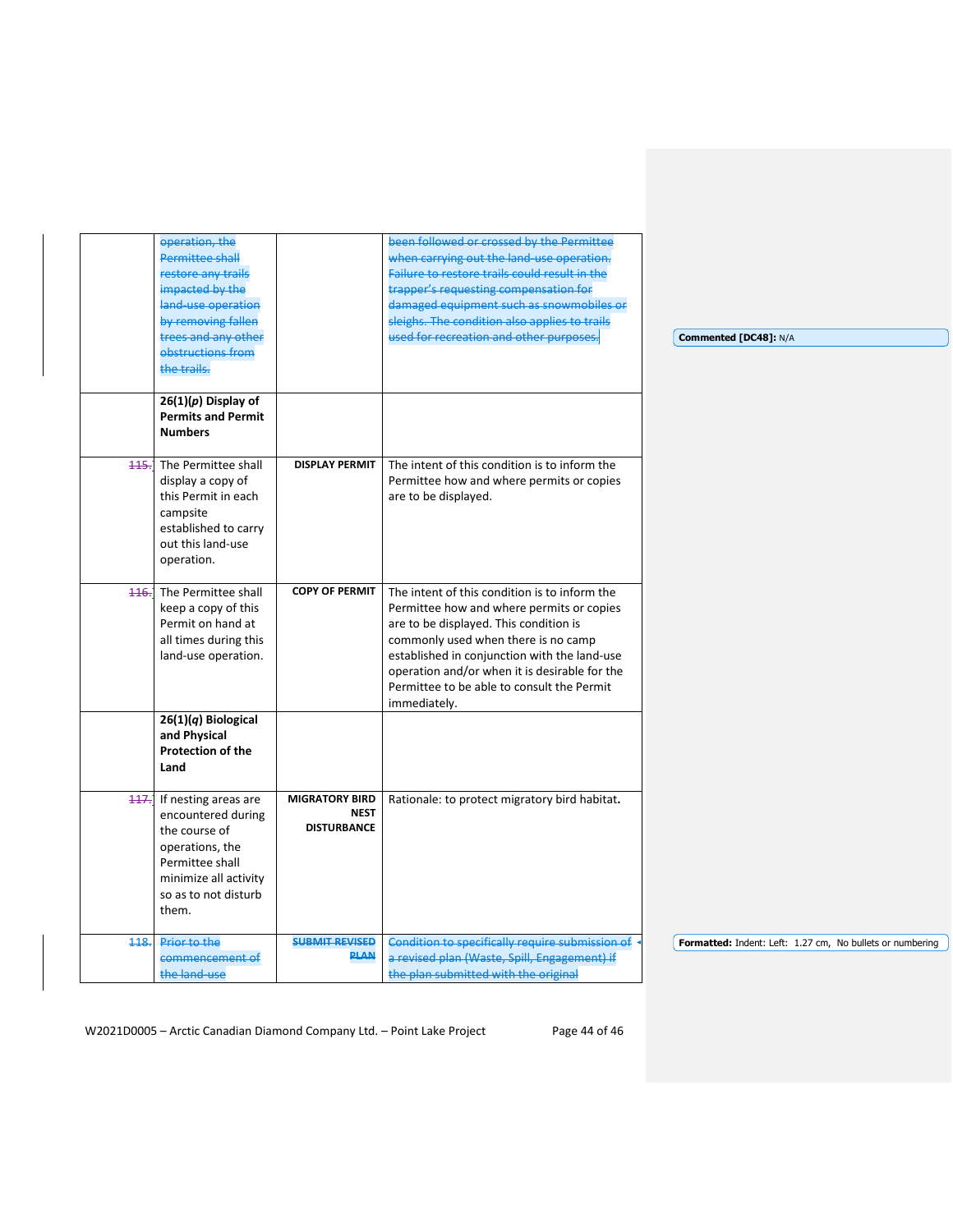| operation, the              |                      | application is not approved at the time the     |                       |
|-----------------------------|----------------------|-------------------------------------------------|-----------------------|
| <b>Permittee shall</b>      |                      | LUP is issued. Normally, these plans are        |                       |
| submit a revised            |                      | approved at the time an PERMIT is issued, but   |                       |
|                             |                      | depending on the extent of revisions required,  |                       |
| Plan (e.g. Waste            |                      | it is up to the Board to determine whether to   |                       |
| Management or               |                      | issue the permit with a condition such as this  |                       |
| <b>Spill Contingency or</b> |                      | or to delay issuing the permit until the        |                       |
| <b>Engagement Plan) in</b>  |                      | revisions are complete and plans are            |                       |
| accordance with             |                      | approved.                                       | Commented [DC49]: N/A |
| Guidelines                  |                      |                                                 |                       |
| e.g. MVLWB's                |                      |                                                 |                       |
| "Guidelines for             |                      |                                                 |                       |
| <b>Developing a Waste</b>   |                      |                                                 |                       |
| Management Plan"            |                      |                                                 |                       |
| or Aboriginal Affairs       |                      |                                                 |                       |
| and Northern                |                      |                                                 |                       |
| <b>Development</b>          |                      |                                                 |                       |
| Canada's                    |                      |                                                 |                       |
| "Guidelines for Spill       |                      |                                                 |                       |
| Contingency                 |                      |                                                 |                       |
| Planning" or                |                      |                                                 |                       |
| <b>MVLWB's</b>              |                      |                                                 |                       |
| "Engagement                 |                      |                                                 |                       |
| Guidelines for              |                      |                                                 |                       |
| <b>Applicants and</b>       |                      |                                                 |                       |
| <b>Holders if Water</b>     |                      |                                                 |                       |
| <b>Licences and Land</b>    |                      |                                                 |                       |
| <b>Use Permits") to the</b> |                      |                                                 |                       |
| <b>Board for approval.</b>  |                      |                                                 |                       |
|                             |                      |                                                 |                       |
| 119. If any plan is not     | <b>RESUBMIT PLAN</b> | Condition to provide clarity on the process for |                       |
| approved by the             |                      | dealing with plans that are submitted after     |                       |
| Board, the                  |                      | issuance of a Permit but are not approved by    |                       |
| Permittee shall             |                      | the Board.                                      |                       |
| revise the plan             |                      |                                                 |                       |
| according to the            |                      |                                                 |                       |
|                             |                      |                                                 |                       |
| Board's direction           |                      |                                                 |                       |
| and re-submit it to         |                      |                                                 |                       |
| the Board for               |                      |                                                 |                       |
| approval.                   |                      |                                                 |                       |
|                             |                      |                                                 |                       |
| 120. The Permittee shall    | <b>ENGAGEMENT</b>    | To ensure the Permittee follows through on      |                       |
| comply with the             | <b>PLAN</b>          | the intent of the commitments made in the       |                       |
| Engagement Plan,            |                      |                                                 |                       |
| once approved, and          |                      | Engagement Plan.                                |                       |
| shall annually              |                      |                                                 |                       |
| review the plan and         |                      |                                                 |                       |

W2021D0005 - Arctic Canadian Diamond Company Ltd. - Point Lake Project Page 45 of 46